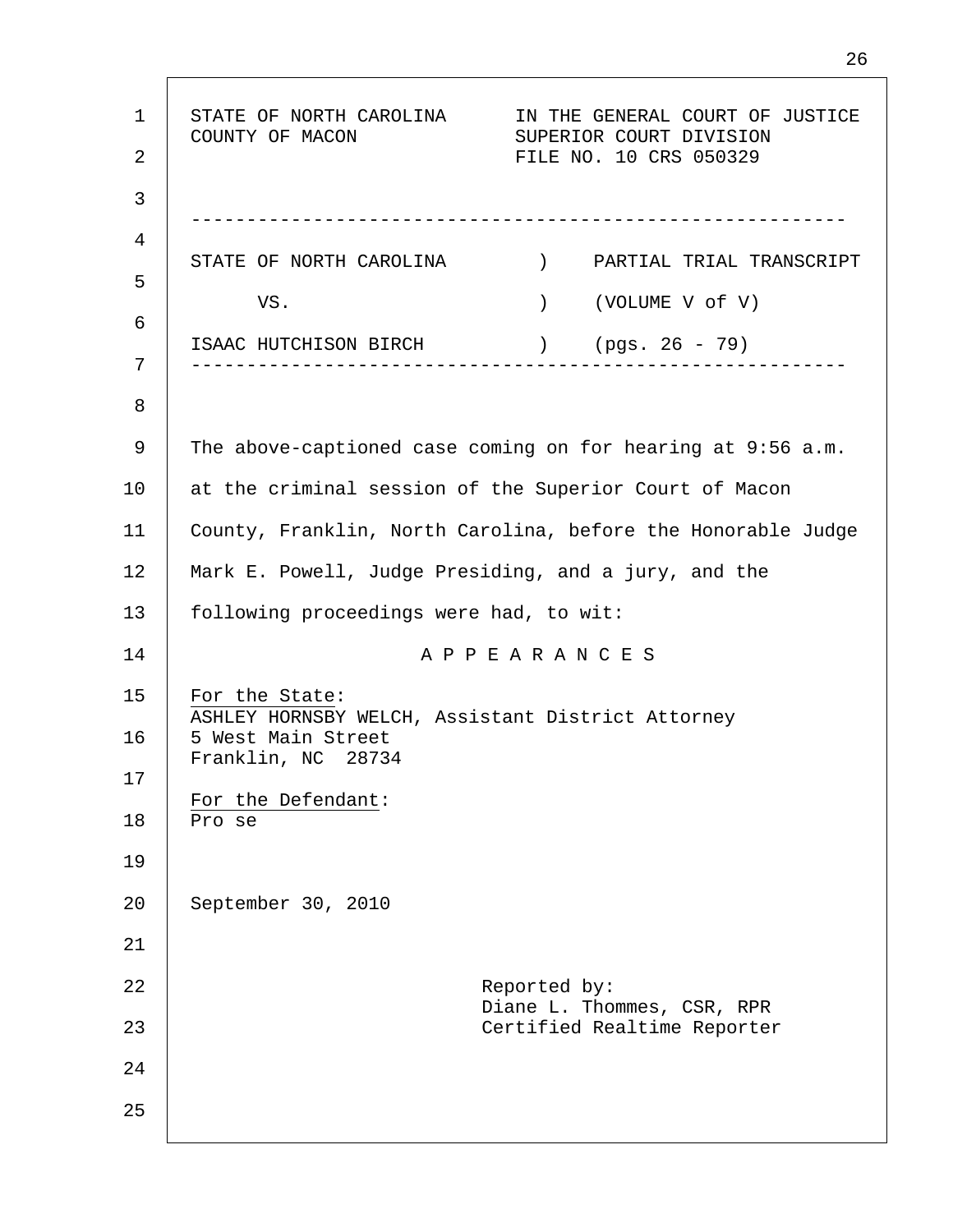| $\mathbf 1$    |                                                   | INDEX          |                   |                       |          |
|----------------|---------------------------------------------------|----------------|-------------------|-----------------------|----------|
| $\sqrt{2}$     | Witness                                           |                |                   | Direct Cross Redirect | Recross  |
| $\mathsf{3}$   | Matthew Breedlove<br>Tony Ashe                    | 39             | (Not Transcribed) |                       |          |
| $\overline{4}$ |                                                   |                |                   |                       |          |
| 5              |                                                   | Exhibits       |                   |                       |          |
| $\epsilon$     | Marked                                            | Description    |                   | Identified            | Admitted |
| 7              | State's 1<br>State's 2 Chemical analyst permit 57 | DHHS 4081 form |                   | 53                    | 56<br>57 |
| $\,8\,$        | State's 3 Test ticket                             |                |                   | 57                    | 59       |
| $\mathsf 9$    |                                                   |                |                   |                       |          |
| $10$           |                                                   |                |                   |                       |          |
| 11             |                                                   |                |                   |                       |          |
| $1\,2$         |                                                   |                |                   |                       |          |
| 13             |                                                   |                |                   |                       |          |
| 14             |                                                   |                |                   |                       |          |
| 15             |                                                   |                |                   |                       |          |
| 16             |                                                   |                |                   |                       |          |
| 17             |                                                   |                |                   |                       |          |
| $18\,$         |                                                   |                |                   |                       |          |
| 19             |                                                   |                |                   |                       |          |
| $2\,0$         |                                                   |                |                   |                       |          |
| 21             |                                                   |                |                   |                       |          |
| 22             |                                                   |                |                   |                       |          |
| 23             |                                                   |                |                   |                       |          |
| 24             |                                                   |                |                   |                       |          |
| 25             |                                                   |                |                   |                       |          |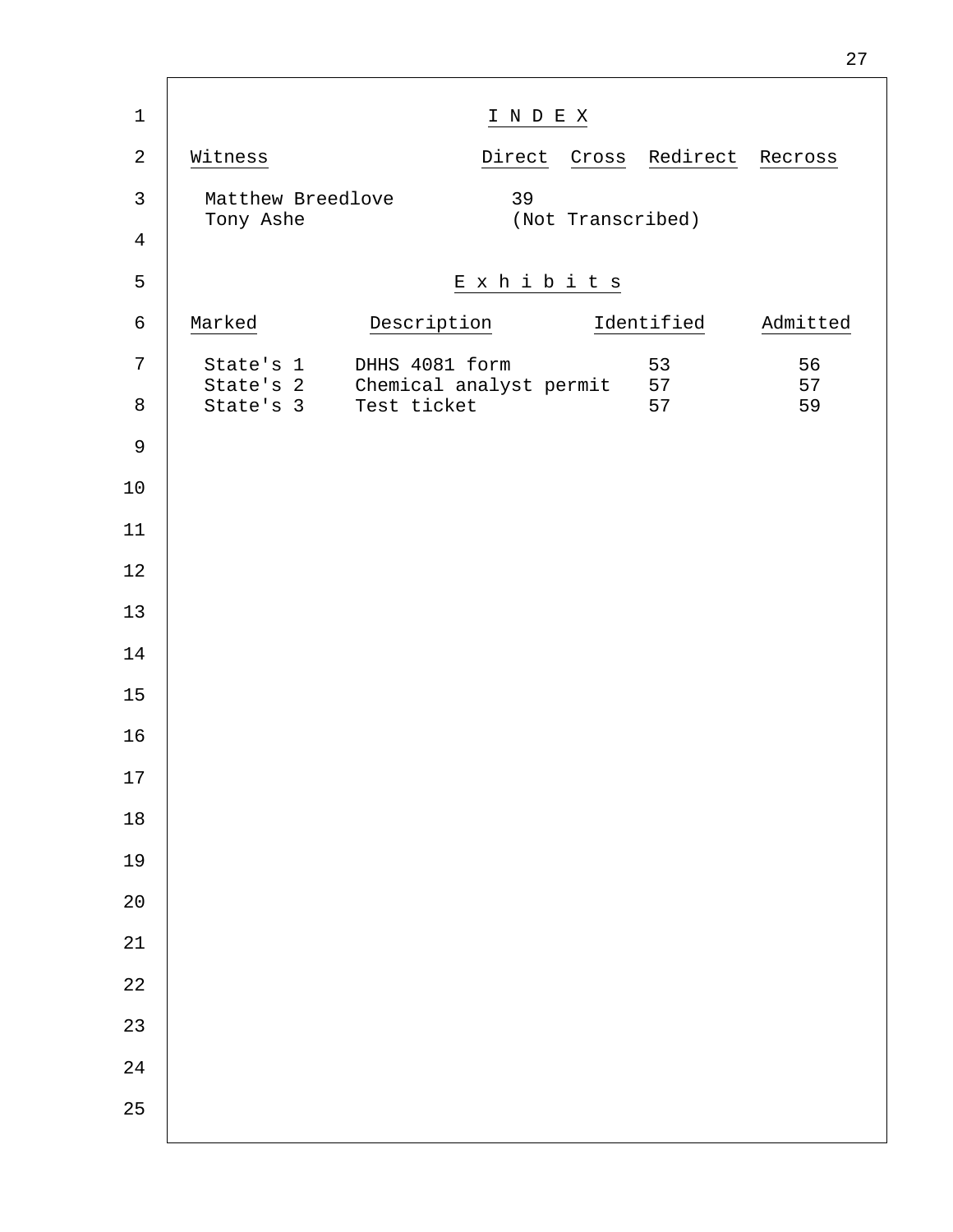| $\mathbf{1}$   | THE COURT: Mr. Birch, come on down, please.                 |
|----------------|-------------------------------------------------------------|
| $\overline{a}$ | Mr. Birch, are you ready to proceed?                        |
| 3              | MR. BIRCH: Sir, there needs to be a correction in           |
| 4              | the court. This action is not ready for trial. I am here    |
| 5              | by special appearance to challenge jurisdiction. And the    |
| 6              | district attorney's office has had the opportunity since    |
| 7              | April 5th to answer that challenge, and they have not done  |
| 8              | so. They haven't given anything at all. So there is no      |
| 9              | action until lawful, provable jurisdiction is established,  |
| 10             | and I believe that I have presented evidence that is        |
| 11             | substantial enough to challenge that jurisdiction.          |
| 12             | Sir, I have heard no evidence.<br>THE COURT:                |
| 13             | MR. BIRCH: The memorandum of the law has been               |
| 14             | submitted to you, and also the notice of prearraignment     |
| 15             | jurisdiction or -- excuse me, prearraignment special        |
| 16             | appearance to challenge jurisdiction.                       |
| 17             | THE COURT: Sir, what you put in the court file is           |
| 18             | not evidence.                                               |
| 19             | MR. BIRCH:<br>Okay.                                         |
| 20             | THE COURT: If you wish to proceed on some motion,           |
| 21             | you may do so now.                                          |
| 22             | MR. BIRCH: Well, I would consider it a plea in              |
| 23             | bar, sir, to challenge jurisdiction based upon the          |
| 24             | constitutionality of the Reconstruction Acts.<br>And,       |
| 25             | basically, the Reconstruction Acts are what established the |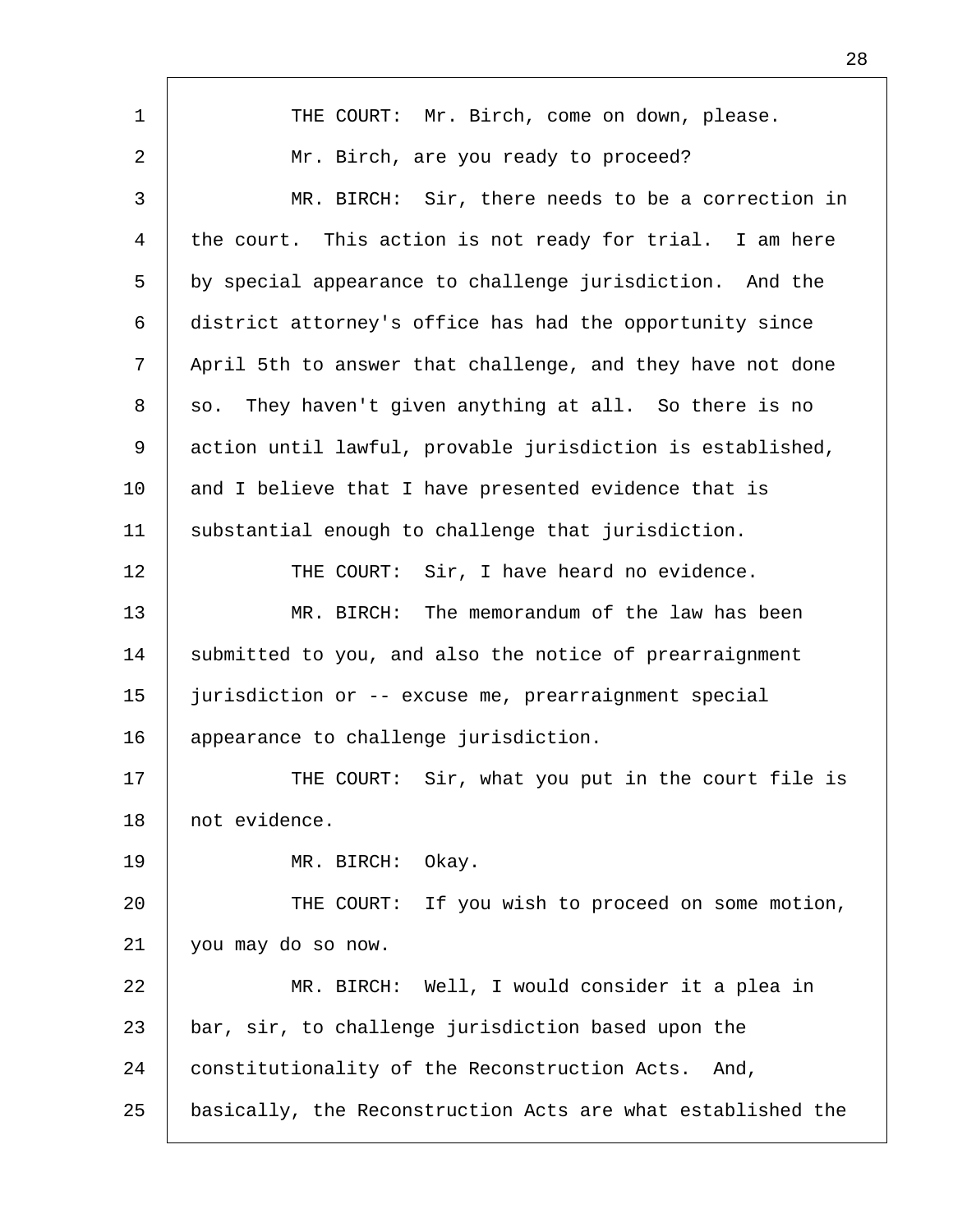| $\mathbf 1$ | jurisdiction of this state, and it's in contravention to    |
|-------------|-------------------------------------------------------------|
| 2           | Article IV, Section III of the United States Constitution.  |
| 3           | THE COURT: Any other argument?                              |
| 4           | MR. BIRCH: That is the argument, sir.                       |
| 5           | THE COURT: Sir, your motion is denied.                      |
| 6           | Do you have any other motions?                              |
| 7           | MR. BIRCH: It's not a motion, sir. It's a plea at           |
| 8           | bar. And due process of law requires lawful, provable       |
| 9           | jurisdiction to be established. I'm not waiving my special  |
| 10          | appearance.                                                 |
| 11          | THE COURT: Sir, we're going to start a trial in a           |
| 12          | few moments. You will have a chance to select a jury.       |
| 13          | MR. BIRCH: I have no intention of proceeding                |
| 14          | without due process being followed.                         |
| 15          | THE COURT: Yes, sir. I'm not going to be your               |
| 16          | attorney. I'll tell you what needs to be done like such as  |
| 17          | ask the jurors questions if you wish to do so. If you don't |
| 18          | want to do so, that's fine.                                 |
| 19          | MR. BIRCH: Due process of law has to be                     |
| 20          | established, and I am here by special appearance to         |
| 21          | challenge jurisdiction.                                     |
| 22          | Do you have any other motions?<br>THE COURT:                |
| 23          | MR. BIRCH: I'm here to challenge jurisdiction.              |
| 24          | THE COURT: All right. I think we're ready for the           |
| 25          | jury.                                                       |
|             |                                                             |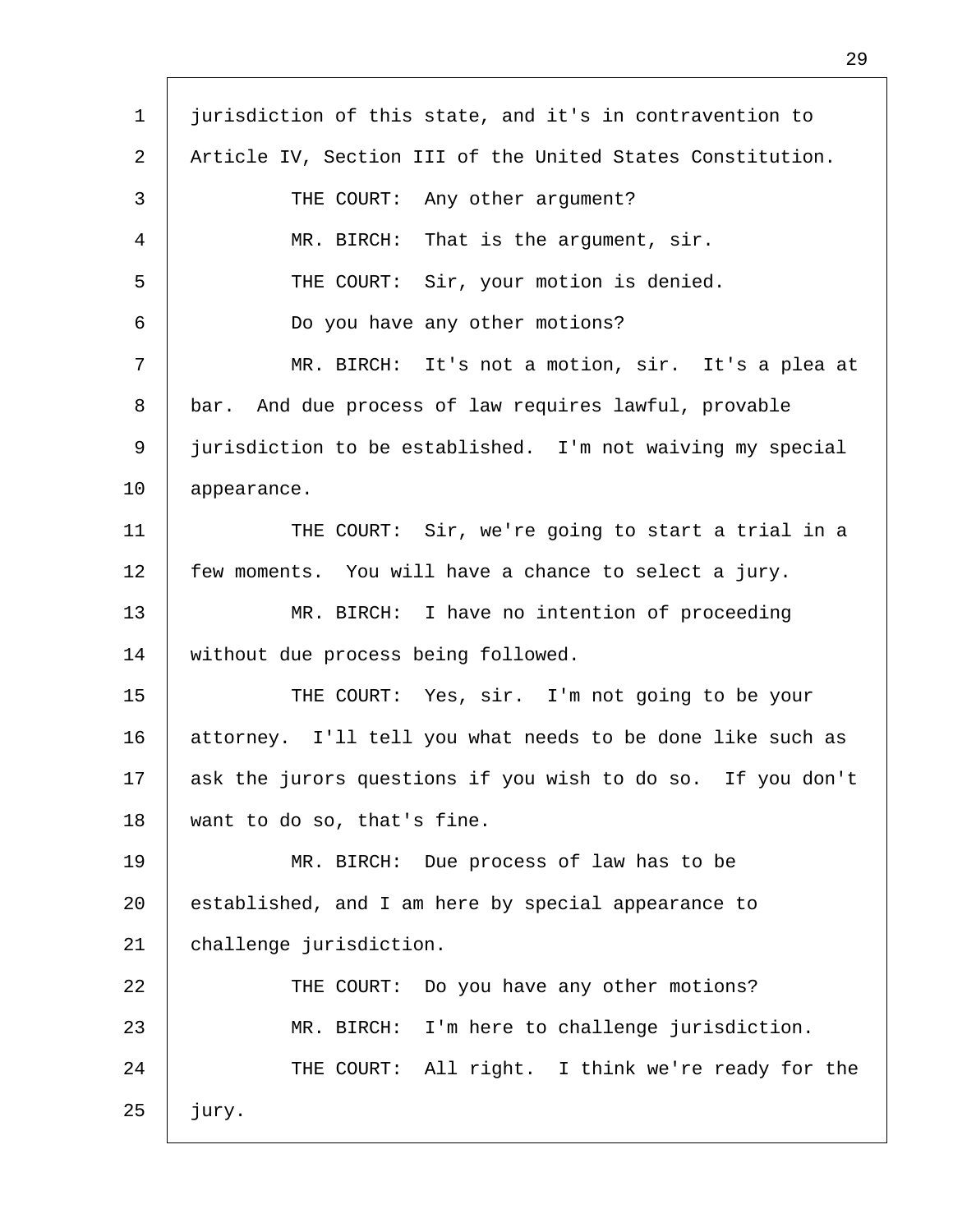1 2 3 4 5 6 7 8 9 10 11 12 13 14 15 16 17 18 19 20 21 22 23 24 25 Anything for the State, I should say? MS. HORNSBY WELCH: No. (Whereupon, the jury pool entered the courtroom.) THE COURT: Members of the jury pool, I appreciate you being back here today. It's certainly a pleasant morning outside. The case that's being called for trial at this time is the State versus Isaac Birch. You may refer to Mr. Birch as the defendant. That's just a label. As I said in the earlier case when you were here, it's not anything good or anything bad. It's just a label. Sir, are you able to hear me? I'll talk louder then. Is that better? Okay. The State is calling the case for trial of State versus Isaac Birch. You may refer to Mr. Birch as the defendant. That's just a label. It's nothing good or nothing bad, just a label. He is accused of the crime of driving while impaired and not having his headlights operating. This event is alleged to have occurred in March of this year. The fact that he's been charged is no evidence of guilt. Under our system, a defendant is not required to prove innocence, but he is presumed to be innocent. The State must prove guilt beyond a reasonable doubt. If the State does prove guilt beyond a reasonable doubt, it's the jury's duty to find the defendant guilty. But if the State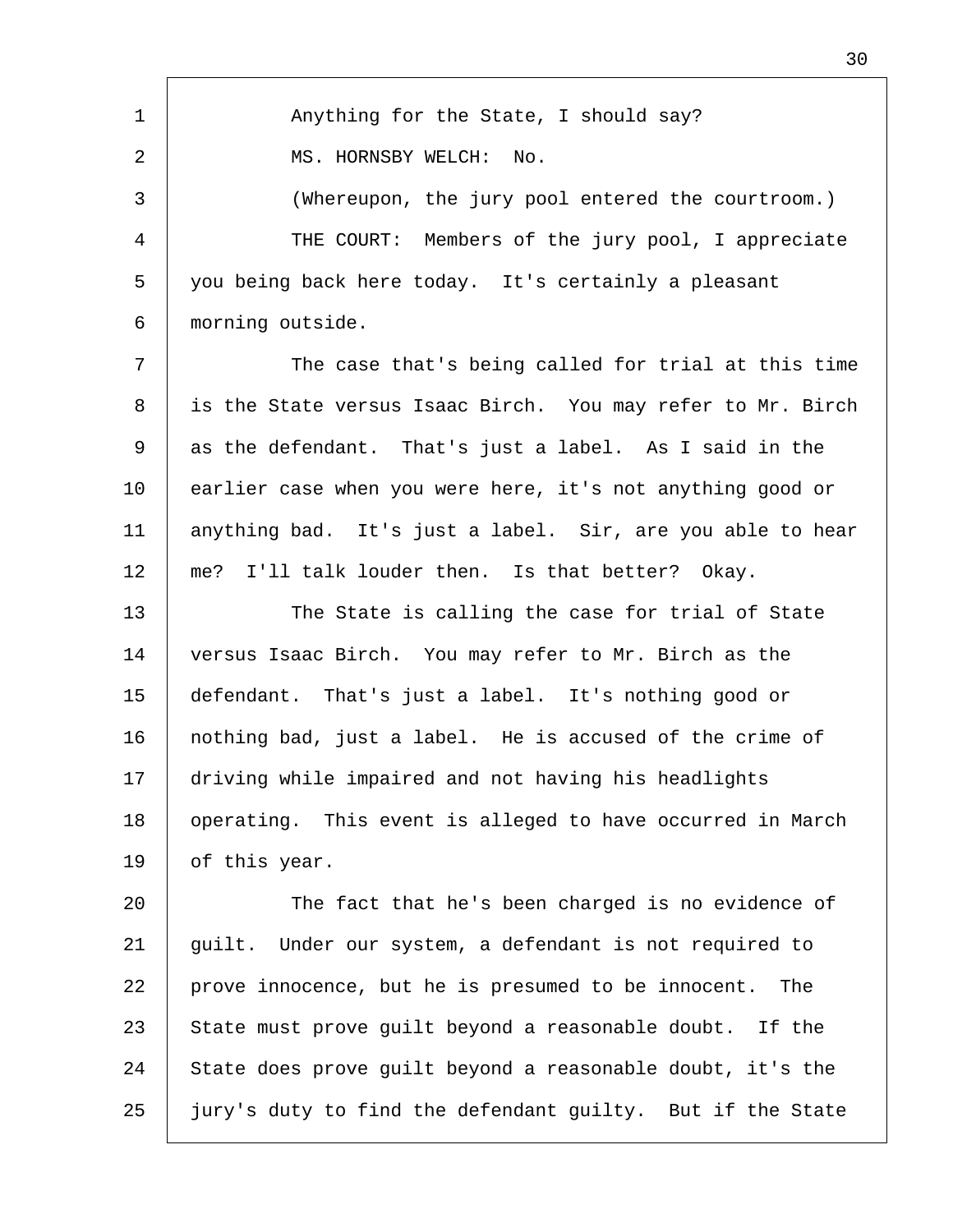| $\mathbf 1$ | does not prove guilt beyond a reasonable doubt, it's the     |
|-------------|--------------------------------------------------------------|
| 2           | jury's duty to find the defendant not guilty.                |
| 3           | (Jury voir dire was conducted by the State only.)            |
| 4           | (Whereupon, a jury was impaneled.)                           |
| 5           | THE COURT: For those members of the jury pool who            |
| 6           | were not chosen to be in this jury, thank you for being here |
| 7           | this week. Your jury service is complete.                    |
| 8           |                                                              |
| 9           | THE COURT: Members of the jury, I have to give you           |
| 10          | a few instructions. We have to do something outside of your  |
| 11          | presence which may take a few minutes, and we need to take a |
| 12          | morning break anyway.                                        |
| 13          | Buy, anyway, it's very important you follow these            |
| 14          | rules so whatever your decision is at the end of this case,  |
| 15          | both sides -- well, if they wish to believe so, they believe |
| 16          | they got a fair trial, the State and the defense.            |
| 17          | First, you must not talk about this case among               |
| 18          | yourselves. The only place this case may be talked about is  |
| 19          | in the jury room, and then only after I tell you it's time   |
| 20          | to begin your deliberations.                                 |
| 21          | Second, you must not talk about this case with               |
| 22          | anyone else, including members of your families, or allow    |
| 23          | anyone else to talk with you or say anything in your         |
| 24          | presence about this case. If anyone communicates or          |
| 25          | attempts to communicate with you or in your presence about   |
|             |                                                              |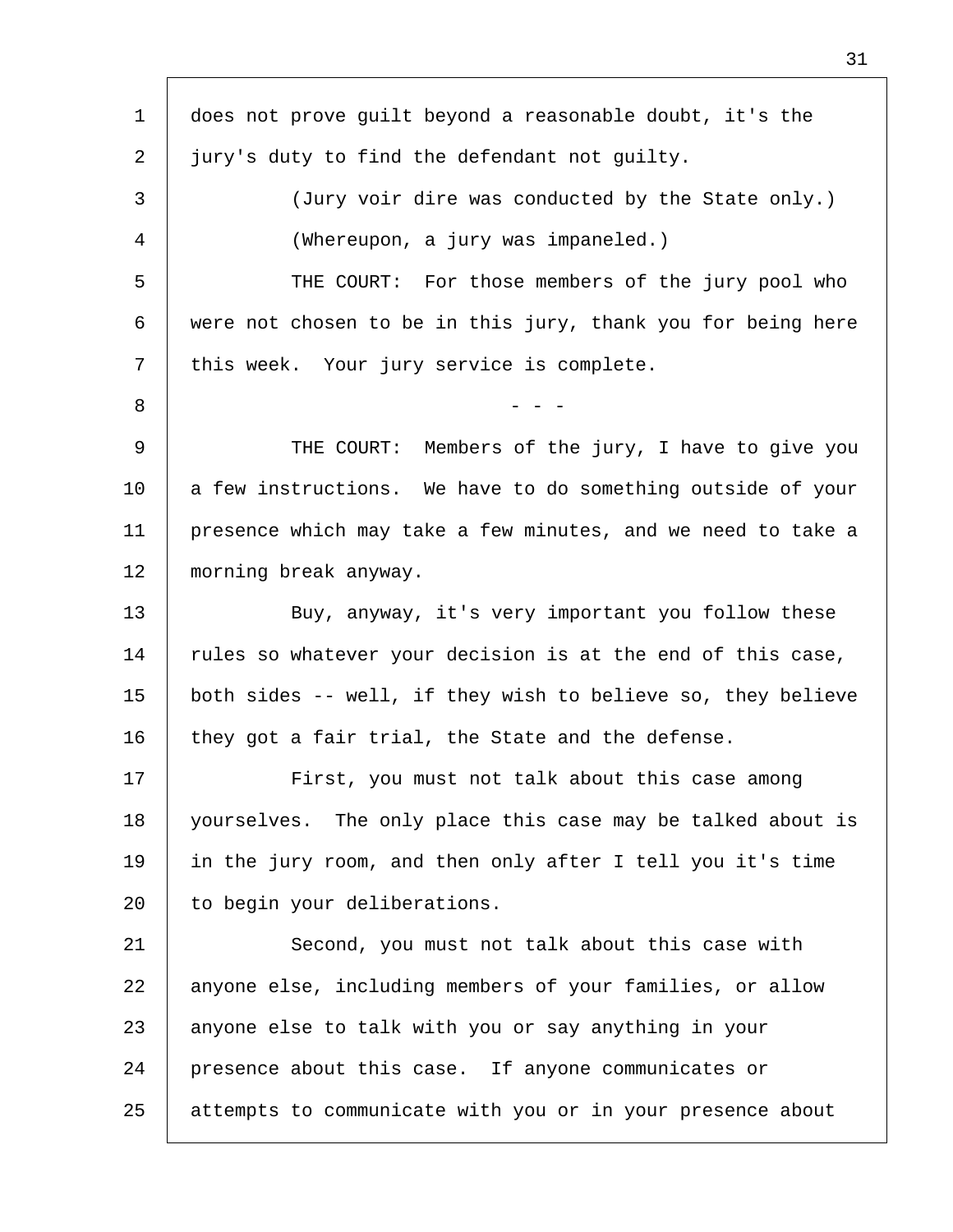1 2 3 4 5 6 7 8 9 10 11 12 13 14 15 16 17 18 19 20 21 22 23 24 this case, you must tell us about that immediately. While you are a juror in this case, you are not to form an opinion about the guilt or innocence of the defendant, nor are you to express to anyone any opinion about the case until I tell you it's time to begin your deliberations. You must not talk or communicate in any way with any of the parties in this case, any of the attorneys or any of the witnesses. This rule applies inside as well as outside the courtroom, and it prohibits any type of conversation, whether about the evidence in the case or about the weather, or just to pass the time of day. So if you are in this courthouse, or if you are in the parking lot or elevator and you see one of the attorneys, you see Mr. Birch, you see one of these officers, you see Ms. Hornsby Welch, don't say anything to them. They shouldn't say anything to you because folks aren't supposed to have contact with jurors. They're not being rude if they turn away and walk off. I don't believe there will be any media coverage of this case, but if there is, you are to pay no attention to it. You are not to conduct any independent inquiry or investigation about this matter. You need to make sure when you come back into the courtroom after each break that your

cell phones are turned off. And if you have a pager, make

25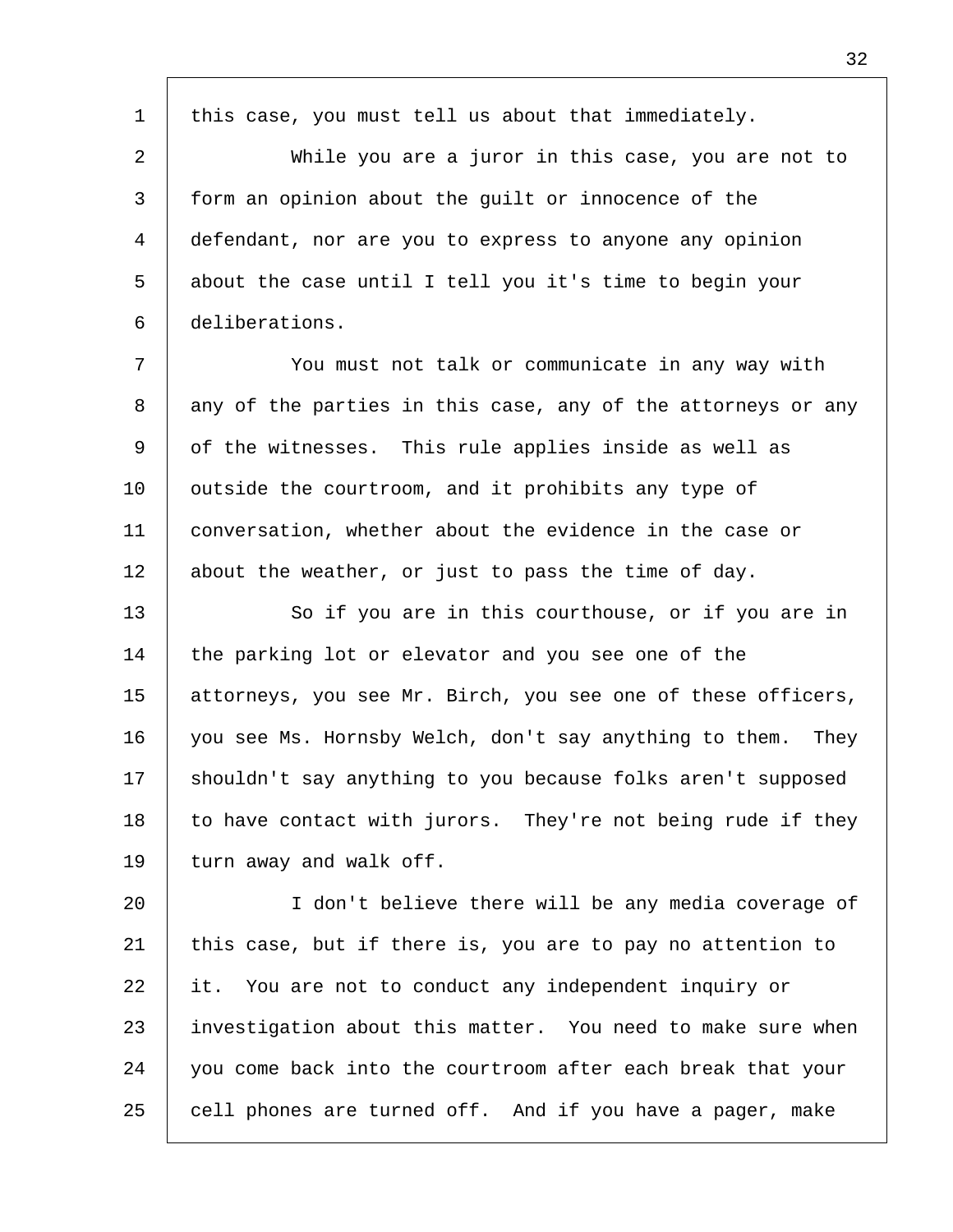| $\mathbf{1}$ | sure it's turned off. And you cannot send or receive text    |
|--------------|--------------------------------------------------------------|
| 2            | messages during the trial. Enough said about that. It's      |
| 3            | just common sense. It's real important that you follow       |
| 4            | these rules.                                                 |
| 5            | We're going to take a break. It's going to be at             |
| 6            | least 15 minutes. And follow the directions of our court     |
| 7            | officer. She will tell you where to be back in 15 minutes.   |
| 8            | Remember, don't discuss the case.                            |
| 9            | (Whereupon, the jury exited the courtroom.)                  |
| 10           | THE COURT: If you expect any jurors to be walking            |
| 11           | out that door, if you do, please tell me.                    |
| 12           | THE BAILIFF:<br>Okay.                                        |
| 13           | THE COURT: Mr. Birch, I understand your decision             |
| 14           | not to ask the jury pool questions, and I understand your    |
| 15           | concern about waiving your jurisdictional challenge if you   |
| 16           | do participate.                                              |
| 17           | What I'm going to do is when the jury comes back             |
| 18           | in, when we start back up after our recess is instruct them  |
| 19           | that you have challenged the jurisdiction of this Court, and |
| 20           | that you, because you are maybe concerned about waiving that |
| 21           | challenge, you may not participate as fully as some other    |
| 22           | people may participate, and the jury is to make no           |
| 23           | assumption about that. That's not something that needs to    |
| 24           | concern them.                                                |
| 25           | I don't understand the Court's<br>MR. BIRCH:                 |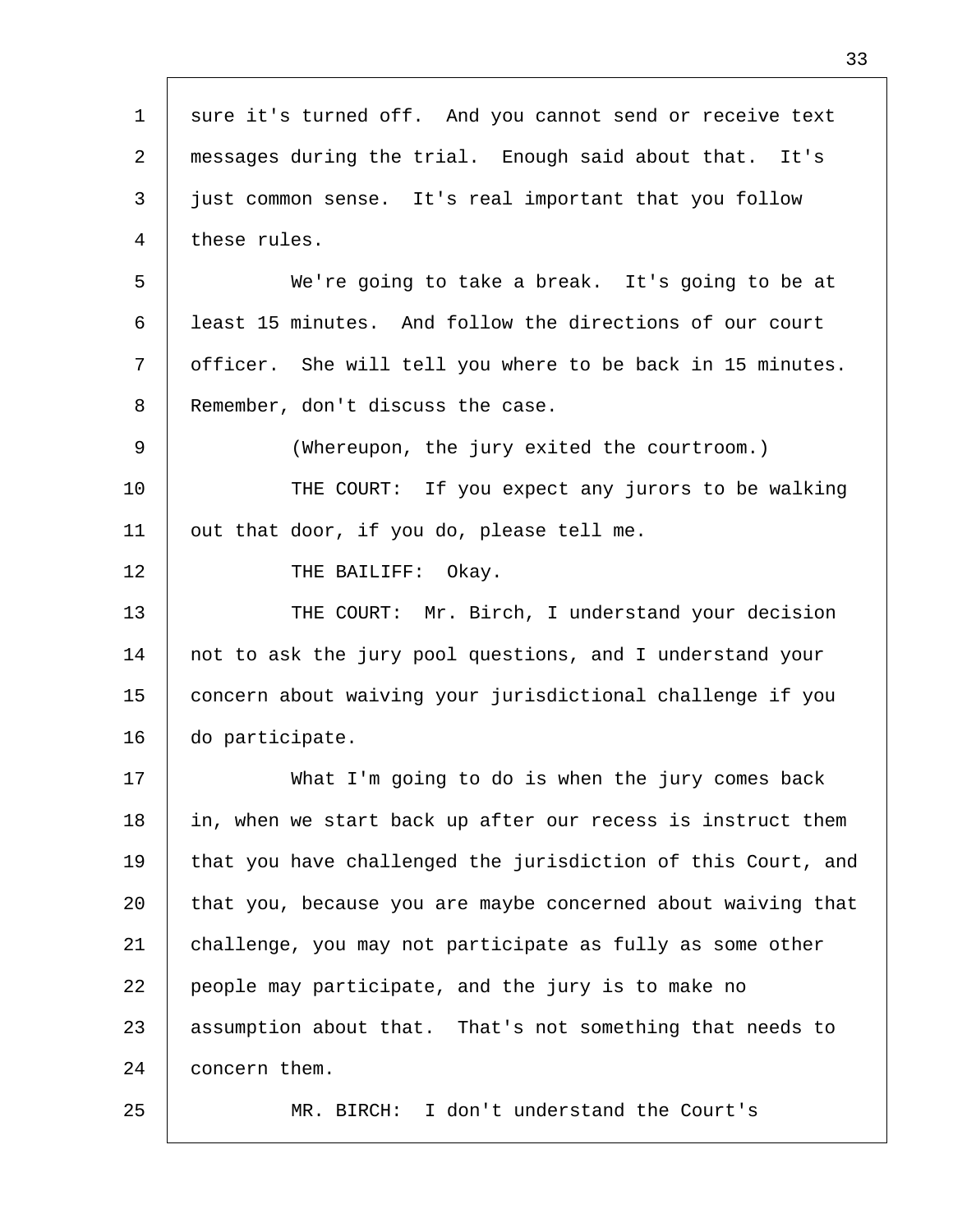| $\mathbf{1}$   | position, to be honest, and especially in considering North  |
|----------------|--------------------------------------------------------------|
| 2              | Carolina State Supreme Court, State vs. Batdorf. Once        |
| 3              | jurisdiction has been challenged, I mean it has to be put on |
| $\overline{4}$ | the record the obligation, the burden of proof is on the     |
| 5              | State. I haven't received anything in that, and I feel like  |
| 6              | this is a violation of due process. And I will be appealing  |
| 7              | this decision. I may take other recourse and remedy as well  |
| 8              | because honestly, sir, I want this conflict in law resolved. |
| 9              | If I err in my understanding, I want to be corrected.        |
| 10             | I'm not trying to impede justice or get in the way           |
| 11             | of anyone else's remedy or recourse at law. But I just       |
| 12             | don't understand how this Court can proceed when the State   |
| 13             | has had ample time to put on the record and prove their      |
| 14             | jurisdiction in contradiction to my memorandum of law which  |
| 15             | supports my jurisdictional challenge and it just makes no    |
| 16             | sense to me, sir. I don't understand it.                     |
| 17             | THE COURT: All right, sir. If you happen to be               |
| 18             | convicted, you can appeal. It doesn't make any difference    |
| 19             | to me. I have been upheld on appeal and overturned on        |
| 20             | appeal. Appellate court, sometimes they've said, "You're     |
| 21             | wrong," and sometimes they've said, "You're right." Doesn't  |
| 22             | make any difference to me.                                   |
| 23             | I can't be your attorney, but I will say this much.          |
| 24             | I will quote from your own document, State vs. Batdorf. I    |
| 25             | hope I'm pronouncing it correctly. I think I'm pronouncing   |

 $\mathsf{l}$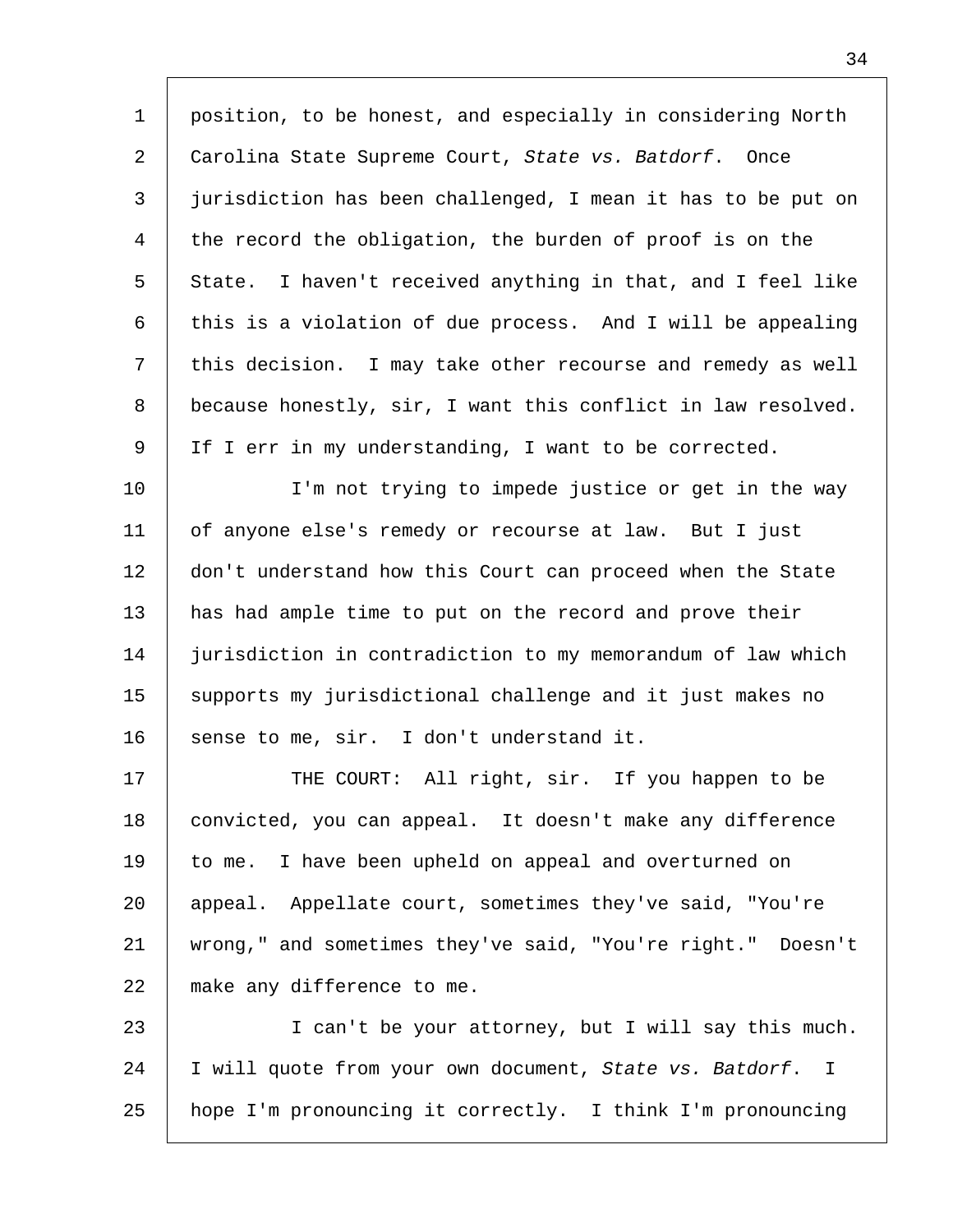1 2 3 4 5 6 7 8 9 10 11 12 13 14 15 16 17 18 19 20 21 22 23 24 25 it as you did. "Once jurisdiction is challenged which substantial evidence contrary to the presumed conclusion that the State has jurisdiction, the burden of proof is on the State to prove that the state courts have jurisdiction." I think you would agree with that since you put it in your document. MR. BIRCH: Yes. THE COURT: Let me just turn it back around a little bit. The State is presumed to have jurisdiction unless and until I hear evidence to the contrary. Your memorandum of law is not evidence. I gave you a chance to present evidence, sir, and you didn't. Filing a document and putting it in the court file is not evidence. MR. BIRCH: Well, if you want evidence in accordance with Civil Rules of Procedure, I am more than willing to provide all the stuff from the archives that I can. I did present the Court with a certified copy from the state archives in regard to the letter of surrender. If it pleases the Court, I will go get certified copies of the Reconstruction Acts, *Ex Parte vs. McCardle*, *Ex Parte vs. Yerger*, *Georgia vs. Stanton* because time and time again this conflict in law has been evaded and obstructed. And there is evidence for me to prove it. And if the Court would give me time to do it, I will go and get all that documentation and submit it to the Court so you can make an appropriate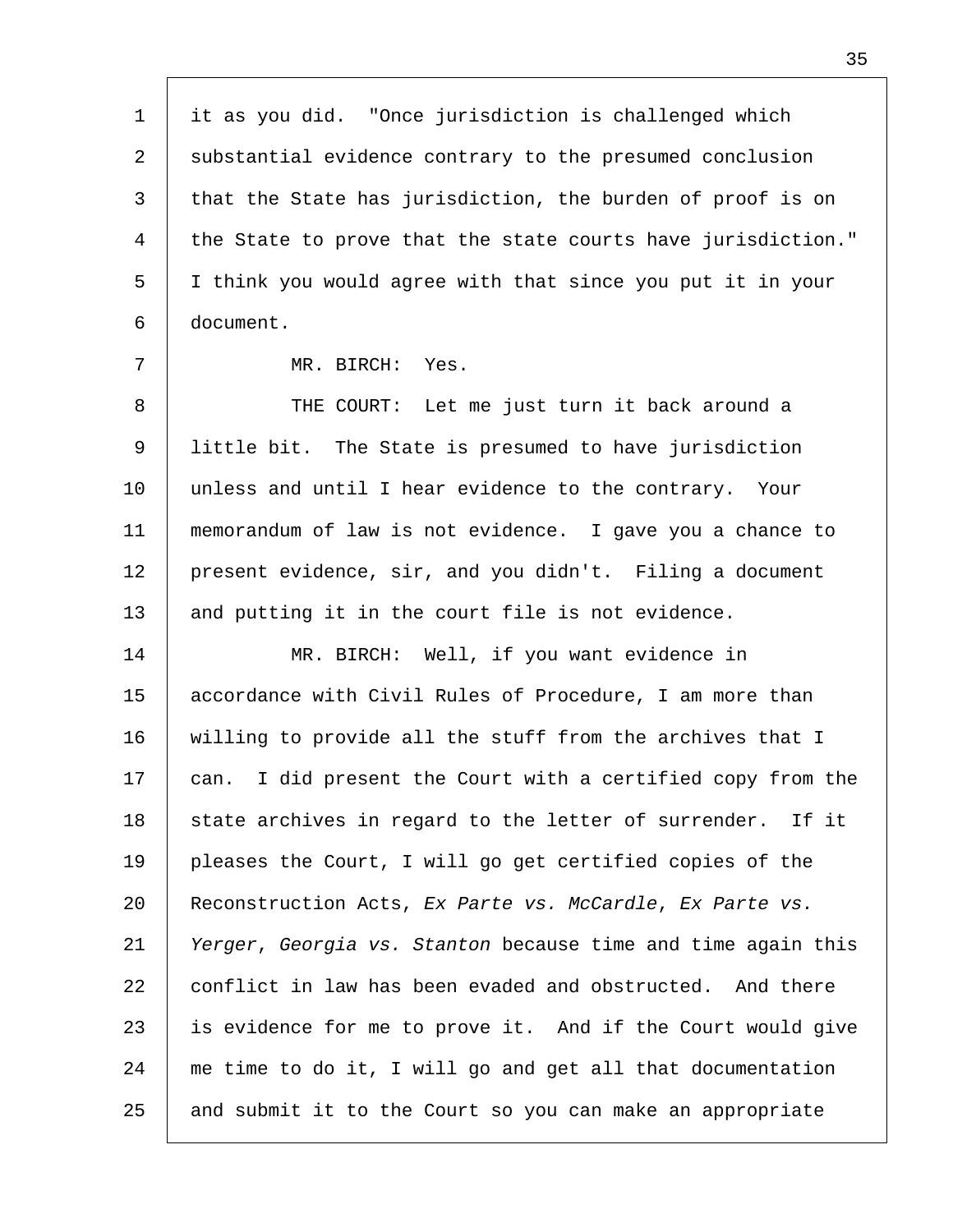1 decision.

2 3 4 5 THE COURT: Sir, if you're convicted -- and I don't know if that's going to happen. I haven't heard any evidence. If you are convicted, you can raise that issue in the appellate courts.

6 7 8 9 10 11 12 I have looked at what happened in district court just when I went through the file. I'll even say this. As a general matter, someone in your type of situation, if they are convicted, if they appeal, they're not going to be put in prison or jail pending appeal. You'll be out walking around. I'm not trying to give anybody a hard time. I'm just following the rules as I know them.

13 14 15 16 17 If you are convicted, you will have time to present whatever documents you wish to the Court of Appeals. I would suggest you speak to an attorney to know the proper way to do it. I'm not saying your argument is correct or incorrect.

18 19 20 21 22 23 24 25 Even if you had the most correct argument, if you don't present it according to the appellate rules of procedure, it will not be considered. Just as if you don't present your evidence here correctly, I'm not going to consider it. And I'm not going to be your attorney and say, "Go do this. I need to see this." No. I would be sitting at that table -- I need to slow down. I would be sitting at that table if I were going to do that, if I said,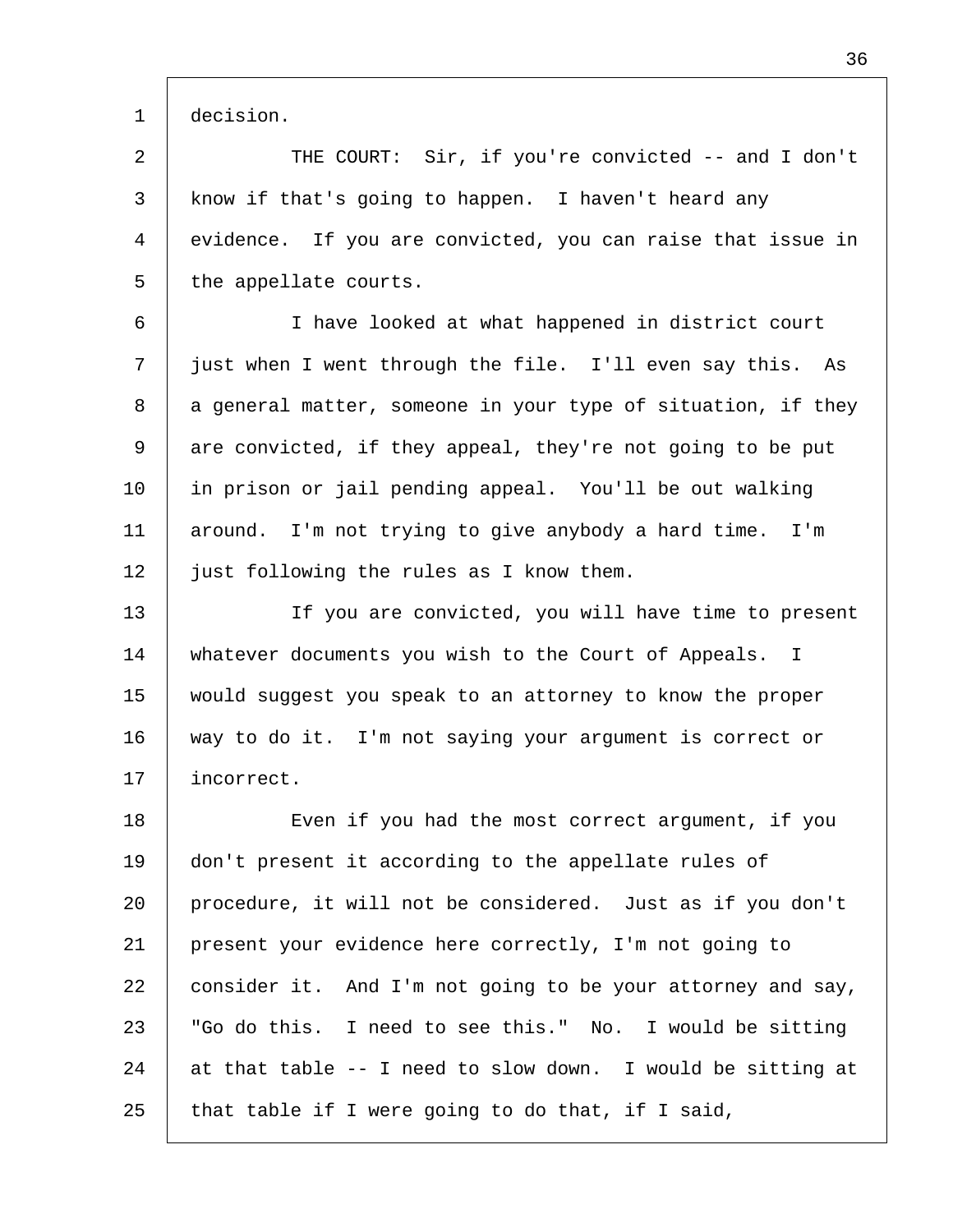| $\mathbf 1$    | "Mr. Birch, that is what you need to do." No. That's not    |
|----------------|-------------------------------------------------------------|
| 2              | my job. That's an attorney's job.                           |
| $\mathsf{3}$   | MR. BIRCH: Sir, I have a copy of your oath of               |
| $\overline{4}$ | office here. "I will endeavor to support and maintain the   |
| 5              | Constitution of the United States of America." And I        |
| 6              | understand the Civil Rules of Procedure, and I believe that |
| 7              | function over form is of greater precedence. You            |
| 8              | understand -- I mean, it's very clear, all somebody has to  |
| 9              | do is go to the archive and look all this stuff up. It's    |
| 10             | not like it's some big secret. It was done in the open. I   |
| 11             | feel you have an obligation to move appropriately because   |
| 12             | jurisdiction has not been established.                      |
| 13             | THE COURT: Sir, I have ruled against you on that            |
| 14             | issue, and you can participate in the trial or you can      |
| 15             | choose not to. That's your decision.                        |
| 16             | MR. BIRCH: I just don't want to waste the jurors'           |
| 17             | time, you know. And to be honest, I don't see a point in    |
| 18             | the jury trial because they can't hear the merits of the    |
| 19             | case anyway. And it's wasting their time. It's wasting      |
| 20             | money in fact of the State of North Carolina, which I don't |
| 21             | see the point in it, sir.                                   |
| 22             | And I appreciate your consideration and your                |
| 23             | actually speaking with me. Actually I was expecting you to  |
| 24             | be much more adversarial. But I think that you should --    |
| 25             | have you read the memorandum in its entirety?               |

Г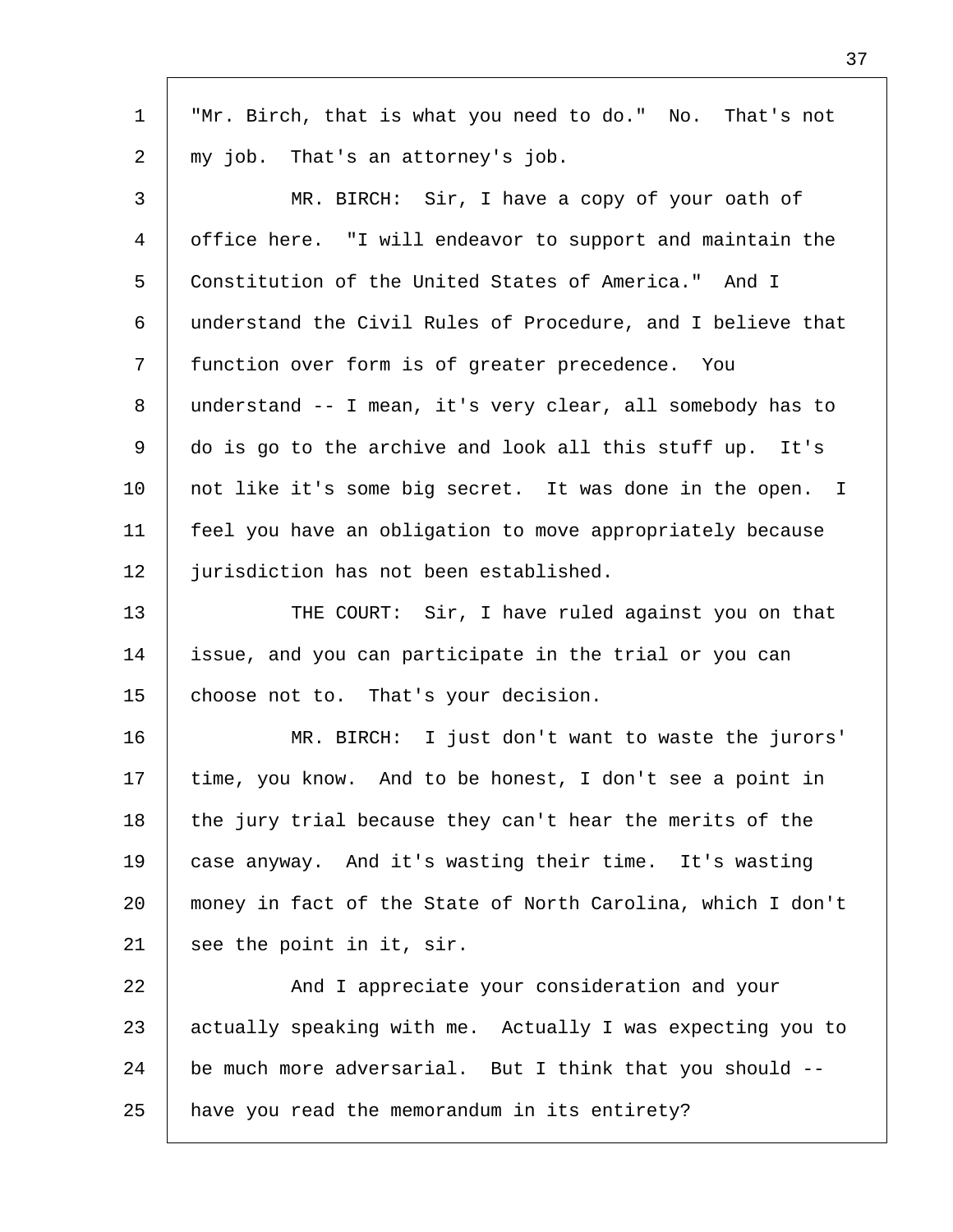| $\mathbf 1$ | THE COURT: Sir, I have looked through it. I won't            |
|-------------|--------------------------------------------------------------|
| 2           | say I have read every page of it. But I have looked through  |
| 3           | it. I did not know which case was going to be called for     |
| 4           | trial -- I heard your case was one that may be called for    |
| 5           | trial. But we didn't know until this morning. There were     |
| 6           | two others that were mentioned.                              |
| 7           | MR. BIRCH: Yes, I'm aware of that.                           |
| 8           | THE COURT: And I think possession of firearm by              |
| 9           | felon was one of the ones that might have been called for    |
| 10          | trial.                                                       |
| 11          | We're going to take a break now, and you can                 |
| 12          | participate or not participate. I'm going to tell the jury   |
| 13          | you're challenging the jurisdiction of the Court, and that's |
| 14          | not to be held against you in any way.                       |
| 15          | Anything from the State?                                     |
| 16          | MS. HORNSBY WELCH: No, sir.                                  |
| 17          | THE COURT: We'll be in recess for ten minutes.               |
| 18          | (Whereupon, a recess was taken.)                             |
| 19          | THE COURT: We're ready for the jury.                         |
| 20          | (Whereupon, the jury entered the courtroom.)                 |
| 21          | THE COURT: Members of the jury, before we start              |
| 22          | hearing opening statements or evidence, I need to go over    |
| 23          | one particular point.                                        |
| 24          | Mr. Birch, the defendant, has challenged the                 |
| 25          | jurisdiction of this Court over him. And he has a right to   |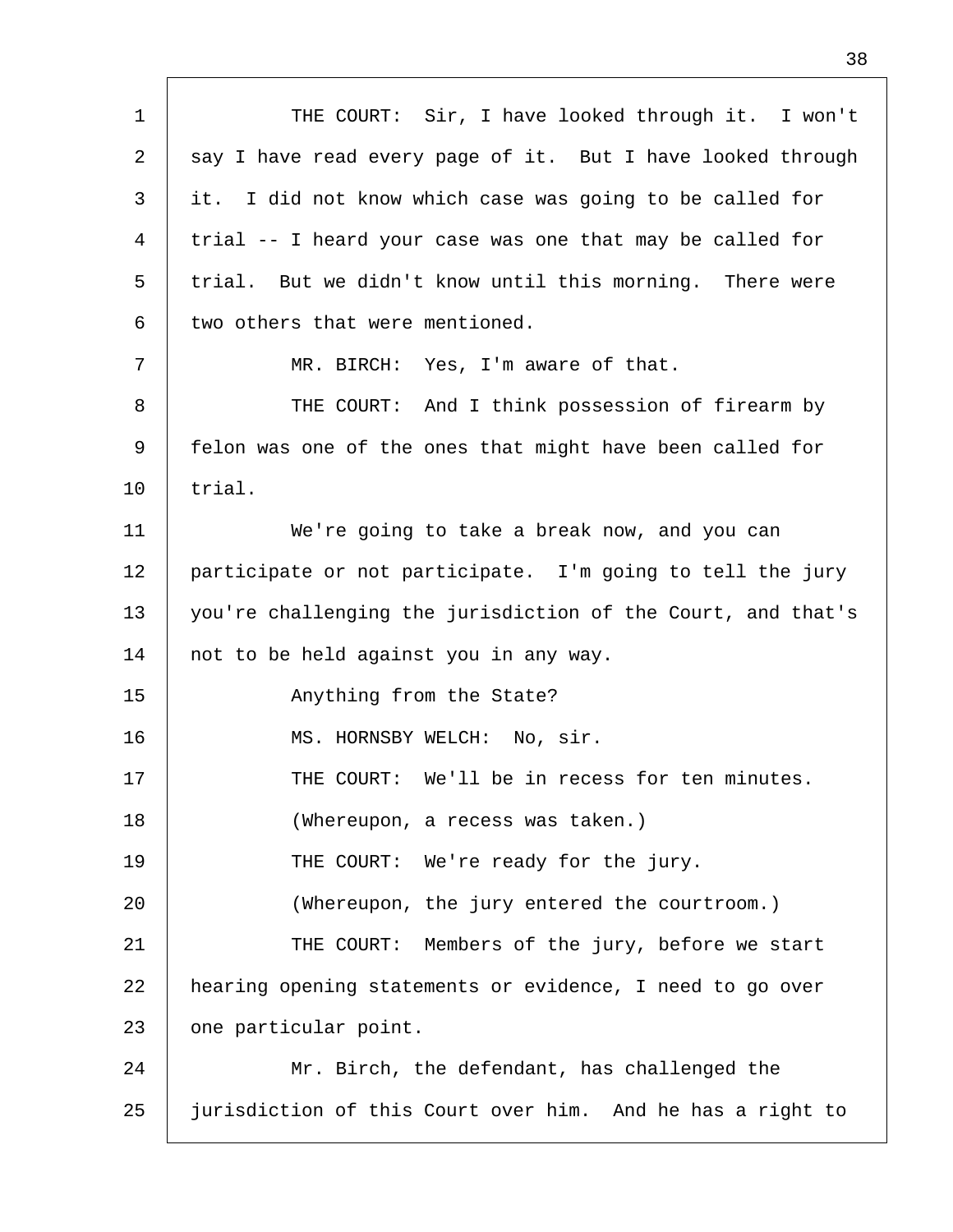1 2 3 4 5 6 do that. And whether it's jurisdiction or not is a question of law for the judge to decide, and I have ruled against him. That's not to affect your decision in this case in any way when you're trying to decide whether the State has proved beyond a reasonable doubt if someone is guilty of an offense.

7 8 9 10 11 12 13 14 15 16 17 18 19 20 21 22 23 24 25 There's also certain documents in law that say in certain cases if you challenge the jurisdiction of a Court and you go ahead and participate in the proceeding, you have waived that. And that's always a concern when you're challenging the jurisdiction. So if Mr. Birch decides not to participate in this trial in some particular way, you are not to hold that against him. It has nothing to do with what you have to decide. He's just challenging the jurisdiction of the Court, as he has a right to do. Does the State wish to make an opening statement? MS. HORNSBY WELCH: No, sir. THE COURT: Ready to present evidence? MS. HORNSBY WELCH: Yes, sir. Your Honor, the State would call Officer Matt Breedlove. (Whereupon, MATTHEW BREEDLOVE, having been duly sworn, testified as follows:) - - - DIRECT EXAMINATION BY MS. HORNSBY WELCH: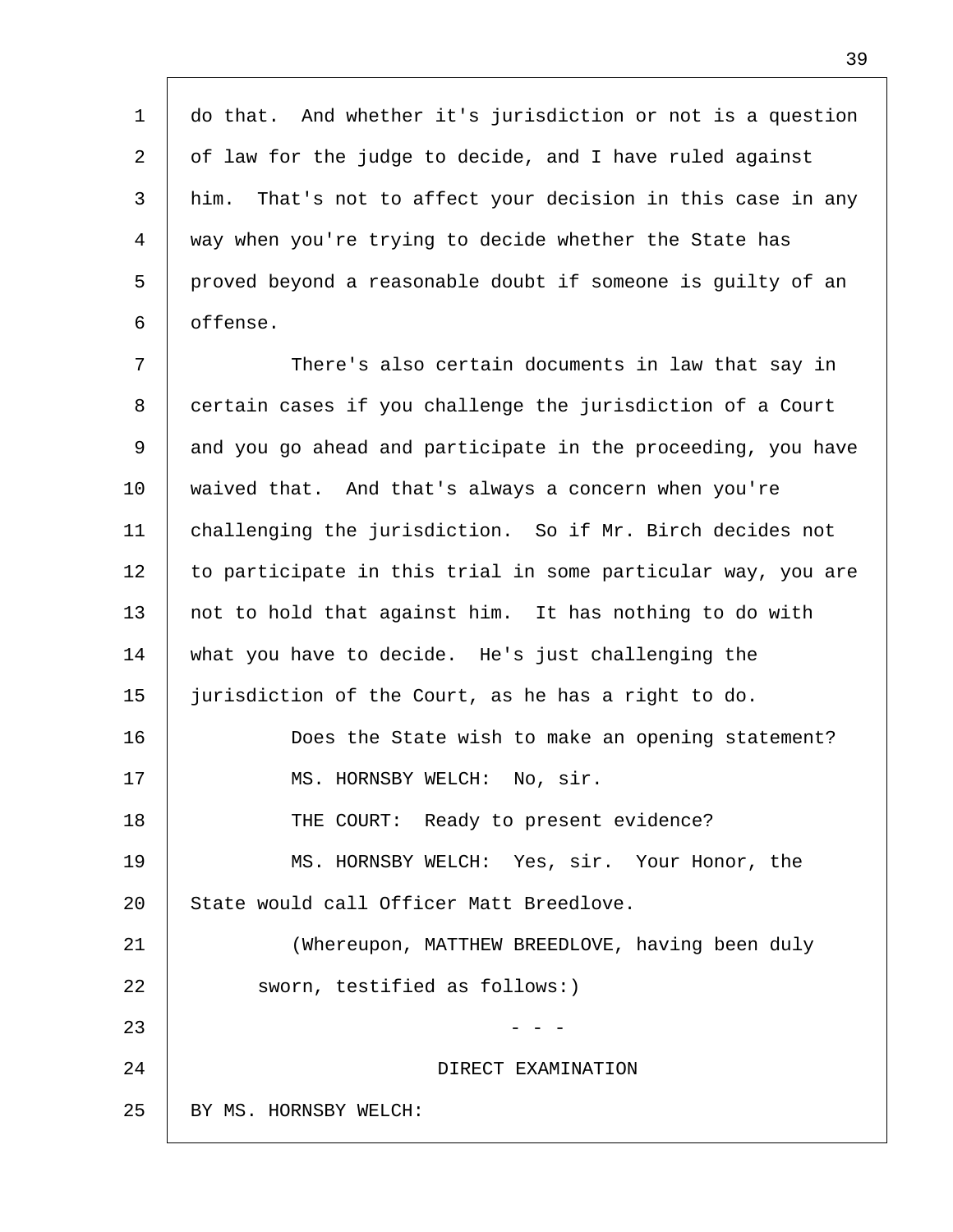| Sir, would you please state your name and where you are<br>Q. |
|---------------------------------------------------------------|
| employed.                                                     |
| My name is Matthew Breedlove. I'm employed with the<br>Α.     |
| Franklin Police Department, Town of Franklin.                 |
| How long have you been employed with the police<br>Q.         |
| department?                                                   |
| With the police department I've been since November of<br>Α.  |
| 2005.                                                         |
| Do you have any prior law enforcement experience<br>Q.        |
| previous to your current employment?                          |
| I do. I served some time with Macon County Sheriff's<br>Α.    |
| Department before that.                                       |
| And how long with the sheriff's office?<br>Q.                 |
| Approximately a year and a half to two years.<br>Α.           |
| And were you employed with the Franklin Police<br>Q.          |
| Department on March 26th of 2010?                             |
| Α.<br>I was.                                                  |
| What were your duties on that day?<br>Q.                      |
| I was on night shift as a patrol officer.<br>Α.               |
| And when you say "patrol officer," what do you mean by<br>Q.  |
| that?                                                         |
| Taking calls, 911 calls, working traffic, just duties<br>Α.   |
| of a patrol officer.                                          |
| Can you tell the Court, did you have any interaction<br>Q.    |
| with Mr. Isaac Birch that evening or day?                     |
|                                                               |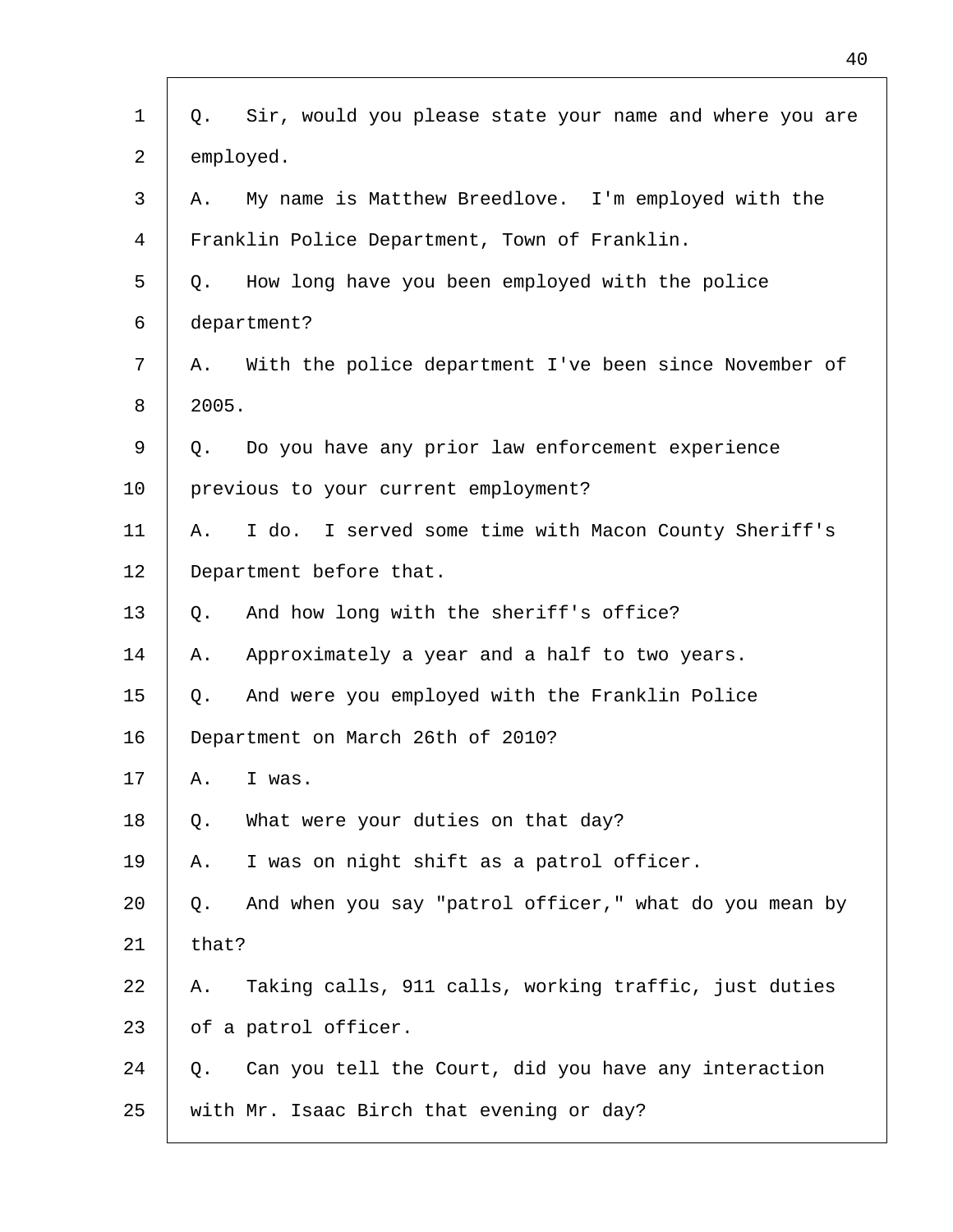| $\mathbf{1}$ | Mr. Birch sitting here, yes, I came in contact through<br>Α. |
|--------------|--------------------------------------------------------------|
| 2            | a traffic stop.                                              |
| 3            | And can you tell the Court what time of day or night<br>Q.   |
| 4            | that was?                                                    |
| 5            | Yes, I can. I'm looking at my arrest report. It was<br>А.    |
| 6            | on March 26, 2010, at 2:30 a.m.                              |
| 7            | And where is it that you first came in contact with<br>Q.    |
| 8            | him?                                                         |
| 9            | In the area of West Main Street and Harrison Avenue.<br>Α.   |
| 10           | Where is that located?<br>Q.                                 |
| 11           | The courthouse here is West Main Street. Once you pass<br>Α. |
| 12           | it and you're looking at the next traffic light, that's the  |
| 13           | intersection.                                                |
| 14           | Is that a public street or highway that's located<br>Q.      |
| 15           | within the state of North Carolina?                          |
| 16           | Yes, it is.<br>Α.                                            |
| 17           | Is that street also located within the city limits of<br>Q.  |
| 18           | Franklin?                                                    |
| 19           | That's correct as well.<br>Α.                                |
| 20           | Tell the Court what, if anything, drew your attention<br>Q.  |
| 21           | to Mr. Birch.                                                |
| 22           | Mr. Birch, I was sitting stationary in between the<br>Α.     |
| 23           | Macon County tax office and the law office next door in the  |
| 24           | one-way alley. At that time, Mr. Birch passed me, heading    |
| 25           | west on West Main Street. At the time that he passed me, he  |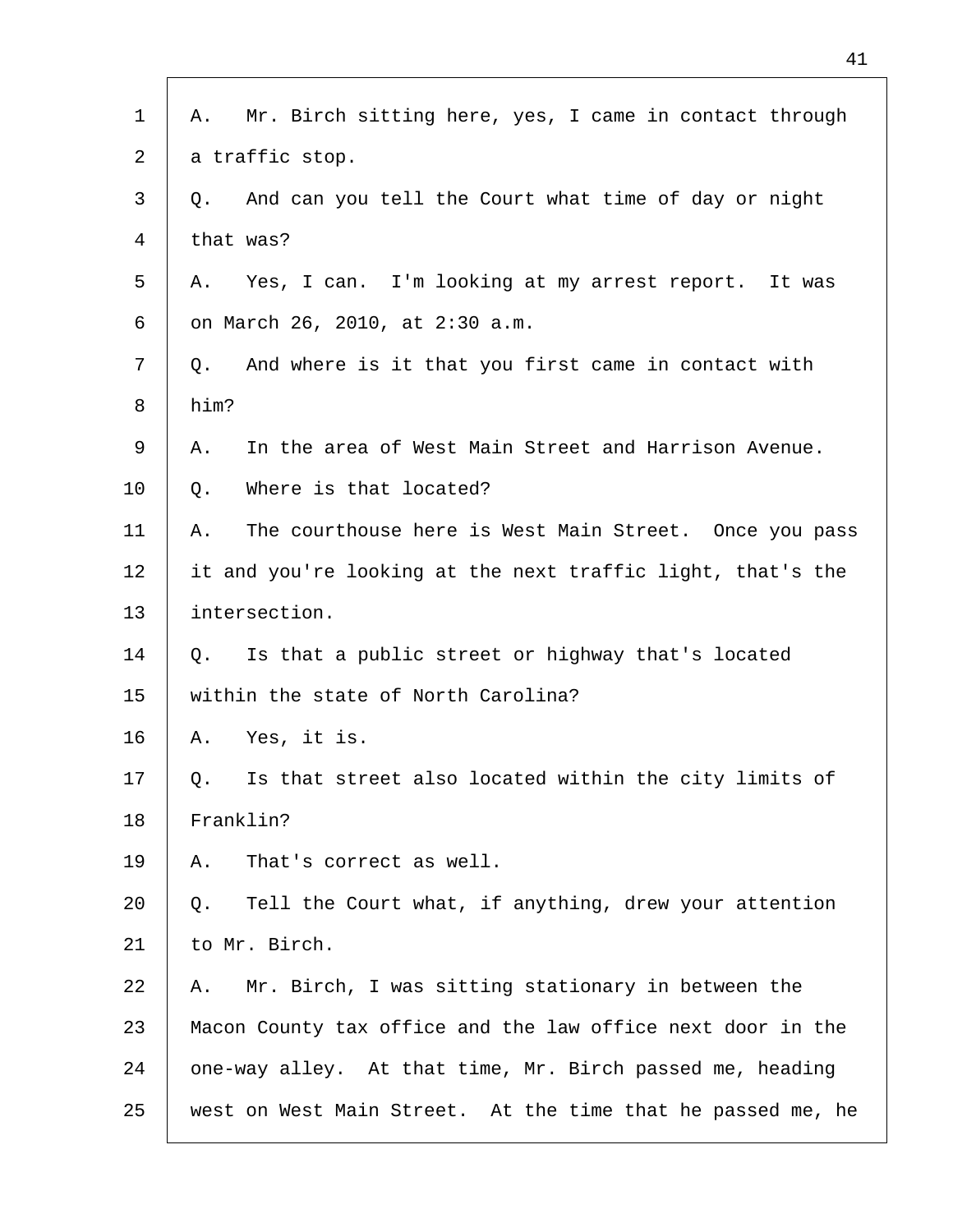| $\mathbf{1}$ | was driving with no lights on his vehicle, and that drew my |
|--------------|-------------------------------------------------------------|
| 2            | attention to him.                                           |
| 3            | Once you noticed that he had no lights on in the<br>Q.      |
| 4            | vehicle, by lights, do you mean the back lights or the      |
| 5            | headlights?                                                 |
| 6            | The headlights, taillights, none of the vehicle's<br>Α.     |
| 7            | lights were operating at the time.                          |
| 8            | Once you noticed that, what did you do?<br>Q.               |
| 9            | I then followed in behind the vehicle, made a right<br>Α.   |
| 10           | turn onto Harrison Avenue.                                  |
| 11           | What did you observe this vehicle do?<br>Q.                 |
| 12           | At the time of turning onto Harrison Avenue, my<br>Α.       |
| 13           | intention was to perform a traffic stop for driving without |
| 14           | headlights and vehicle lights during the dark. In the area  |
| 15           | of the Bryant-Grant Funeral Home on Harrison Avenue, I      |
| 16           | activated my blue lights to stop the vehicle.               |
| 17           | Once you activated your blue lights, what happened?<br>Q.   |
| 18           | The vehicle then proceeded to go as normal. Didn't<br>Α.    |
| 19           | show no intentions of stopping any time immediate.<br>In my |
| 20           | consideration, it took a long time for the vehicle to stop  |
| 21           | for the blue lights.                                        |
| 22           | Did the vehicle eventually stop?<br>Q.                      |
| 23           | Yes, ma'am, it did.<br>Α.                                   |
| 24           | Where did it stop?<br>Q.                                    |
| 25           | The vehicle come to a stop just beyond Bidwell Street<br>Α. |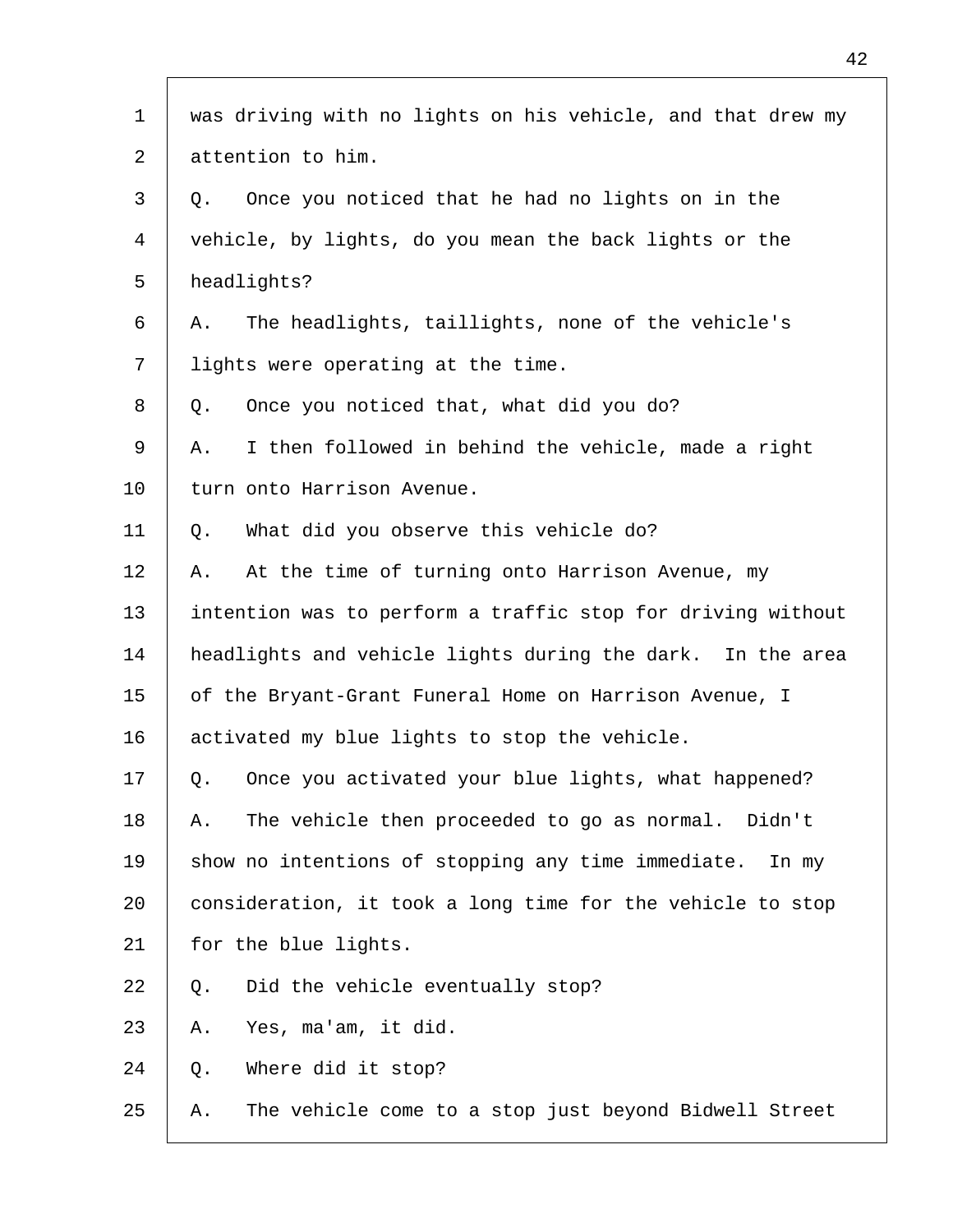| $\mathbf 1$ | in the front parking area of the Sunset Restaurant.          |
|-------------|--------------------------------------------------------------|
| 2           | How far is it approximately from the time that you<br>Q.     |
| 3           | activated your blue lights to the parking lot of the Sunset  |
| 4           | Restaurant? Is it a mile or less?                            |
| 5           | Less. Less. I would say half to three quarters of a<br>Α.    |
| 6           | mile.                                                        |
| 7           | And how long did it take y'all to get from the funeral<br>Q. |
| 8           | home to the Sunset, if you can remember?                     |
| 9           | I don't have exact. It was nothing fast. Normal<br>Α.        |
| 10          | driving conditions as far as speed-wise.                     |
| 11          | Were you able to tell whether Mr. Birch ever turned on<br>Q. |
| 12          | his headlights?                                              |
| 13          | No, he did not.<br>Α.                                        |
| 14          | And from the time that you activated your blue lights<br>Q.  |
| 15          | until the time that he stopped, were there other areas in    |
| 16          | which to pull off safely?                                    |
| 17          | Yes, ma'am. Once you pass the funeral home, you pass<br>Α.   |
| 18          | Church Street, you pass a church there that has a parking    |
| 19          | lot on the back side of it, you pass Courtney Lane, which is |
| 20          | another street that he could pull off on. That's just on     |
| 21          | the right-hand side. If he chose to go to the left, there's  |
| 22          | plenty more opportunities as well.                           |
| 23          | And did you ever activate your siren?<br>Q.                  |
| 24          | I have nothing noted that I activated my siren.<br>Α.        |
| 25          | Were you in a marked patrol car?<br>Q.                       |
|             |                                                              |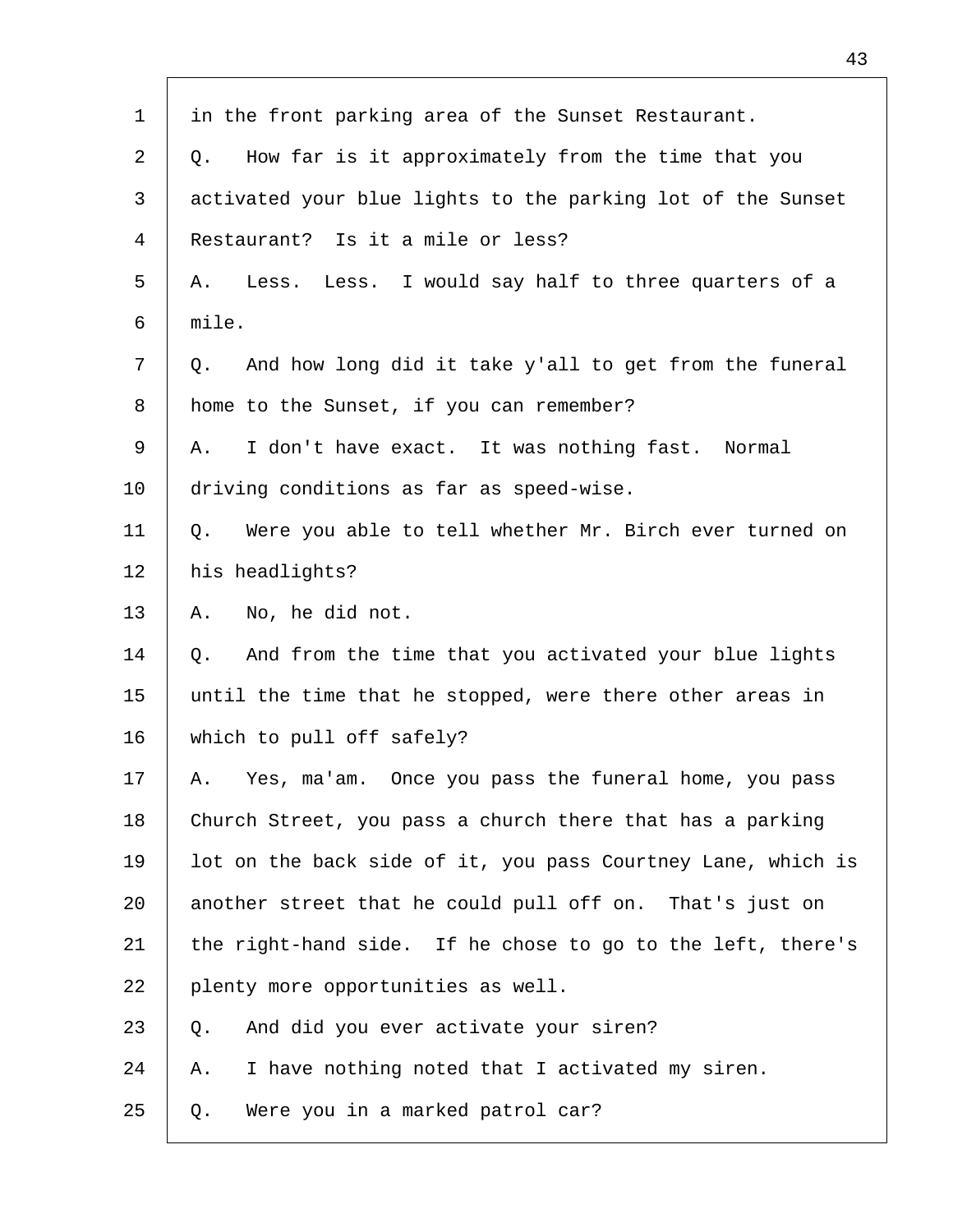| $\mathbf 1$ | Yes, ma'am.<br>Α.                                             |
|-------------|---------------------------------------------------------------|
| 2           | Were you able to tell when you were behind this vehicle<br>Q. |
| 3           | how many occupants were in it?                                |
| 4           | Yes, ma'am. It was occupied by Mr. Birch, and that was<br>Α.  |
| 5           | the only occupant.                                            |
| 6           | What kind of vehicle was this?<br>Q.                          |
| 7           | 1983 Ford F-150 truck.<br>Α.                                  |
| 8           | What happened once this vehicle stopped at the Sunset?<br>Q.  |
| 9           | At that time, I approached the vehicle on the driver's<br>Α.  |
| 10          | I made contact with Mr. Birch and asked him for his<br>side.  |
| 11          | driver's license and his vehicle registration card.           |
| 12          | Was he able to produce his driver's license?<br>Q.            |
| 13          | Yes, he did produce the items that I had asked for.<br>Α.     |
| 14          | And at that time was there anybody else in the vehicle?<br>Q. |
| 15          | No, ma'am, there was not.<br>Α.                               |
| 16          | And do you see the individual in the courtroom today<br>Q.    |
| 17          | who was operating that vehicle?                               |
| 18          | Yes, he's the defendant sitting at the table next to --<br>А. |
| 19          | After he produced his driver's license for you, did you<br>Q. |
| 20          | explain to him why you had stopped him?                       |
| 21          | Yes. At that time, I informed the driver -- or<br>Α.          |
| 22          | actually, what's in my notes is I asked the driver why it     |
| 23          | took him such a longer period of time to stop the vehicle     |
| 24          | was my next contact with him.                                 |
| 25          | Did he respond to you?<br>Q.                                  |

- F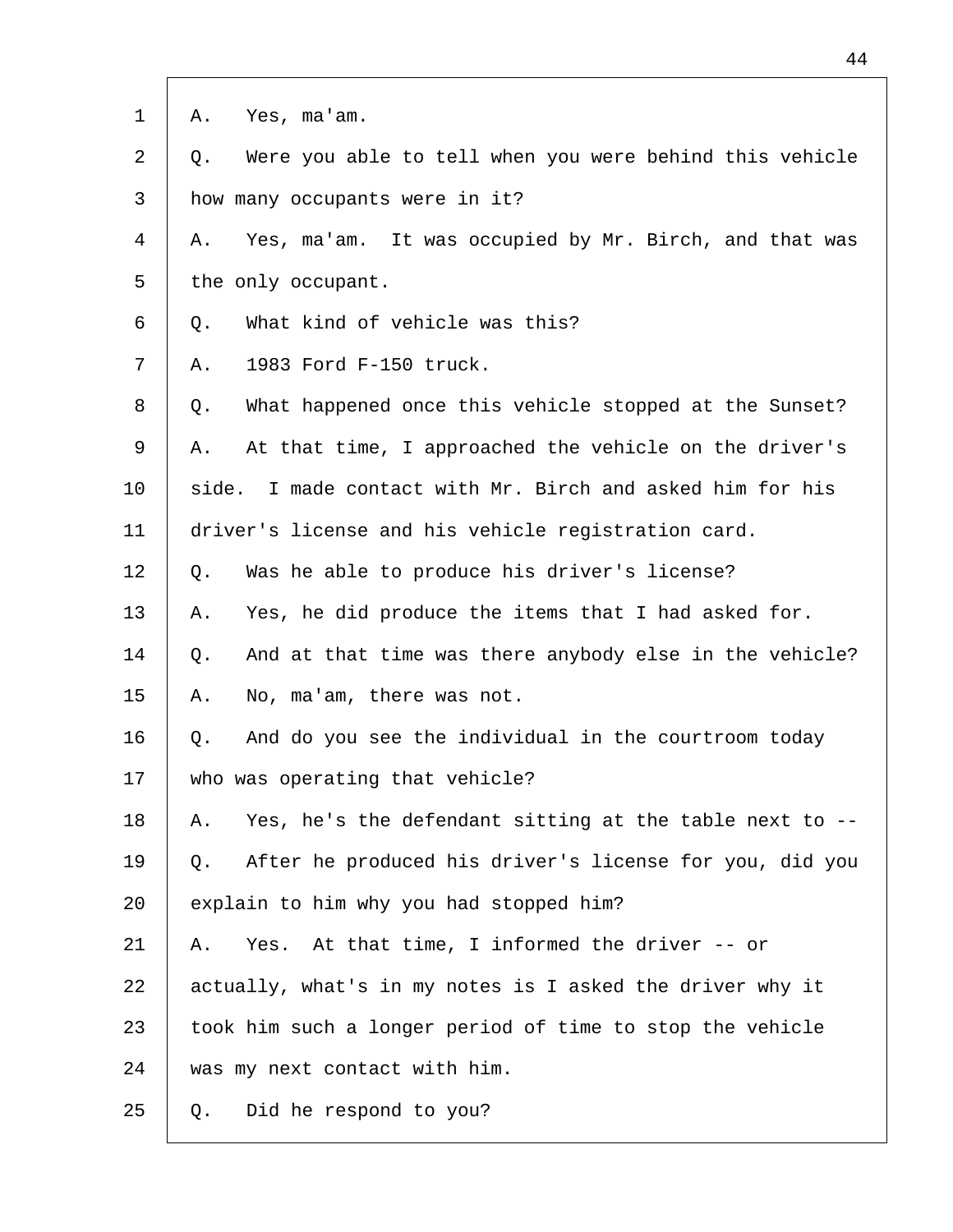| $\mathbf 1$    | Yes, he did.<br>Α.                                            |  |
|----------------|---------------------------------------------------------------|--|
| 2              | What did he tell you?<br>Q.                                   |  |
| 3              | The driver replied that the street was narrow.<br>Α.          |  |
| $\overline{4}$ | Did you ever discuss with him all of the places that he<br>Q. |  |
| 5              | had passed where he would have been able to stop?             |  |
| 6              | I informed my opinion to the driver that he had<br>Α.         |  |
| 7              | opportunity to stop. I never gave him instructions where he   |  |
| 8              | should have stopped, but did inform him of my opinion that    |  |
| 9              | he did have opportunity to stop.                              |  |
| 10             | And what was his response, if you remember?<br>Q.             |  |
| 11             | I don't remember if he replied to that or not.<br>Α.          |  |
| 12             | What, if anything, did you notice about Mr. Birch's<br>Q.     |  |
| 13             | demeanor or appearance?                                       |  |
| 14             | Well, at that time, I asked the driver, I advised him<br>Α.   |  |
| 15             | that he had been driving with no headlights, and it was at    |  |
| 16             | that time that the driver advised me that he was aware of     |  |
| 17             | that.                                                         |  |
| 18             | Did he explain to you why?<br>Q.                              |  |
| 19             | I believe he stated it was his right to drive without<br>Α.   |  |
| 20             | headlights.                                                   |  |
| 21             | And at 2:30 in the morning, was it dark?<br>Q.                |  |
| 22             | Yes, ma'am.<br>Α.                                             |  |
| 23             | What else did you notice about Mr. Birch's demeanor<br>Q.     |  |
| 24             | that drew your attention to him, if anything?                 |  |
| 25             | During the time that I was talking with the driver, I<br>Α.   |  |
|                |                                                               |  |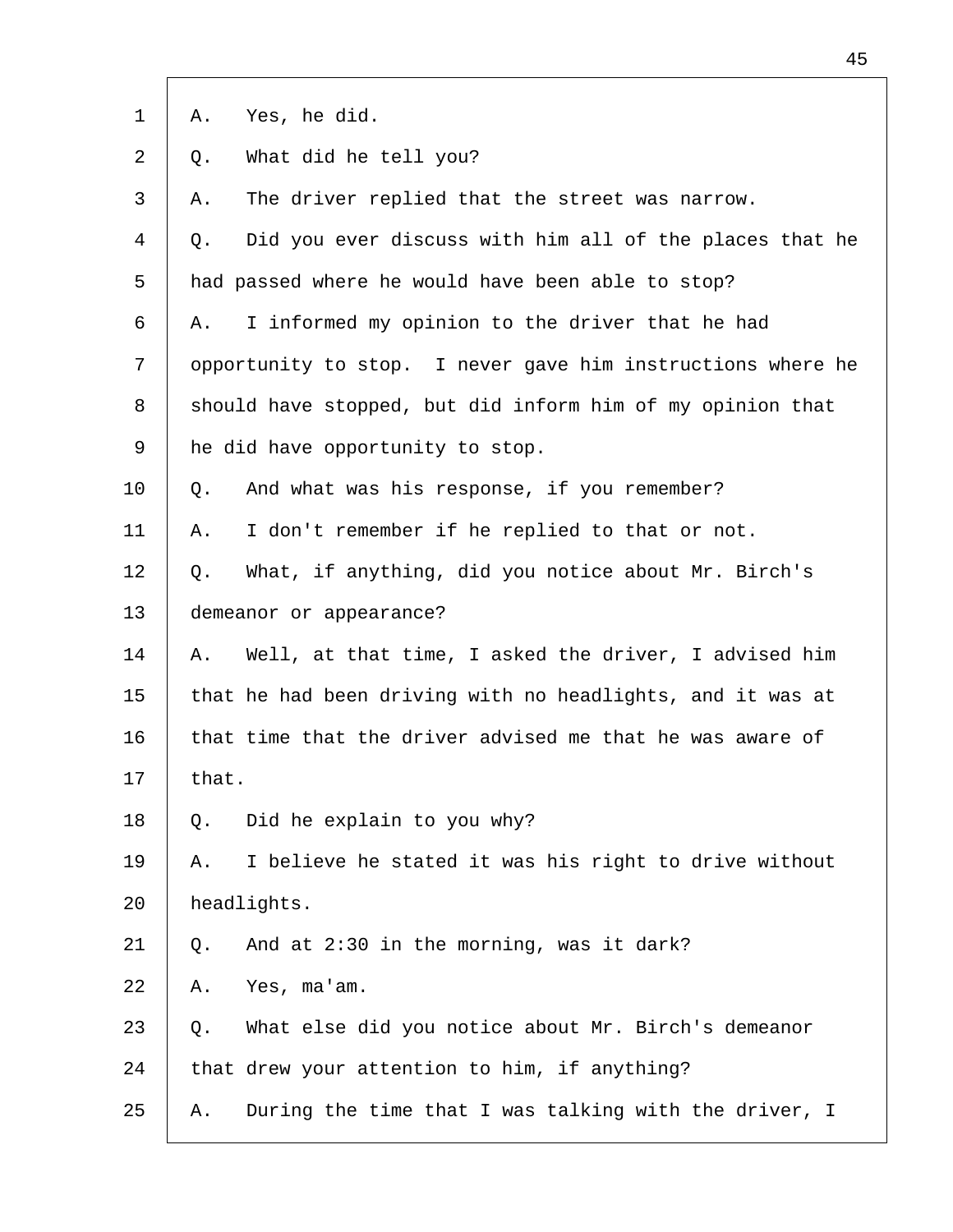| 1  | could smell a very strong odor of alcohol coming from his     |
|----|---------------------------------------------------------------|
| 2  | I asked the driver if he had been drinking at that<br>breath. |
| 3  | time.                                                         |
| 4  | And what was his response?<br>Q.                              |
| 5  | The driver replied, "Not a lot since about 10:30."<br>Α.      |
| 6  | And did you ask him what he meant by "not a lot"?<br>Q.       |
| 7  | It was at that time that I asked the driver to turn off<br>Α. |
| 8  | the vehicle and step out of the vehicle for further           |
| 9  | investigation.                                                |
| 10 | And why did you ask him to do that?<br>Q.                     |
| 11 | To determine his level of impairment.<br>Α.                   |
| 12 | Did he step out of the vehicle?<br>Q.                         |
| 13 | With hesitation.<br>Α.                                        |
| 14 | And what do you mean by that?<br>Q.                           |
| 15 | Rebelling against my order, stating that he didn't<br>Α.      |
| 16 | understand why.                                               |
| 17 | Did he eventually step outside the vehicle?<br>Q.             |
| 18 | Yes, he did.<br>Α.                                            |
| 19 | And once he stepped outside of the vehicle, what, if<br>Q.    |
| 20 | anything, did you notice about this odor of alcohol?          |
| 21 | Once he stepped out, the driver made the comment to me<br>Α.  |
| 22 | that I might as well go ahead and give him the ticket         |
| 23 | because he was not blowing. At that time I still smelled      |
| 24 | the odor of alcohol about his breath outside of the vehicle.  |
| 25 | Previous to the defendant saying to you, "You might as<br>Q.  |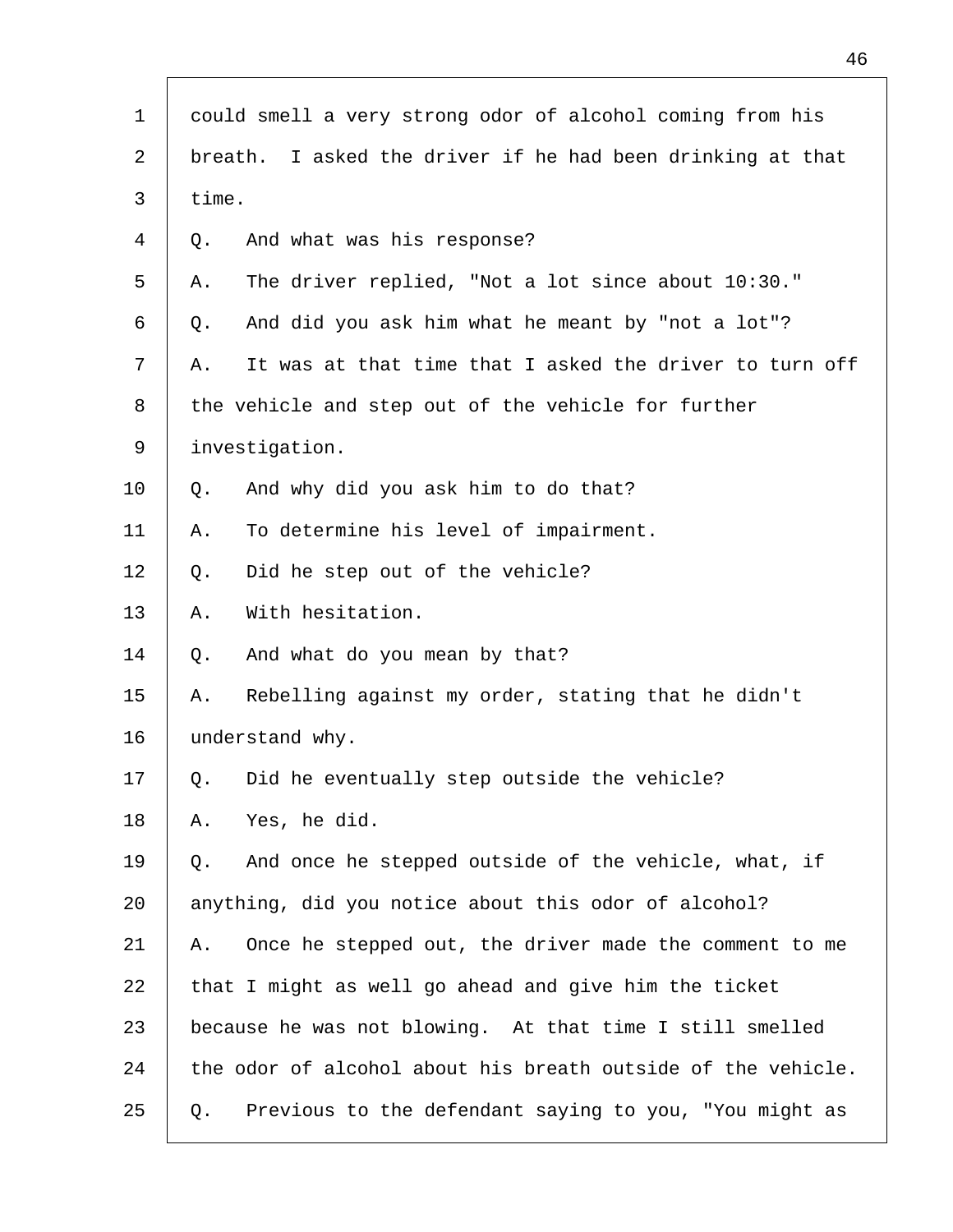| 1              | well go ahead and give me a ticket because I'm not blowing,"  |
|----------------|---------------------------------------------------------------|
| 2              | had you explained to him that you were going to administer    |
| 3              | any sort of test or what you were investigating or anything   |
| $\overline{4}$ | of that nature?                                               |
| 5              | When I asked him to step out of the vehicle, with his<br>Α.   |
| 6              | hesitation of asking why he needed to exit the vehicle, I     |
| 7              | informed him that I needed to determine a level of his        |
| 8              | impairment, and it was for asking him to step out for         |
| 9              | investigation, for those purposes.                            |
| 10             | And describe the odor of alcohol once he stepped out of<br>Q. |
| 11             | the vehicle.                                                  |
| 12             | Α.<br>Very strong.                                            |
| 13             | And could you tell where it was coming from?<br>Q.            |
| 14             | His breath.<br>Α.                                             |
| 15             | And when you stop somebody and you approach their<br>Q.       |
| 16             | vehicle and smell the odor of alcohol, what do you normally   |
| 17             | do?                                                           |
| 18             | Perform a series of testing to help me determine their<br>Α.  |
| 19             | level of impairment.                                          |
| 20             | And what kinds of tests do you normally ask people to<br>Q.   |
| 21             | perform?                                                      |
| 22             | I have a tool called the Alco-Sensor. It collects a<br>Α.     |
| 23             | breath sample, gives me a positive or negative reading,       |
| 24             | whether they have alcohol on their breath. I also do some     |
| 25             | field sobriety testing to determine their physical abilities  |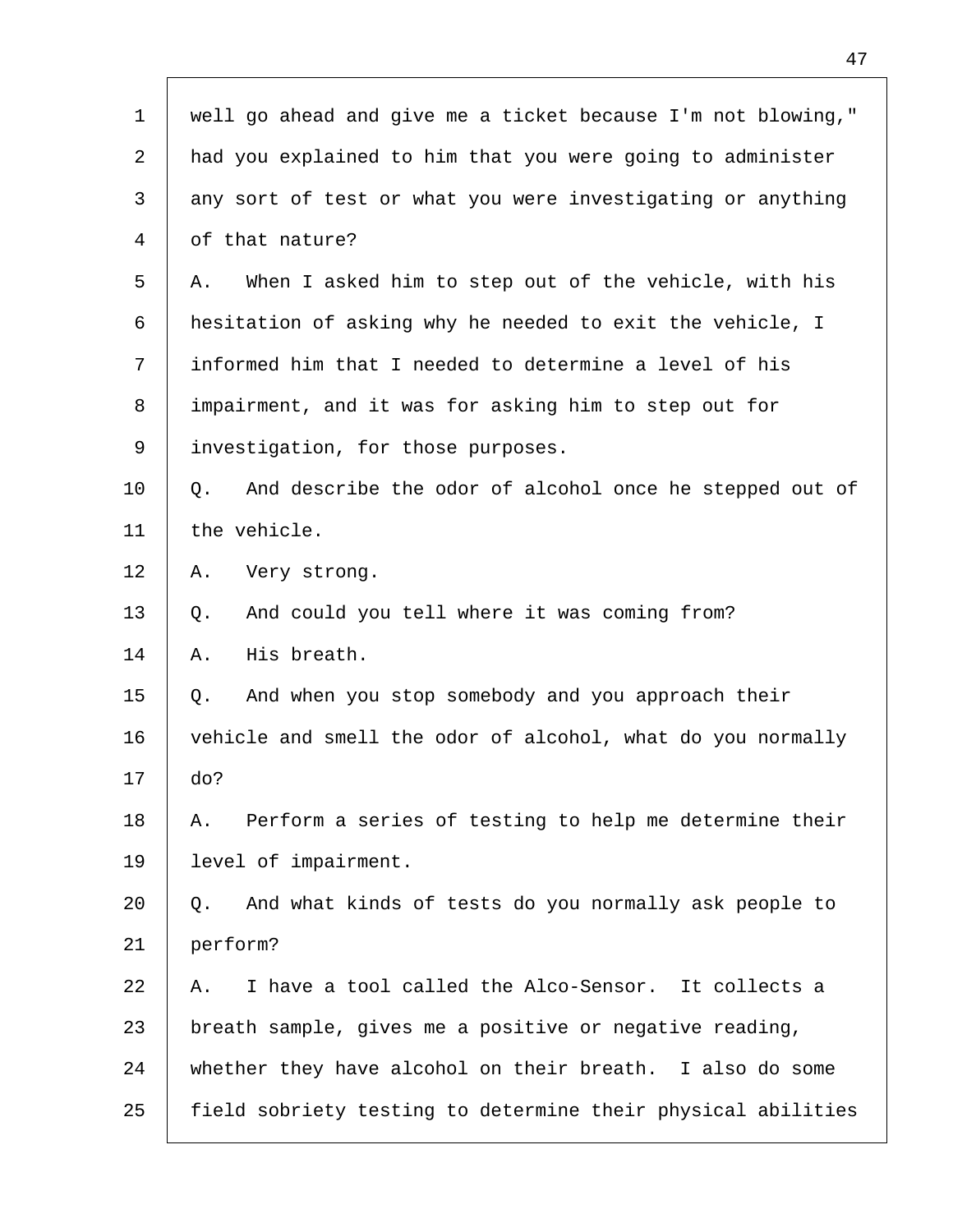| $\mathbf 1$ | and standing, balance, and their mental capacity as well.     |
|-------------|---------------------------------------------------------------|
| 2           | And what kind of test -- when you say "field sobriety<br>Q.   |
| 3           | test," what do you mean?                                      |
| 4           | Use a one-legged stand test, a walk-and-turn test, and<br>Α.  |
| 5           | a finger-counting test.                                       |
| 6           | And did you ever ask Mr. Birch to do any of those?<br>Q.      |
| 7           | I gave Mr. Birch the opportunity to complete these<br>Α.      |
| 8           | tests, and he refused all testing.                            |
| 9           | Explain to the Court, if you would, what exactly you<br>Q.    |
| 10          | said to Mr. Birch.                                            |
| 11          | I informed the driver that I was performing an<br>Α.          |
| 12          | investigation for his level of impairment for the purpose of  |
| 13          | driving while impaired. At that time, the driver stepped      |
| 14          | out of the vehicle and stated I might as well go ahead and    |
| 15          | give him the ticket because he's not blowing. At that time,   |
| 16          | I asked the driver to submit to an Alco-Sensor breath test,   |
| 17          | and he refused. I then asked the driver to submit to field    |
| 18          | sobriety testing, and he also refused all tests.              |
| 19          | How long were you there on the side of the road with<br>Q.    |
| 20          | him?                                                          |
| 21          | If you will give me just a minute, I'm going to look at<br>Α. |
| 22          | the logs from my dispatch center. They keep my times when I   |
| 23          | stop the vehicle, when I arrive to the detention center or    |
| 24          | any activity that I do.                                       |
| 25          | What I have noted, the vehicle was stopped at $2:27$ ,        |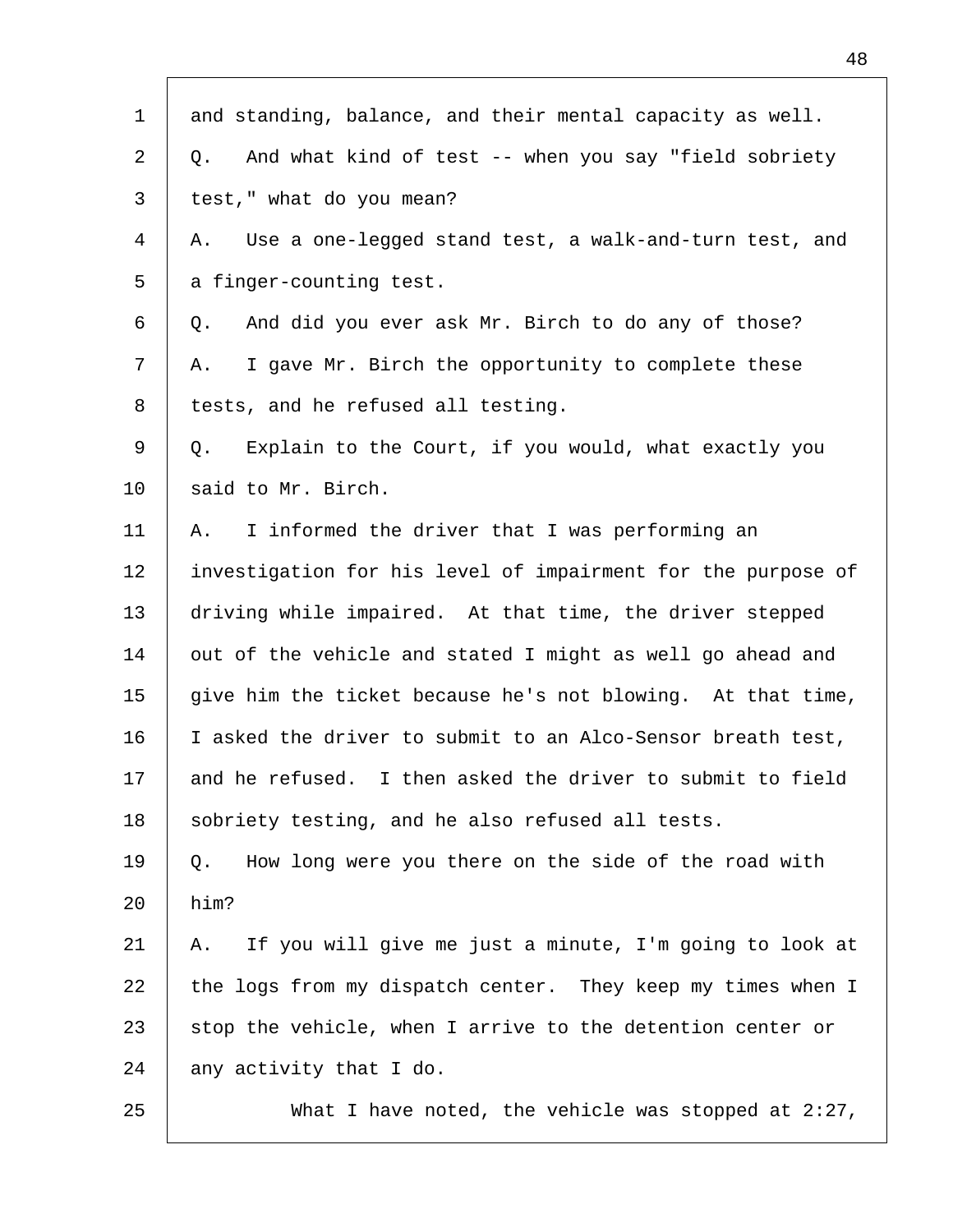| $\mathbf 1$    | and I was at the detention center by $3:13$ .                |
|----------------|--------------------------------------------------------------|
| 2              | And how long does it take you to get to the Macon<br>Q.      |
| 3              | County Detention Facility from the Sunset Restaurant?        |
| $\overline{4}$ | Approximately five to seven minutes, depending on<br>Α.      |
| 5              | traffic. This time of morning, I would say five minutes or   |
| 6              | less.                                                        |
| 7              | And other than the strong odor of alcohol and<br>Q.          |
| 8              | Mr. Birch's refusal to perform any field sobriety tests, was |
| 9              | there anything else about his demeanor or his appearance or  |
| 10             | his affect that drew your attention to him?                  |
| 11             | Once again, I'm going to refer to notes that I have in<br>Α. |
| 12             | my file here.                                                |
| 13             | I would bring back to your attention it took him a           |
| 14             | very long time to stop once the blue lights were activated.  |
| 15             | He was driving with no headlights on. That is all signs of   |
| 16             | impaired driver at nighttime according to the training I     |
| 17             | have received in law enforcement.                            |
| 18             | Once in contact with Mr. Birch, I feel that he was           |
| 19             | rebelling against orders, and his voluntary statements that  |
| 20             | he had not had a lot since 10:30 that night to drink.        |
| 21             | Did he ever explain to you what it was that he was<br>Q.     |
| 22             | talking about when he said he hadn't had a lot since 10:30   |
| 23             | to drink?                                                    |
| 24             | No, ma'am, he did not.<br>Α.                                 |
| 25             | Did he ever explain to you where he was coming from or<br>Q. |
|                |                                                              |

Г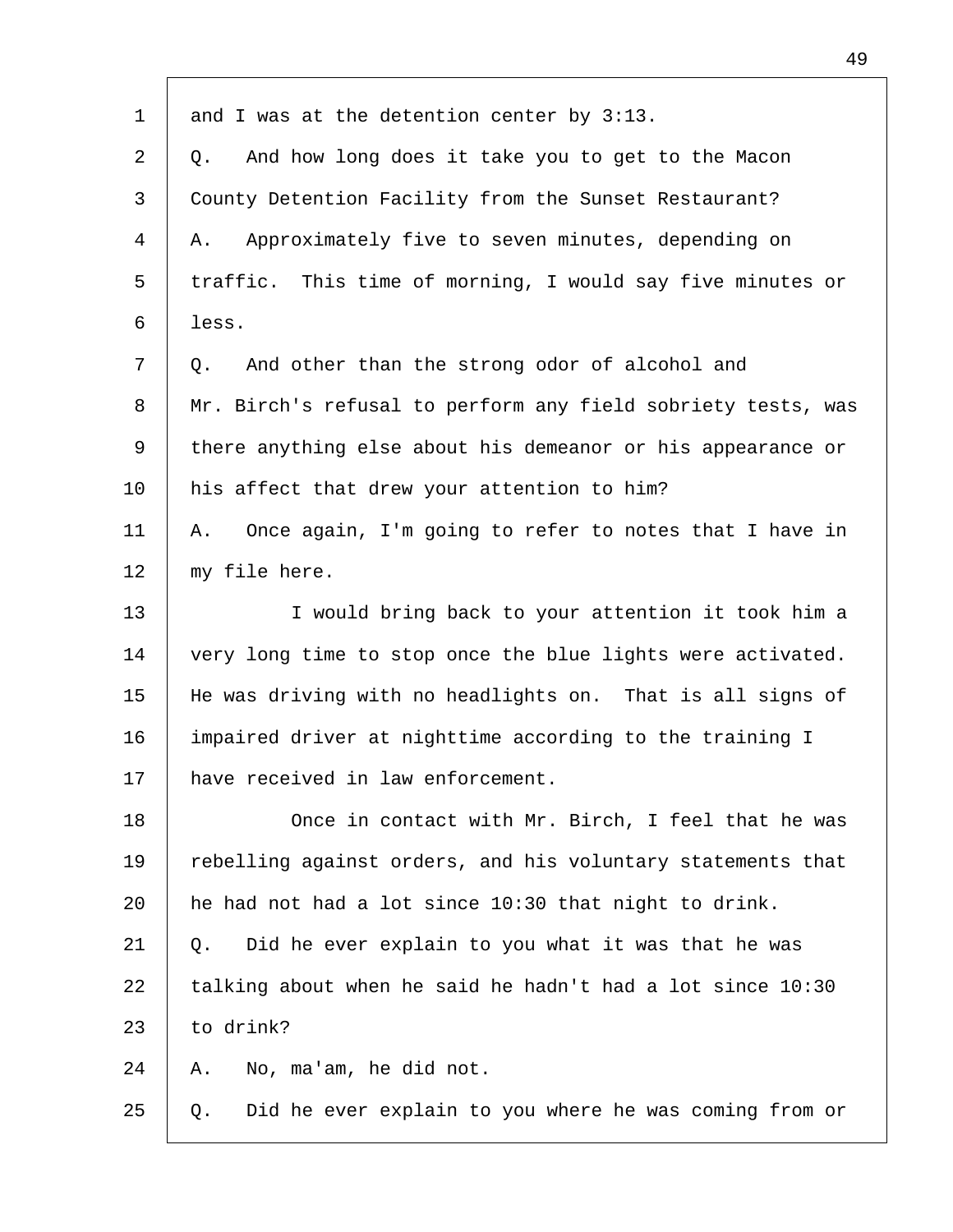| $\mathbf 1$ | where he was going to?                                       |
|-------------|--------------------------------------------------------------|
| 2           | I have no recollection of that.<br>Α.                        |
| 3           | And anything else about his driving other than the<br>Q.     |
| 4           | driving without the headlights and him taking a long period  |
| 5           | of time to stop for you?                                     |
| 6           | No, ma'am.<br>Α.                                             |
| 7           | During that time period that you had to observe<br>Q.        |
| 8           | Mr. Birch there on the side of the road, did you have an     |
| 9           | opportunity to form an opinion satisfactory to yourself as   |
| 10          | to whether or not the defendant had consumed a sufficient    |
| 11          | amount of some impairing substance so as to appreciably      |
| 12          | impair his mental or physical faculties or both?             |
| 13          | I did.<br>Α.                                                 |
| 14          | And what was your opinion?<br>Q.                             |
| 15          | I informed the opinion that the defendant had consumed<br>Α. |
| 16          | a sufficient amount of impairing substance which I was under |
| 17          | the opinion that it was alcohol to appreciably impair his    |
| 18          | physical and mental abilities.                               |
| 19          | And explain to the jury how you formed that opinion.<br>Q.   |
| 20          | I informed that opinion by the strong odor of alcohol,<br>Α. |
| 21          | by his driving with no headlights, being affected mentally,  |
| 22          | and then his refusing of my testing obviously helped inform  |
| 23          | my opinion.                                                  |
| 24          | Once you formed that opinion, what did you do with<br>Q.     |
| 25          | Mr. Birch?                                                   |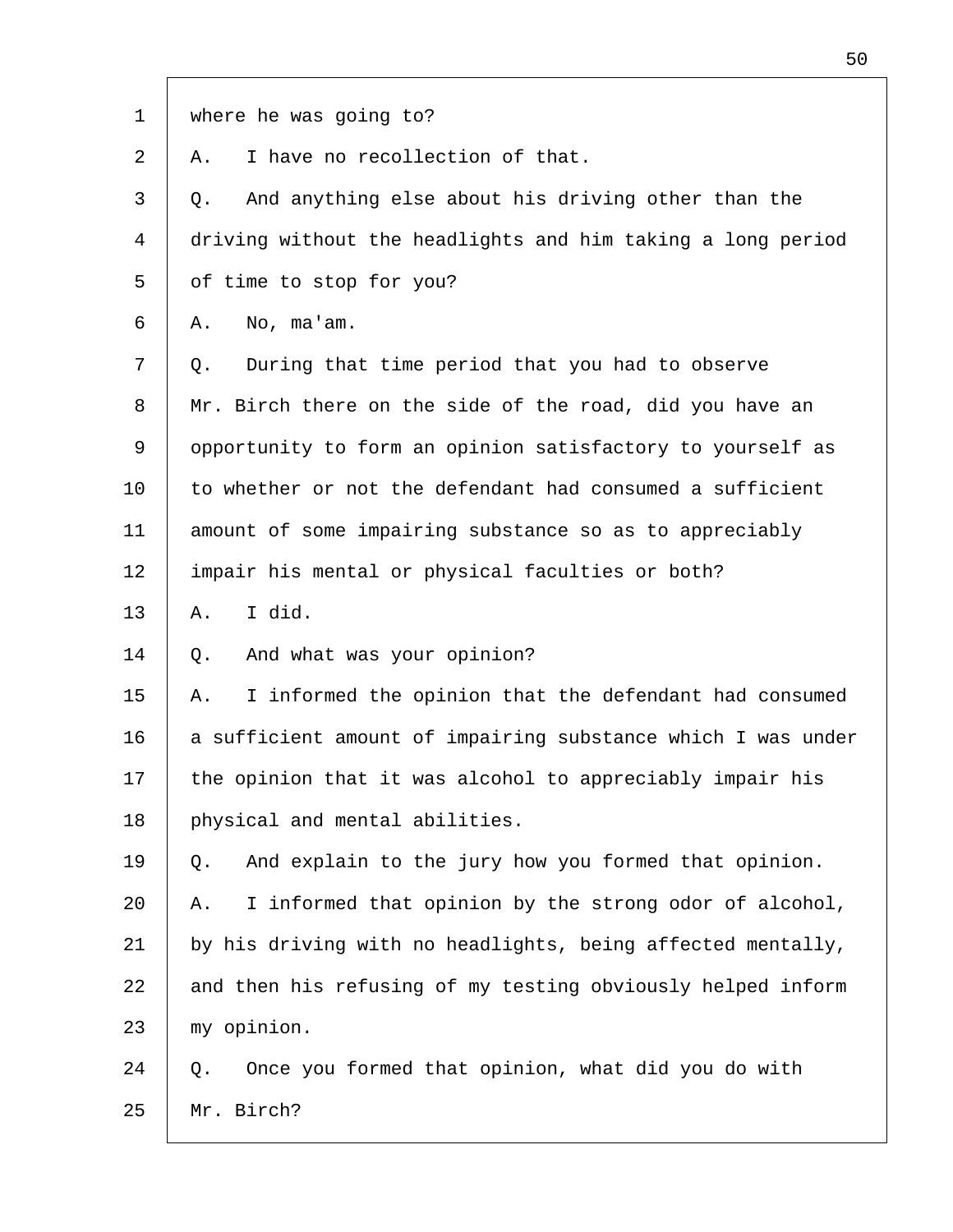| Mr. Birch at that time was placed under arrest for<br>Α.       |
|----------------------------------------------------------------|
| driving while impaired and transported to the Macon County     |
| Detention Center. At that time he was also given               |
| opportunity for a further test.                                |
| Okay. And when you place anybody under arrest for<br>Q.        |
| driving while impaired, do you always take them to the Macon   |
| County Detention Facility?                                     |
| That is correct.<br>Α.                                         |
| Why do you do that?<br>Q.                                      |
| The State maintains the test that is located at that<br>Α.     |
| It's a testing site. And that test is the Intox<br>site.       |
| ER/IC II breath test.                                          |
| And do you hold a permit to perform that test?<br>Q.           |
| I do.<br>Α.                                                    |
| And is that valid?<br>Q.                                       |
| It is.<br>Α.                                                   |
| Was it valid on March 26th of this year?<br>Q.                 |
| It was.<br>Α.                                                  |
| What kind of training do you have to go through in<br>Q.       |
| order to be certified to operate the Intoximeter?              |
| Go through a class held by the Department of Health and<br>Α.  |
| Human Services, and the alcohol forensics branch helps teach   |
| It is near a week-long course that teaches you how to<br>that. |
| use that instrument and gives you certification for            |
| operating that.                                                |
|                                                                |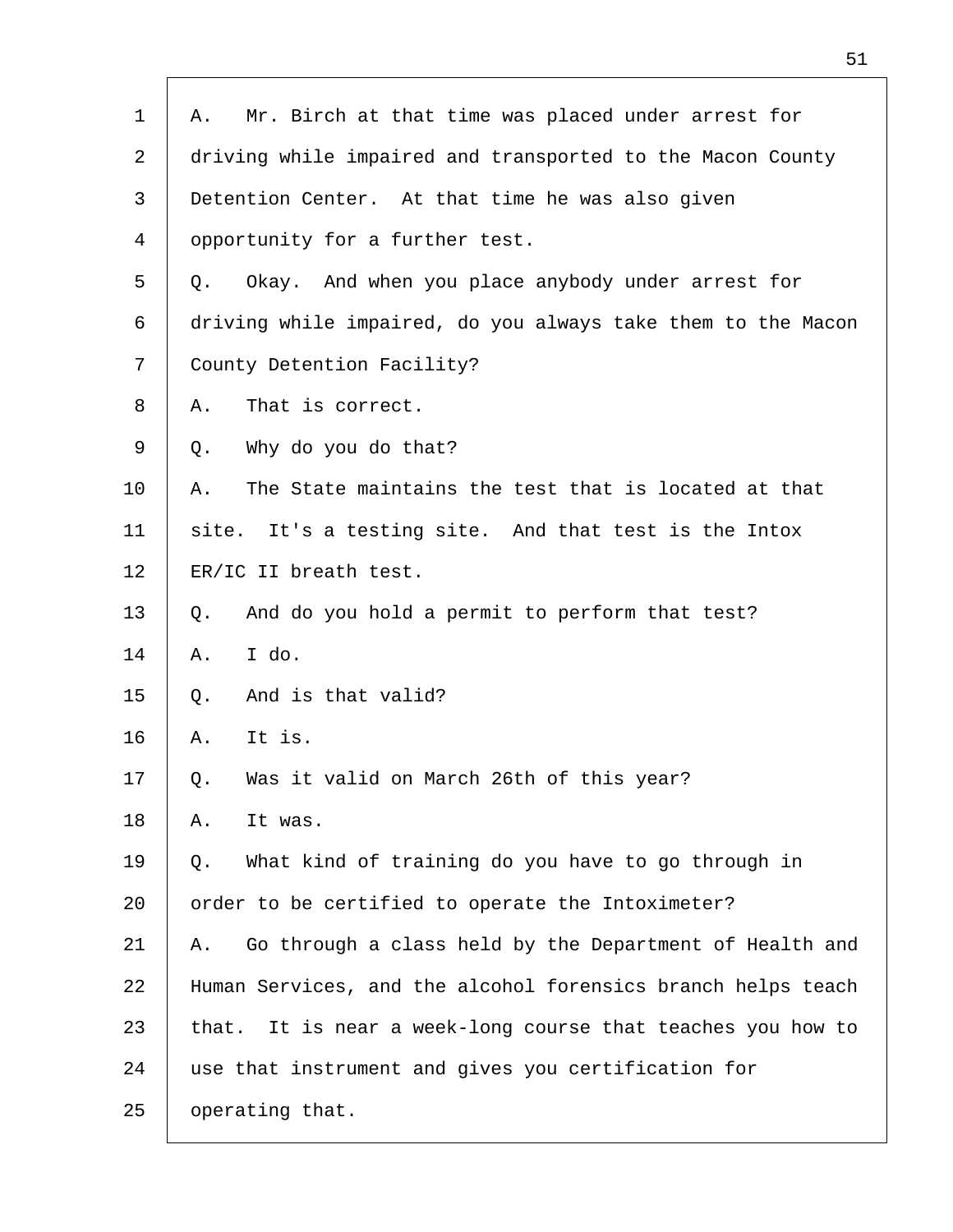| $\mathbf 1$ | Once you got Mr. Birch to the detention facility,<br>Q.      |
|-------------|--------------------------------------------------------------|
| 2           | explain what you did with him. In other words, how does he   |
| 3           | get into the detention facility, and where do you take him?  |
| 4           | Okay. Upon arriving at the Macon County Detention<br>Α.      |
| 5           | Center, I went through the area called the sally port, which |
| 6           | is a secured area where we come in contact with a detention  |
| 7           | officer. They come out to my patrol vehicle, received        |
| 8           | Mr. Birch, and then they escort him inside the detention     |
| 9           | center to start the booking process.                         |
| 10          | Once they do that, they take him to the front                |
| 11          | booking desk, and they do a search of his person for any     |
| 12          | contraband or weapons, and then he is turned back over to me |
| 13          | for the testing.                                             |
| 14          | How long does the booking process take?<br>Q.                |
| 15          | Five to ten minutes.<br>Α.                                   |
| 16          | And did it take five to ten minutes for Mr. Birch?<br>Q.     |
| 17          | Yes.<br>Α.                                                   |
| 18          | And once he's turned back over to you, what is the<br>Q.     |
| 19          | purpose of that?                                             |
| 20          | For the purpose of going to the testing site there in<br>А.  |
| 21          | the detention center. Like I said, with the Intox ER/IC II   |
| 22          | device.                                                      |
| 23          | And explain what this device is.<br>Q.                       |
| 24          | It's an instrument that collects a breath sample to<br>Α.    |
| 25          | give you results of the alcohol in the breath.               |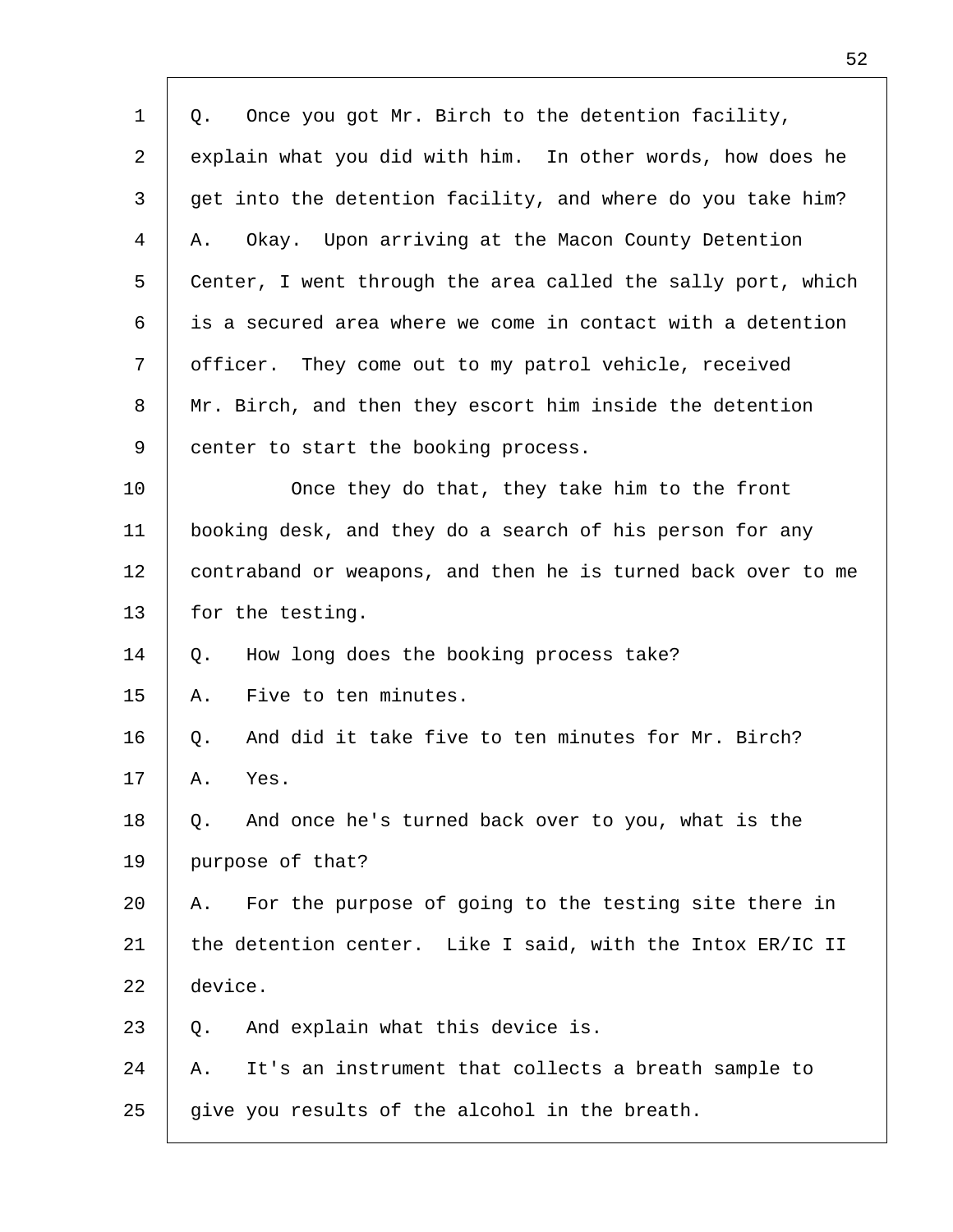| $\mathbf{1}$ | Is this a machine that you use every time you arrest<br>Q.   |
|--------------|--------------------------------------------------------------|
| 2            | somebody for driving while impaired?                         |
| 3            | That is correct.<br>Α.                                       |
| 4            | Before you went over the process of submitting to this<br>Q. |
| 5            | test with Mr. Birch, did you go over his rights with him?    |
| 6            | Yes. I went over his rights to -- I've actually got a<br>Α.  |
| 7            | form that he has refused to sign that all defendants in a    |
| 8            | driving while impaired case receive, and it's the rights of  |
| 9            | a person when requested to submit to a chemical analysis.    |
| 10           | Did you go over that with Mr. Birch?<br>Q.                   |
| 11           | I did.<br>Α.                                                 |
| 12           | MS. HORNSBY WELCH: Your Honor, if I may approach.            |
| 13           | THE COURT: Yes, ma'am.                                       |
| 14           | BY MS. HORNSBY WELCH:                                        |
| 15           | Sir, I'm going to show you what I've marked as State's<br>Q. |
| 16           | Exhibit 1, and if you will tell the Court if you recognize   |
| 17           | this, and if you do, what it is.                             |
| 18           | This is the form I was referring to. It is called the<br>Α.  |
| 19           | DHHS 4081 form. As you will see, there's multiple copies of  |
| 20           | it. And I fill that out before the defendant is requested    |
| 21           | to submit to a breath analysis and he's had the opportunity  |
| 22           | to sign that and to read it himself.                         |
| 23           | Do you read that form to the person?<br>Q.                   |
| 24           | I do read that and also give him a copy.<br>Α.               |
| 25           | Did you read it to Mr. Birch?<br>Q.                          |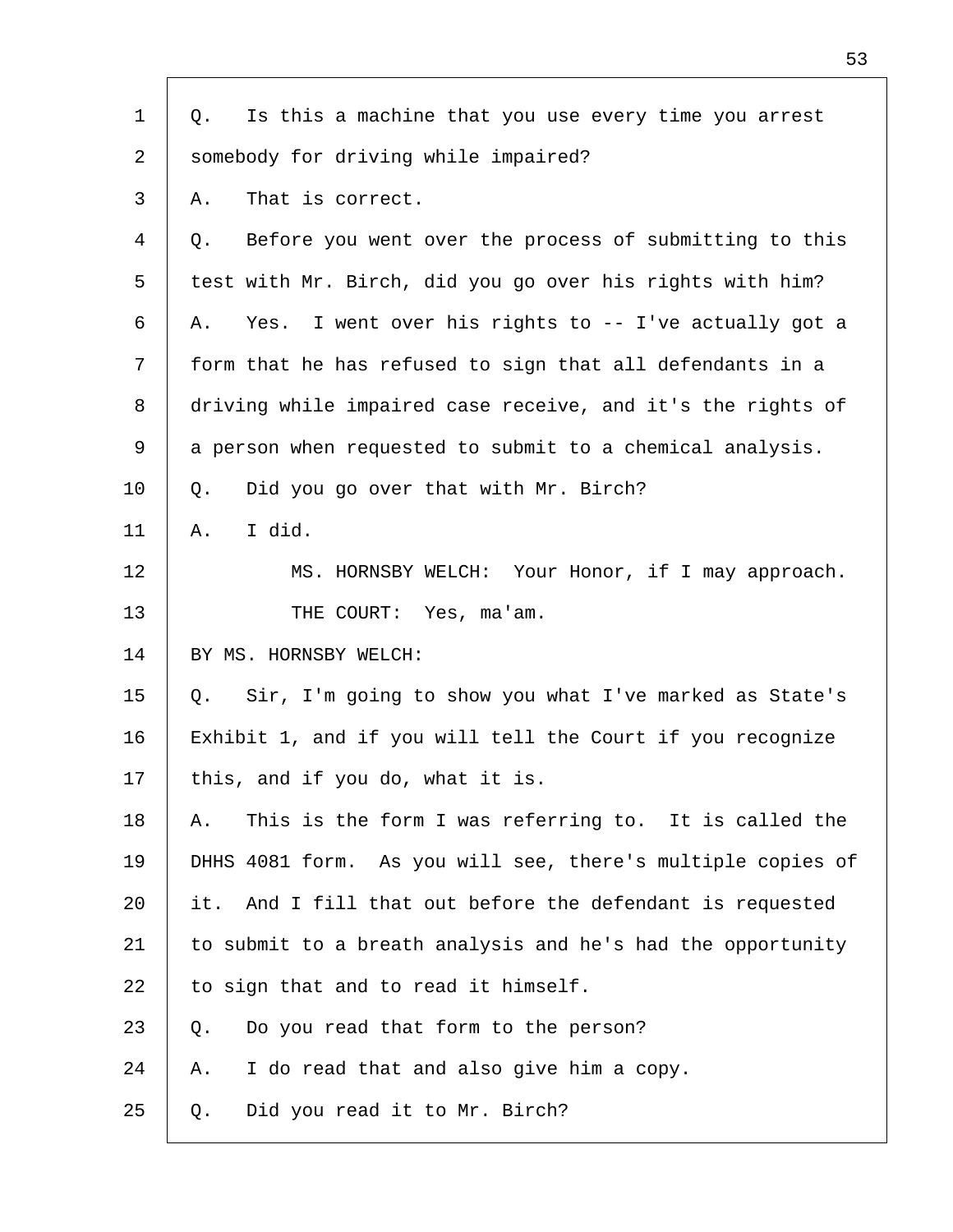| $\mathbf 1$ | I did.<br>Α.                                                 |
|-------------|--------------------------------------------------------------|
| 2           | Could you please tell the Court, and just go ahead and<br>Q. |
| 3           | read what those rights are, and read it in the way that you  |
| 4           | read it to Mr. Birch.                                        |
| 5           | Okay. I draw your attention to this. It is the rights<br>Α.  |
| 6           | of a person requested to submit to a chemical analysis to    |
| 7           | determine alcohol concentration or presence of impairing     |
| 8           | substance under North Carolina General Statute 20-16.2       |
| 9           | Subsection A, starting at No. 1:                             |
| 10          | You have been charged with an implied consent                |
| 11          | offense. Under the implied consent law, you can refuse any   |
| 12          | test, but your driver's license will be revoked for one      |
| 13          | year. You could be revoked for a longer period of time       |
| 14          | under certain circumstances, and an officer can compel you   |
| 15          | to be tested under other laws.                               |
| 16          | No. 2, the test results or the fact of your refusal          |
| 17          | will be admissible in evidence at trial.                     |
| 18          | No. 3, your driving privilege will be revoked                |
| 19          | immediately for at least 30 days if you refuse any test or   |
| 20          | the test result is 0.08 or more; 0.04 or more if you are     |
| 21          | driving a commercial vehicle; or 0.01 or more if you are     |
| 22          | under the age of 21.                                         |
| 23          | No. 4, after you are released, you may seek your             |
| 24          | own test in addition to this test.                           |
| 25          | No. 5, you may call an attorney for advice and               |
|             |                                                              |

 $\Gamma$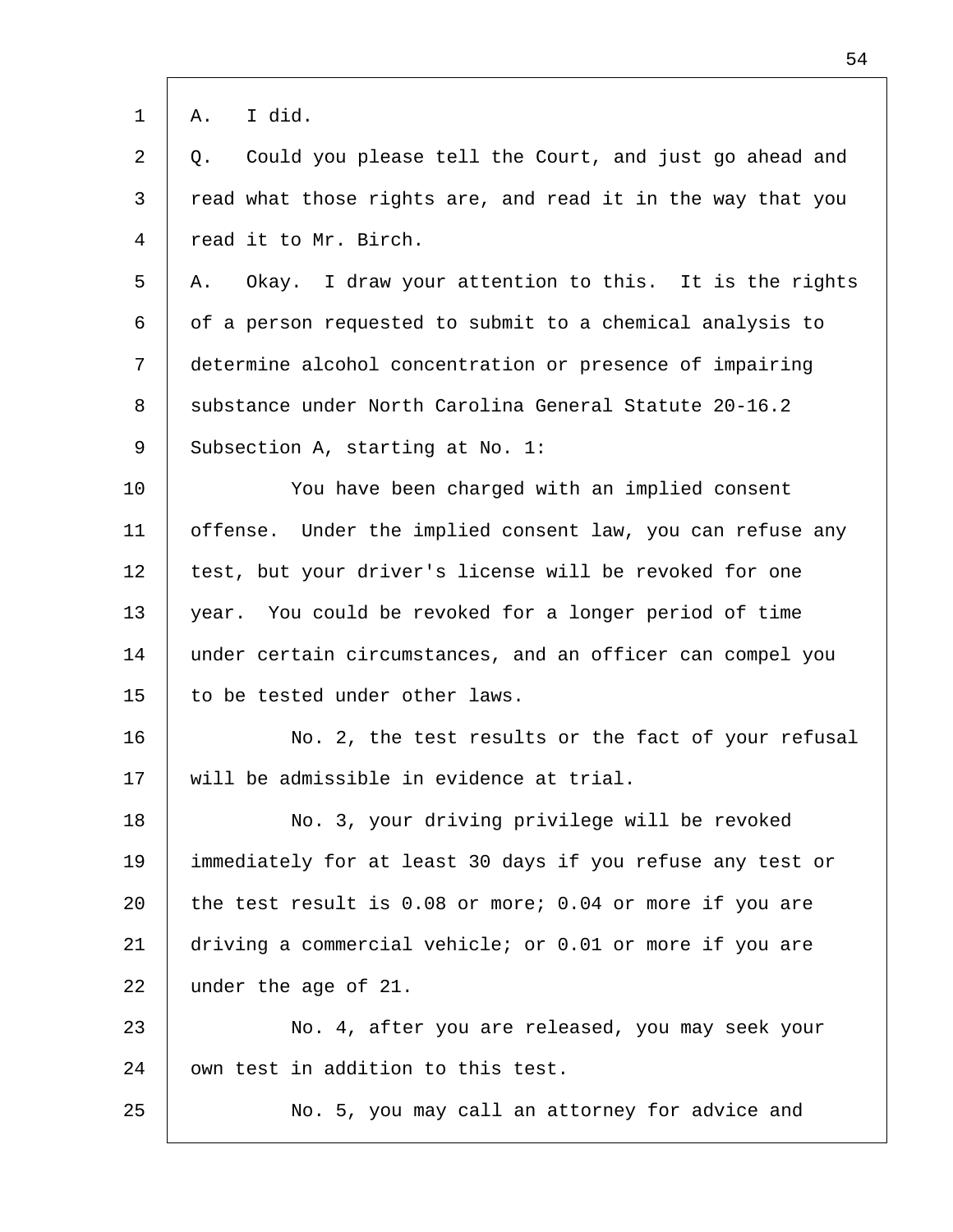| $\mathbf 1$    | select a witness to view the testing procedures, remaining    |
|----------------|---------------------------------------------------------------|
| 2              | after the witness arrives, but the testing may not be         |
| 3              | delayed for these purposes longer than 30 minutes from the    |
| $\overline{4}$ | time you're notified of these rights. You must take the       |
| 5              | test at the end of 30 minutes even if you have not contacted  |
| 6              | an attorney or your witness has not arrived.                  |
| 7              | And did you go over all of those with Mr. Birch?<br>Q.        |
| 8              | That is correct. I completed that on March 26, 2010,<br>Α.    |
| 9              | at 2:55 a.m.                                                  |
| 10             | How do you know the exact time that you completed that?<br>Q. |
| 11             | That is filled in on this form at the bottom.<br>Α.           |
| 12             | And is there a place for Mr. Birch to sign?<br>Q.             |
| 13             | That is correct. Right here I placed an X there and<br>Α.     |
| 14             | asked Mr. Birch to sign at the X, and he refused to sign, so  |
| 15             | I, at that time, filled in "refused to sign."                 |
| 16             | And while you were reading the rights out loud to him,<br>Q.  |
| 17             | did you also provide Mr. Birch a copy?                        |
| 18             | Yes, it is actually posted on the wall and a copy in<br>Α.    |
| 19             | the test site, which is a room, a small room.                 |
| 20             | Did he appear to follow along with what you were<br>Q.        |
| 21             | saying?                                                       |
| 22             | Yes.<br>Α.                                                    |
| 23             | Is there a place for you to sign on the bottom of that?<br>Q. |
| 24             | There is.<br>Α.                                               |
| 25             | Did you sign that?<br>Q.                                      |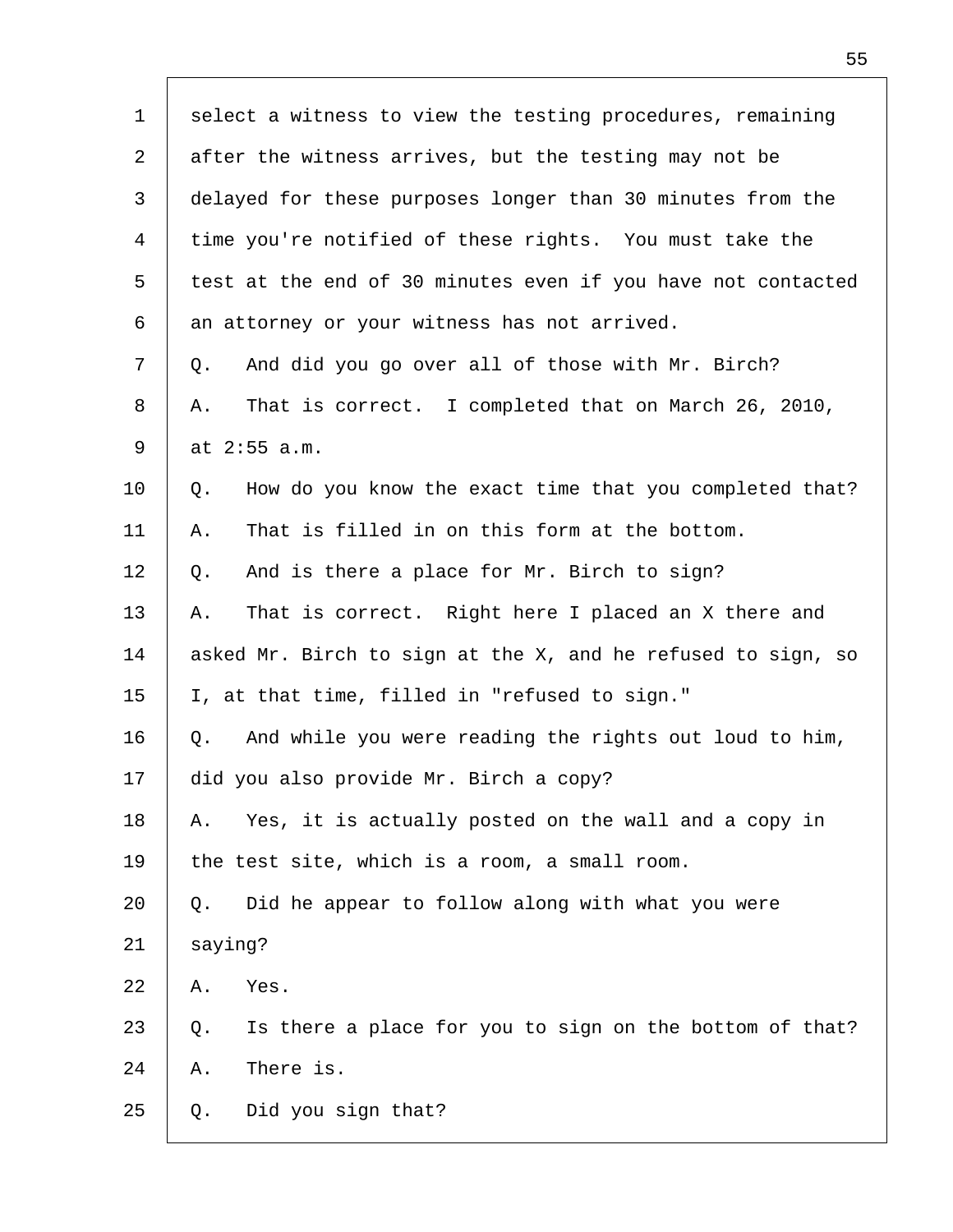| $\mathbf 1$    | I have.<br>Α.                                                  |
|----------------|----------------------------------------------------------------|
| $\overline{2}$ | MS. HORNSBY WELCH: Your Honor, at this time I'd                |
| 3              | move to admit State's Exhibit 1.                               |
| 4              | THE COURT: It will be received into evidence.                  |
| 5              | BY MS. HORNSBY WELCH:                                          |
| 6              | After you went over these rights with Mr. Birch, what<br>Q.    |
| 7              | did you do next?                                               |
| 8              | I waited a time period to observe Mr. Birch. And the<br>Α.     |
| 9              | reason for that is to observe him and make sure that he does   |
| $10 \,$        | not do certain things that would impede the testing            |
| 11             | procedures, and that time period is 15 minutes.                |
| 12             | And did Mr. Birch ever ask to call a witness or ask to<br>Q.   |
| 13             | have somebody present or anything of that nature?              |
| 14             | No, ma'am, he did not. At 3:15 he refused the test.<br>Α.      |
| 15             | During this time period that you're in this room with<br>Q.    |
| 16             | Mr. Birch, did the odor of alcohol that you testified about    |
| 17             | before coming from his breath ever go away?                    |
| 18             | That was a constant, very strong odor of alcohol.<br>No.<br>Α. |
| 19             | Did your opinion as to his level of impairment ever<br>Q.      |
| 20             | change?                                                        |
| 21             | No, ma'am, it did not.<br>Α.                                   |
| 22             | MS. HORNSBY WELCH: If I may approach again.                    |
| 23             | THE COURT: Yes, ma'am.                                         |
| 24             | BY MS. HORNSBY WELCH:                                          |
| 25             | Sir, I'm going to approach with what I've marked as<br>Q.      |
|                |                                                                |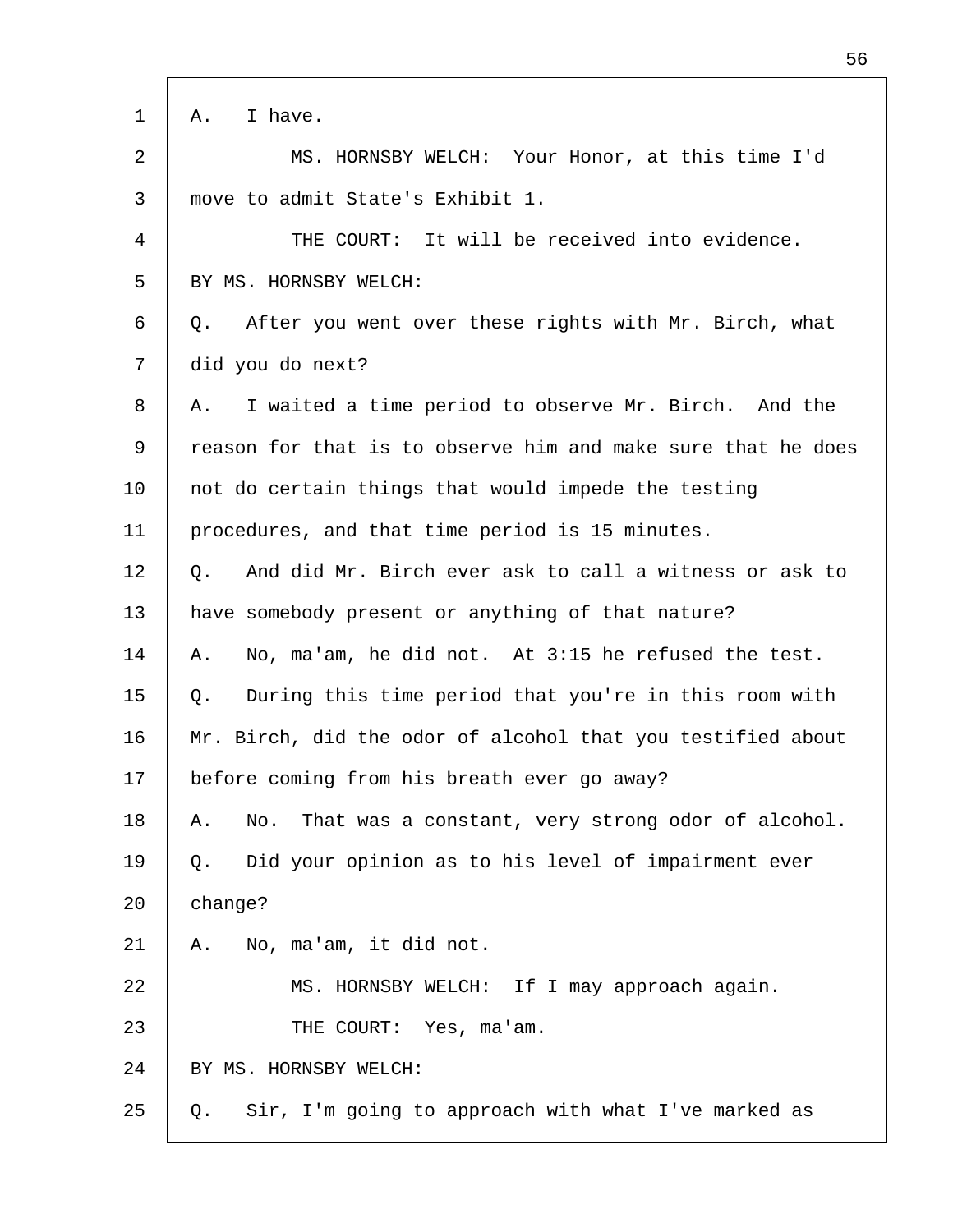| $\mathbf 1$    | State's Exhibit 2. If you will tell the Court what this      |
|----------------|--------------------------------------------------------------|
| 2              | document is.                                                 |
| 3              | This is a permit to perform a chemical analysis of<br>Α.     |
| $\overline{4}$ | breath. It's the copy of my permit where I gained            |
| 5              | certification to operate the Intox ER/IC II device.          |
| 6              | Who was that permit issued by?<br>Q.                         |
| 7              | The permit is issued by the North Carolina Department<br>Α.  |
| 8              | of Health and Human Services.                                |
| 9              | And what are the valid dates of that permit?<br>Q.           |
| 10             | The effective date was December 1st of 2009.<br>The<br>Α.    |
| 11             | expiration date is December 1st of 2011.                     |
| 12             | MS. HORNSBY WELCH: Your Honor, at this time I move           |
| 13             | to admit State's Exhibit 2.                                  |
| 14             | THE COURT: It will be received into evidence.                |
| 15             | BY MS. HORNSBY WELCH:                                        |
| 16             | Now, I'm going to show you State's Exhibit 3, and if<br>Q.   |
| 17             | you will tell the Court if you recognize what this is.       |
| 18             | Yes, ma'am. This is a document I call the test ticket.<br>Α. |
| 19             | It's the results of the test that the device prints out      |
| 20             | there at the test site.                                      |
| 21             | And is that the ticket that was printed out in<br>Q.         |
| 22             | Mr. Birch's case?                                            |
| 23             | That is correct.<br>Α.                                       |
| 24             | And can you explain to the Court, there is a few<br>Q.       |
| 25             | numbers on that ticket. What are those -- what do those      |
|                |                                                              |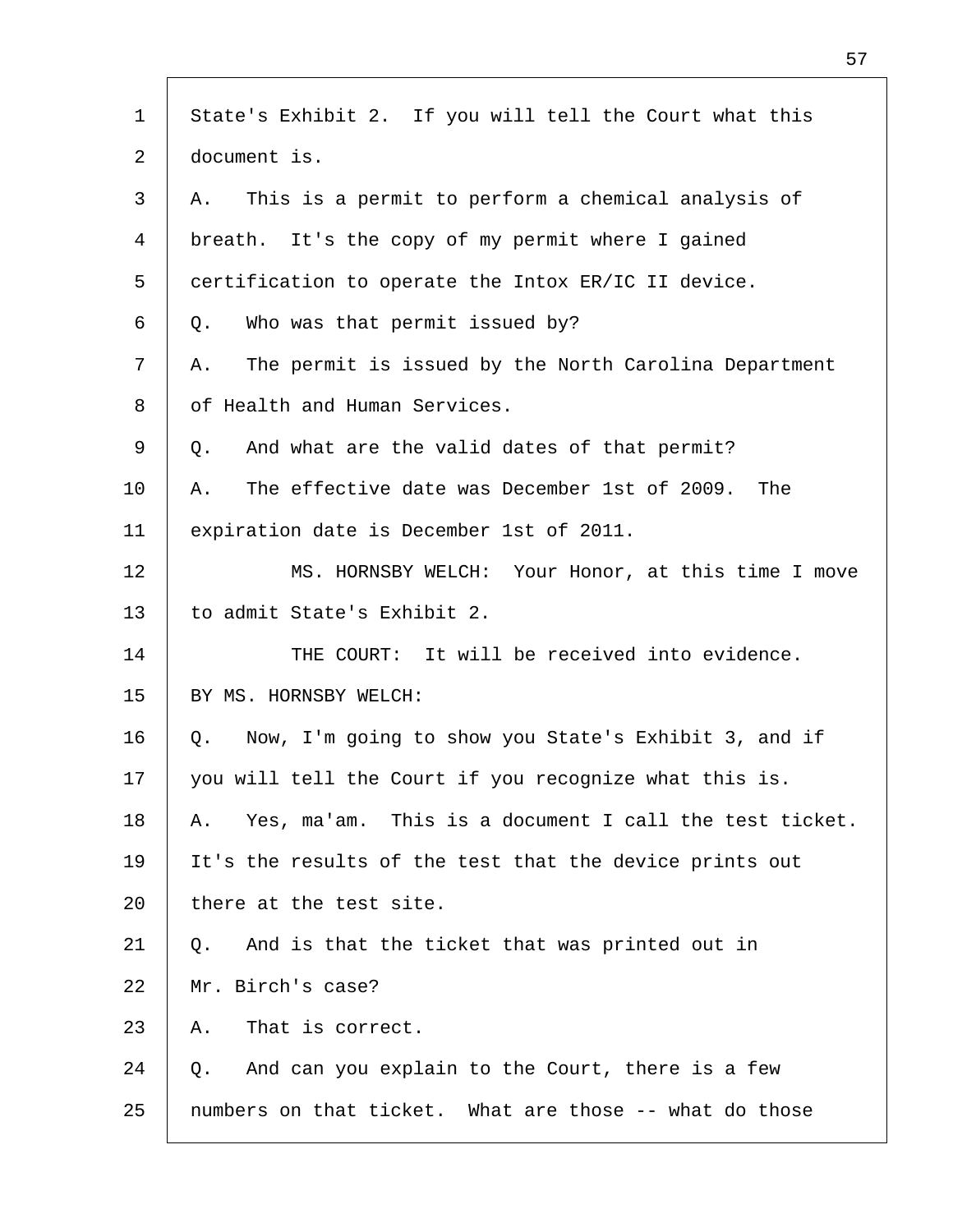1 numbers mean?

2 3 4 5 6 7 A. There is a series of numbers here. There is the air blank testing, which is where the device tests itself. There is the accuracy test, where the device checks itself. It's got to pass a series of testing before it will do the actual test. So it calibrated itself, checked, and shows it was ready to test the defendant.

8 9 10 11 Then here at the bottom it shows the subject test, which would be the test results from the defendant. As it indicated here, he refused to test. It also gets the time for each check and each refusal.

12 13 Q. There is a spot on here that says "accuracy check .07." Can you tell the Court what that means?

14 15 16 17 18 A. Yes. The accuracy check is, like I referred to earlier, the instrument checks its accuracy. It checks at a .07 to make sure that it's under the .08, being the legal limit in North Carolina, to give the benefit of doubt, to take all doubt away.

19 20 Q. Did Mr. Birch ever blow into the Intoximeter? A. No, ma'am, he did not. He refused that test.

21 22 Q. And did you explain to him what would happen if he refused?

23 24 25 A. Yes, ma'am. I gave him instructions in the process of reading the rights of the person that's been requested to submit to a chemical analysis.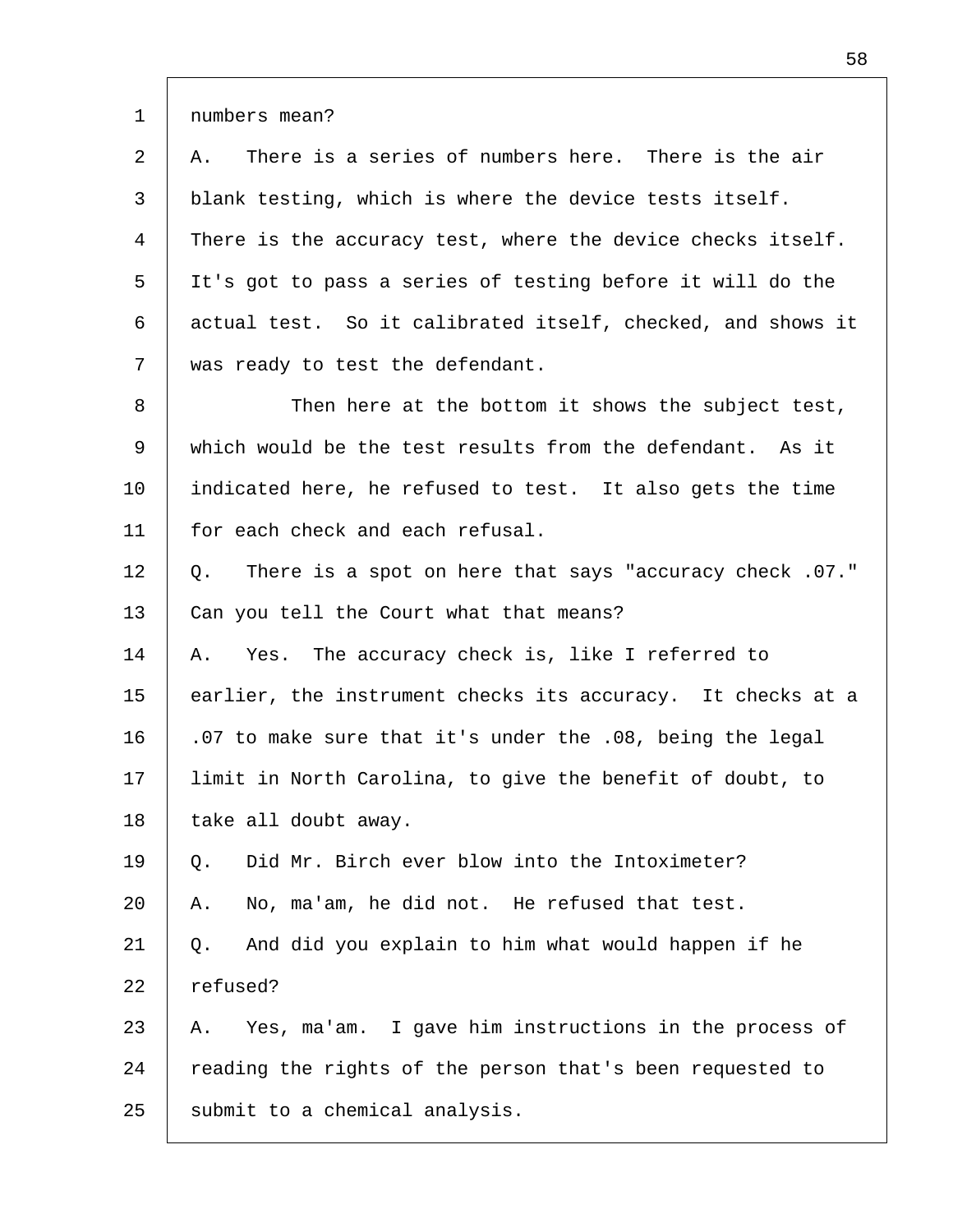| $\mathbf{1}$ | MS. HORNSBY WELCH: At this time, I would move to              |
|--------------|---------------------------------------------------------------|
| 2            | admit State's Exhibit 3.                                      |
| 3            | THE COURT: It will be received into evidence.                 |
| 4            | BY MS. HORNSBY WELCH:                                         |
| 5            | Is there a place for you to sign on that printout from<br>Q.  |
| 6            | the Intoximeter?                                              |
| 7            | Yes. It is the very bottom line here. You will see<br>Α.      |
| 8            | that I've signed twice.                                       |
| 9            | And what is the time on that?<br>Q.                           |
| $10 \,$      | He refused the test at 3:15 a.m., and it was printed<br>Α.    |
| 11           | out at that time, and I signed at that time.                  |
| 12           | And after this was entered as a refusal, what else did<br>Q.  |
| 13           | you have to do with Mr. Birch, if anything?                   |
| 14           | At that time he is taken back up to the booking desk in<br>Α. |
| 15           | the detention center, held in custody. Then both myself and   |
| 16           | the defendant will see a magistrate judge for bond and        |
| 17           | conditions of release.                                        |
| 18           | And did you do that in this process or in this<br>Q.          |
| 19           | particular case?                                              |
| 20           | Yes, ma'am, I did.<br>Α.                                      |
| 21           | While you were there in the magistrate's office, how<br>Q.    |
| 22           | close were you sitting to Mr. Birch?                          |
| 23           | I can't testify. The magistrates do it both ways.<br>Α.       |
| 24           | Sometimes they will bring the defendant in the office and     |
| 25           | sit down with them. Sometimes they will come back into the    |

Г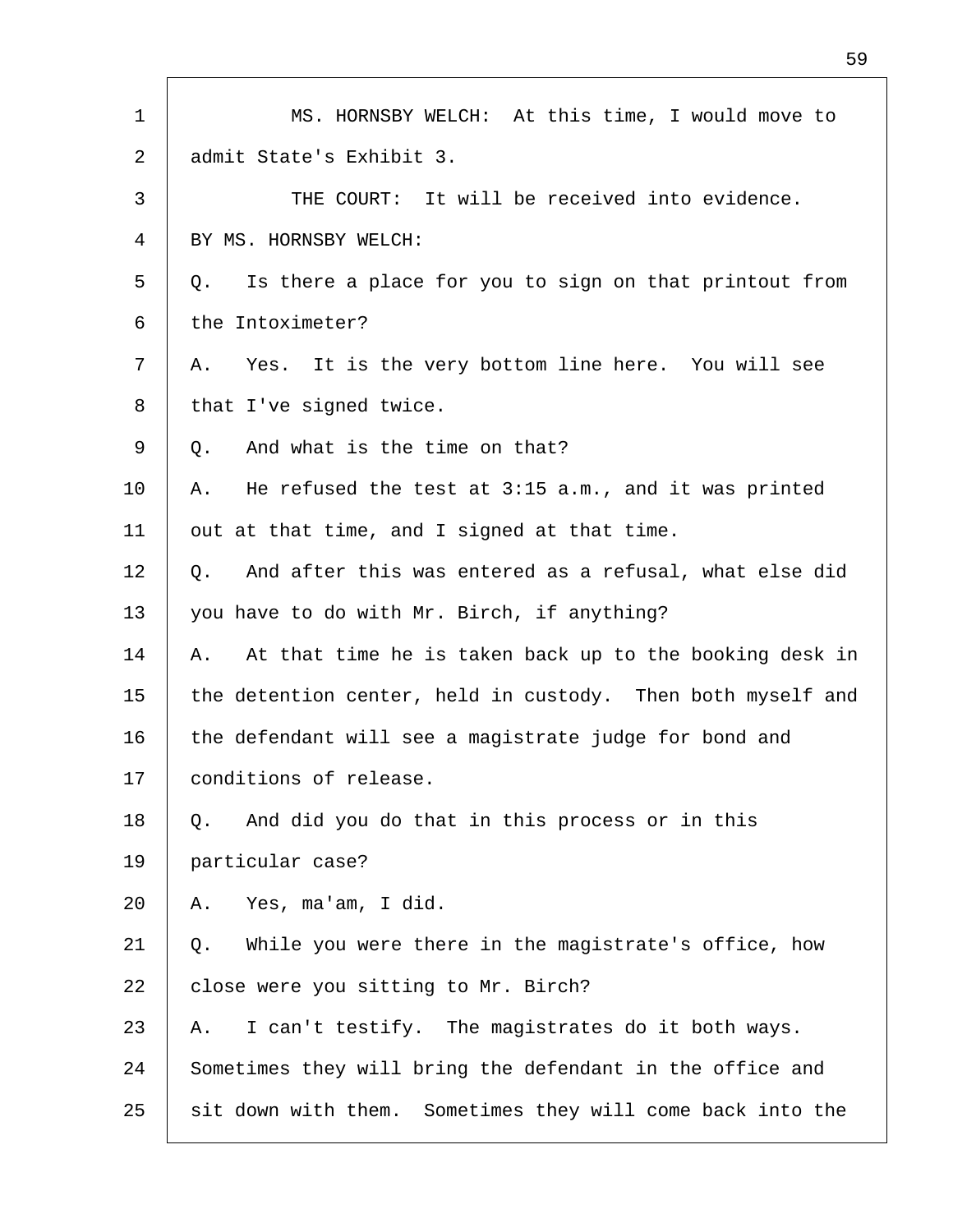| $\mathbf{1}$ | booking desk and address the subject there. In this           |
|--------------|---------------------------------------------------------------|
| 2            | particular case, I can't testify which way that went.         |
| 3            | And after Mr. Birch saw the magistrate, did you see him<br>Q. |
| 4            | again that night?                                             |
| 5            | I have not seen him again that night, no. After<br>Α.         |
| 6            | that $--$                                                     |
| 7            | Let me stop you there.<br>Q.                                  |
| 8            | If you could, if you're able to, Mr. Birch's                  |
| 9            | appearance on the early morning hours of March the 26th, how  |
| 10           | does that compare with how he appears today?                  |
| 11           | His appearance today would be in a normal status. On<br>Α.    |
| 12           | that evening, it was not normal by the characteristics of a   |
| 13           | rebelling attitude, a very outspoken, rebellious way.         |
| 14           | What do you mean by "outspoken"?<br>Q.                        |
| 15           | Basically, in my conversations with him, he was very<br>Α.    |
| 16           | interruptive, very disorderly-type manner.                    |
| 17           | And how does his appearance compare today as opposed to<br>Q. |
| 18           | what it was on the early morning hours of March the 26th?     |
| 19           | Other than some difference in his eyes, I would note no<br>Α. |
| 20           | difference, besides dress.                                    |
| 21           | What do you mean by difference in his eyes?<br>Q.             |
| 22           | At the time of contact at the traffic stop, he did have<br>Α. |
| 23           | a glazed look in his eyes.                                    |
| 24           | And during the time that you were interacting with<br>Q.      |
| 25           | Mr. Birch, that early morning, did the odor of alcohol ever   |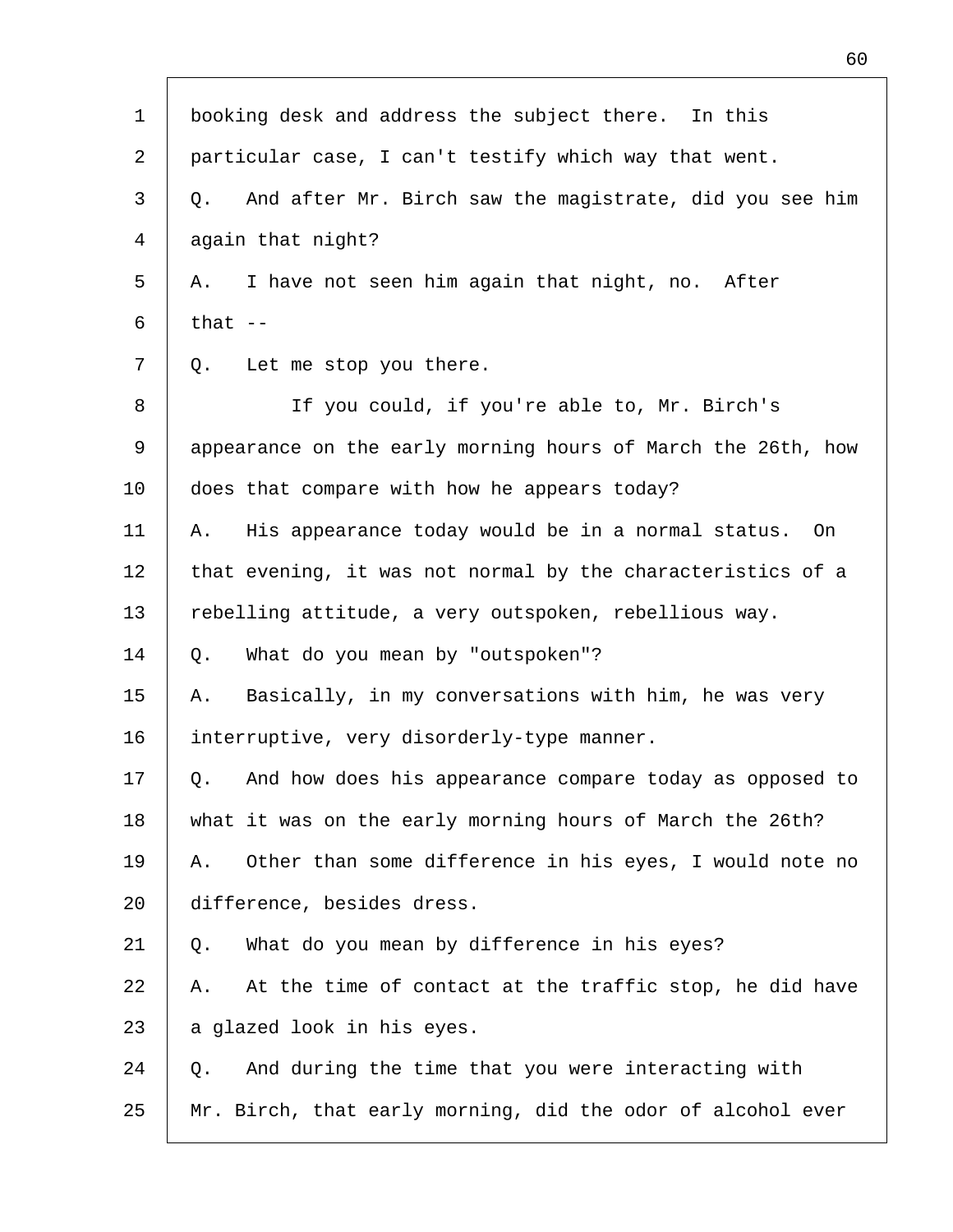| $\mathbf{1}$ | disappear?                                                    |
|--------------|---------------------------------------------------------------|
| 2            | Never diminished or went away.<br>Α.                          |
| 3            | Did he ever make any other statements to you about<br>Q.      |
| 4            | what, if anything, he had to drink that night?                |
| 5            | No, ma'am, he did not.<br>Α.                                  |
| 6            | And did you have an opportunity after you asked him to<br>Q.  |
| 7            | submit to the Intoximeter and he refused, did you ask him     |
| 8            | any more questions?                                           |
| 9            | I would like to address another form that I have.<br>Α.       |
| 10           | MS. HORNSBY WELCH: If I may approach.                         |
| 11           | THE WITNESS: This is just a --                                |
| 12           | MS. HORNSBY WELCH: Hold on one second. Thank you.             |
| 13           | After you asked Mr. Birch to submit to the Intoximeter,<br>Q. |
| 14           | did you attempt at any time to go over a list of questions    |
| 15           | with him?                                                     |
| 16           | I have a list of questions on that form that you have<br>Α.   |
| 17           | in your hand that are generally used in a DWI case.<br>And    |
| 18           | generally the time that I do that is after doing the testing  |
| 19           | there at the detention center. During this case, there was    |
| 20           | no questions further answered.                                |
| 21           | And did you attempt to ask him any?<br>Q.                     |
| 22           | I can't remember of any time because it's not<br>Α.           |
| 23           | documented. My thoughts is due to the condition of his        |
| 24           | attitude, there was probably no further contact.              |
| 25           | Was there ever another officer with you that evening?<br>Q.   |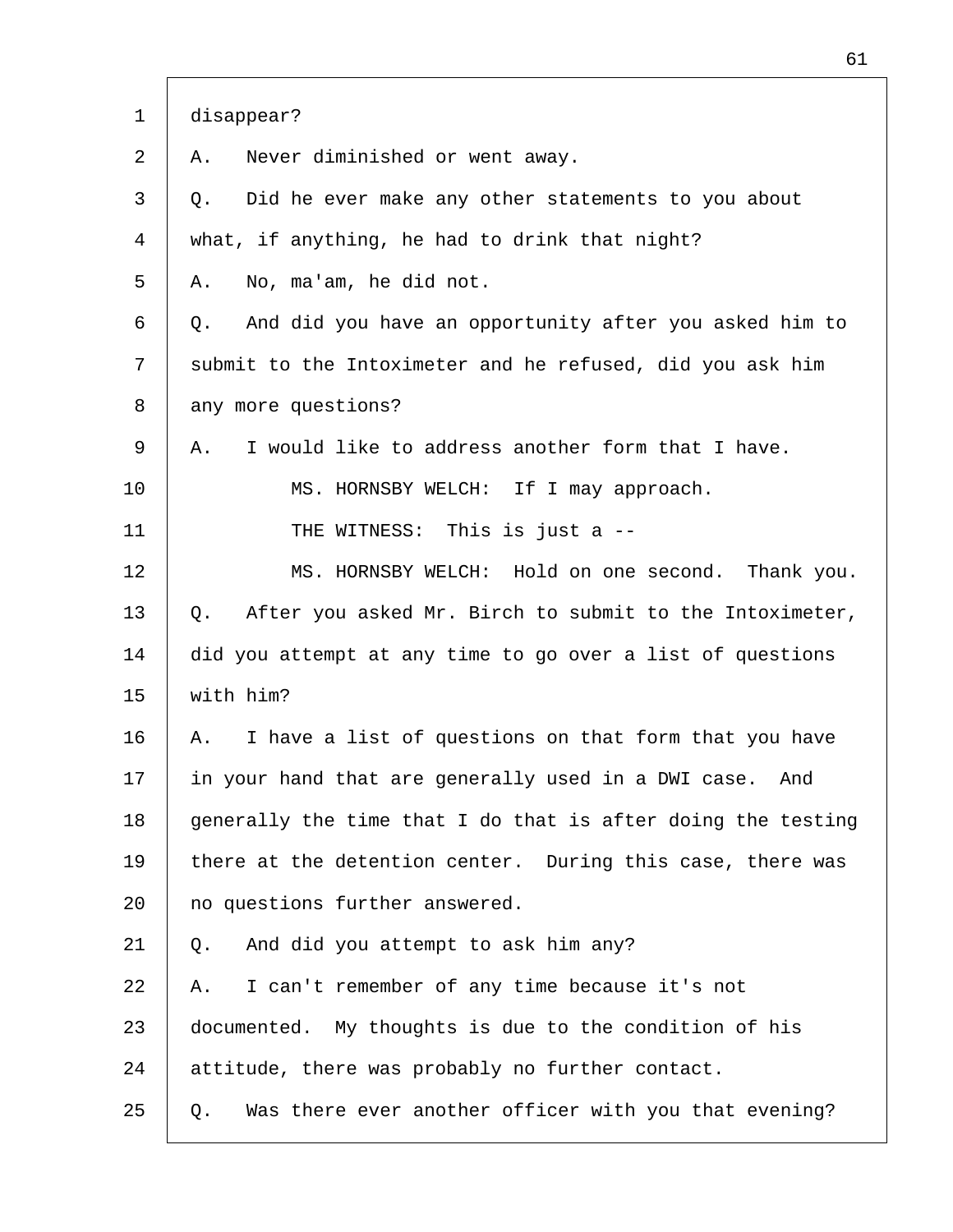|  | There was. |  |
|--|------------|--|

2 Q. And who was that?

| 3  | The gentleman sitting right behind you is Sergeant Tony<br>Α. |
|----|---------------------------------------------------------------|
| 4  | Ashe with the Franklin Police Department. He came in          |
| 5  | contact with me during that night during the traffic stop.    |
| 6  | When did he show up?<br>Q.                                    |
| 7  | He showed up as a backup officer after I radioed in the<br>Α. |
| 8  | Approximately after I had made contact with the<br>stop.      |
| 9  | driver, got his driver's license and registration card, I     |
| 10 | returned to my vehicle and was starting the process of an     |
| 11 | investigation, I believe is when Sergeant Ashe arrived on     |
| 12 | the scene.                                                    |
| 13 | Is that normal protocol for more than one officer to be<br>Q. |
| 14 | present during these investigations?                          |
| 15 | Normal procedure and protocol that we act and follow is<br>Α. |
| 16 | to have more than one officer when you suspect someone is     |
| 17 | impaired and get them out of the vehicle for officer safety   |
| 18 | reasons.                                                      |
| 19 | And how long was Sergeant Ashe present?<br>Q.                 |
| 20 | From that time until the time that I placed the<br>Α.         |
| 21 | defendant under arrest and transported him to the detention   |
| 22 | center.                                                       |
| 23 | MS. HORNSBY WELCH: Those are all my questions.                |
| 24 | Mr. Birch may have some.                                      |
| 25 | Mr. Birch, do you wish to participate<br>THE COURT:           |
|    |                                                               |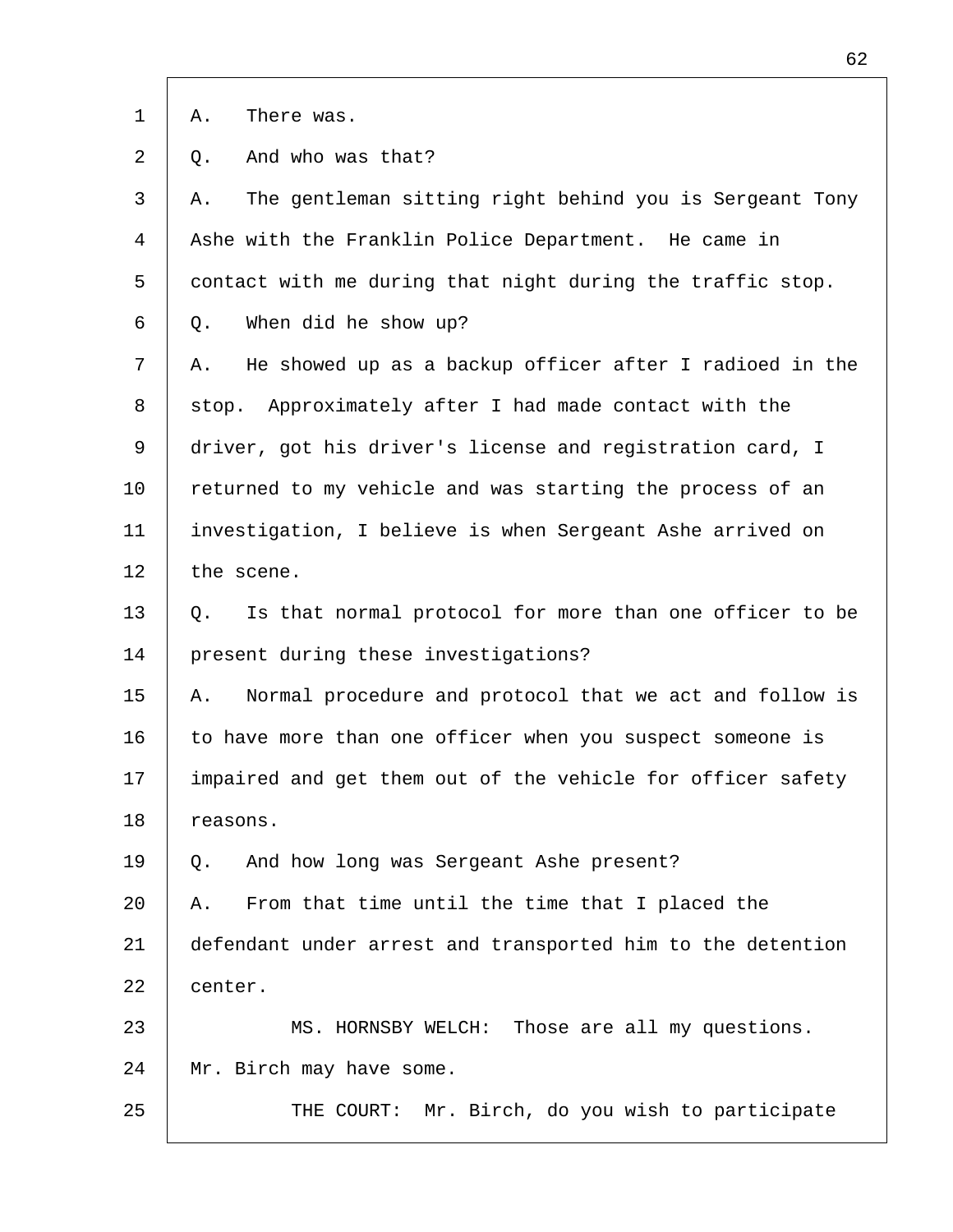1 2 3 4 5 6 7 8 9 10 11 12 13 14 15 16 17 18 19 20 21 22 23 24 25 in the questioning of this witness? MR. BIRCH: No, sir. THE COURT: You can step down. **(Sergeant Tony Ashe was sworn and testified, not transcribed.)** MS. HORNSBY WELCH: That would be all, your Honor. The State would rest. THE COURT: All right. Mr. Birch, do you wish to participate in this trial by presenting evidence? MR. BIRCH: I'm just going to recite the Fifth Amendment and not submit any evidence against myself to testify. THE COURT: Thank you. Members of the jury, before we proceed, I need for you to step back into the jury room for just a moment. When you come back, I expect we'll hear -- I will give the parties a chance to give closing arguments, then I'll instruct you as to the law, and then you can begin your deliberations. But there are a few things I have to do first. So please step back into the jury room. (Whereupon, the jury exited the courtroom.) THE COURT: Mr. Birch, at this time, customarily I give the attorneys involved a chance to make special requests for jury instructions. If you want to participate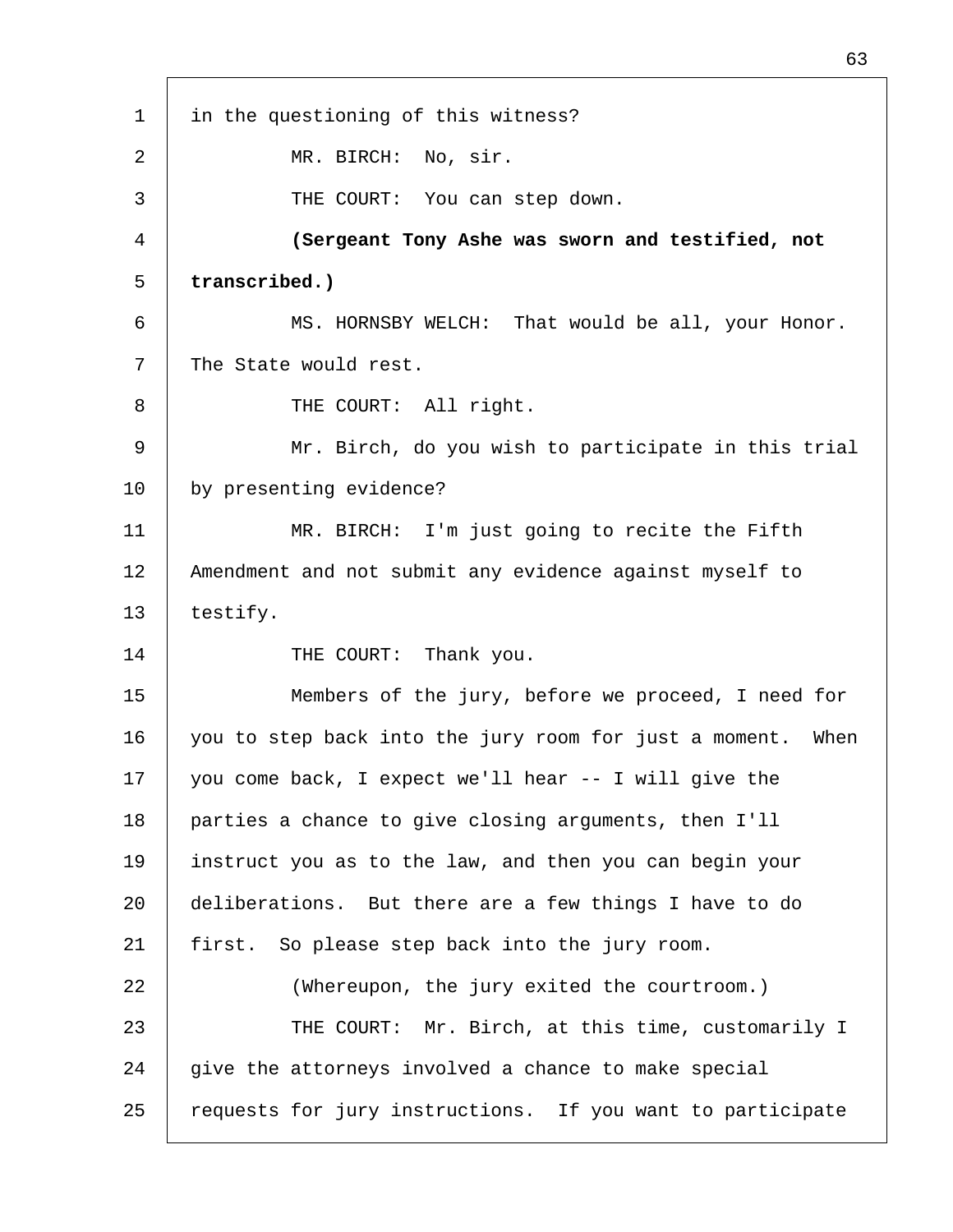| $\mathbf 1$    | in that, you're welcome. But if you don't want to, that's    |
|----------------|--------------------------------------------------------------|
| 2              | fine. I'm just going to give the standard instructions,      |
| 3              | including the one that the jury is not to consider your      |
| $\overline{4}$ | failure to produce evidence or failure to testify as any     |
| 5              | evidence against you.                                        |
| 6              | Do you wish to respond to what I'm saying?                   |
| 7              | MR. BIRCH: I'd be happy to. I think that's                   |
| 8              | definitely appropriate for the Court, considering the Fifth  |
| 9              | Article of the Amendment.                                    |
| 10             | THE COURT: All right, sir.                                   |
| 11             | MR. BIRCH: One other thing just in regard to                 |
| 12             | jurisdictional challenge and I'll let it lie, I feel that I  |
| 13             | have given statements of commonly known facts which stand as |
| 14             | prima facie evidence. And, once again, I would just like to  |
| 15             | point out that the State has rebutted nothing.               |
| 16             | THE COURT: Yes, sir, that's correct. You're                  |
| 17             | correct.                                                     |
| 18             | Do you wish to make an argument to the jury?                 |
| 19             | MR. BIRCH: No, I do not, sir. I'll stand on my               |
| 20             | special appearance.                                          |
| 21             | THE COURT: I understand.                                     |
| 22             | Ms. Hornsby Welch, do you wish to give an argument           |
| 23             | to the jury?                                                 |
| 24             | MS. HORNSBY WELCH: Extremely brief, your Honor.              |
| 25             | THE COURT: All right. Give my computer a minute              |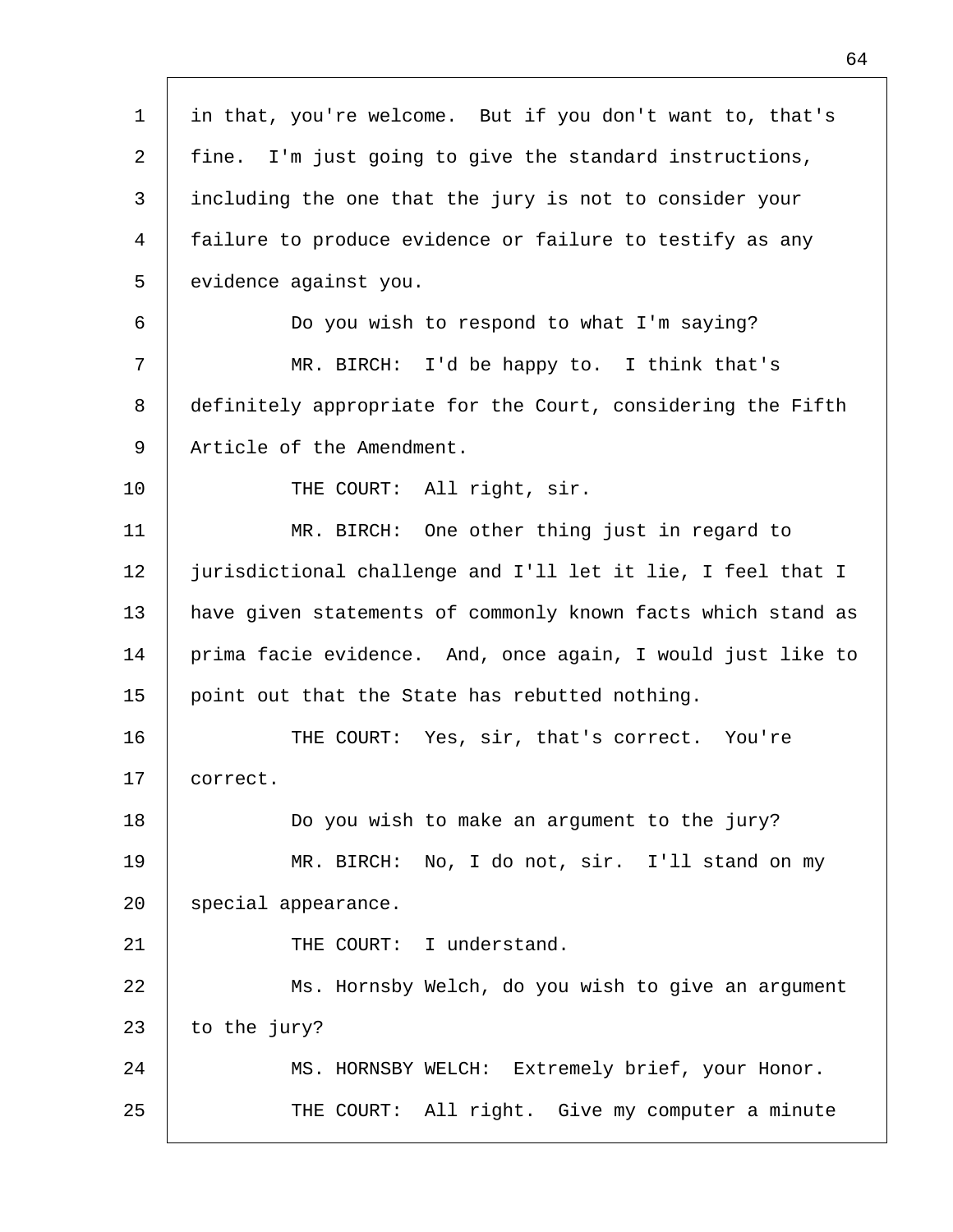| for the instructions to come up to make sure I have -- I     |
|--------------------------------------------------------------|
| think I have the standard instructions from the last trial.  |
| We were about to instruct the jury when things stopped.      |
| MR. BIRCH: Sir, can we take a short break also for           |
| the restroom?                                                |
| THE COURT: Will five minutes be enough?                      |
| MR. BIRCH: Definitely.                                       |
| THE COURT: We'll take a five-minute break.                   |
| (Whereupon, a recess was taken.)                             |
| THE COURT: Are we ready to proceed?                          |
| MS. HORNSBY WELCH: Yes, sir.                                 |
| THE COURT: Mr. Birch, are you ready?                         |
| MR. BIRCH: (Nodding.)                                        |
| THE COURT: We're ready for the jury to come back.            |
| (Whereupon, the jury entered the courtroom.)                 |
| THE COURT: Members of the jury, now is the time              |
| for arguments. You will hear an argument from the assistant  |
| district attorney. And Mr. Birch has, because he's           |
| challenging jurisdiction, he's not making closing arguments. |
| You are not to hold that against him in any way.             |
| Yes, ma'am.                                                  |
| (Closing argument was given by the State.)                   |
| THE COURT: Members of the jury, I'm going to                 |
| instruct you as to the law now. It should take ten or        |
| fifteen minutes, so please listen carefully.                 |
|                                                              |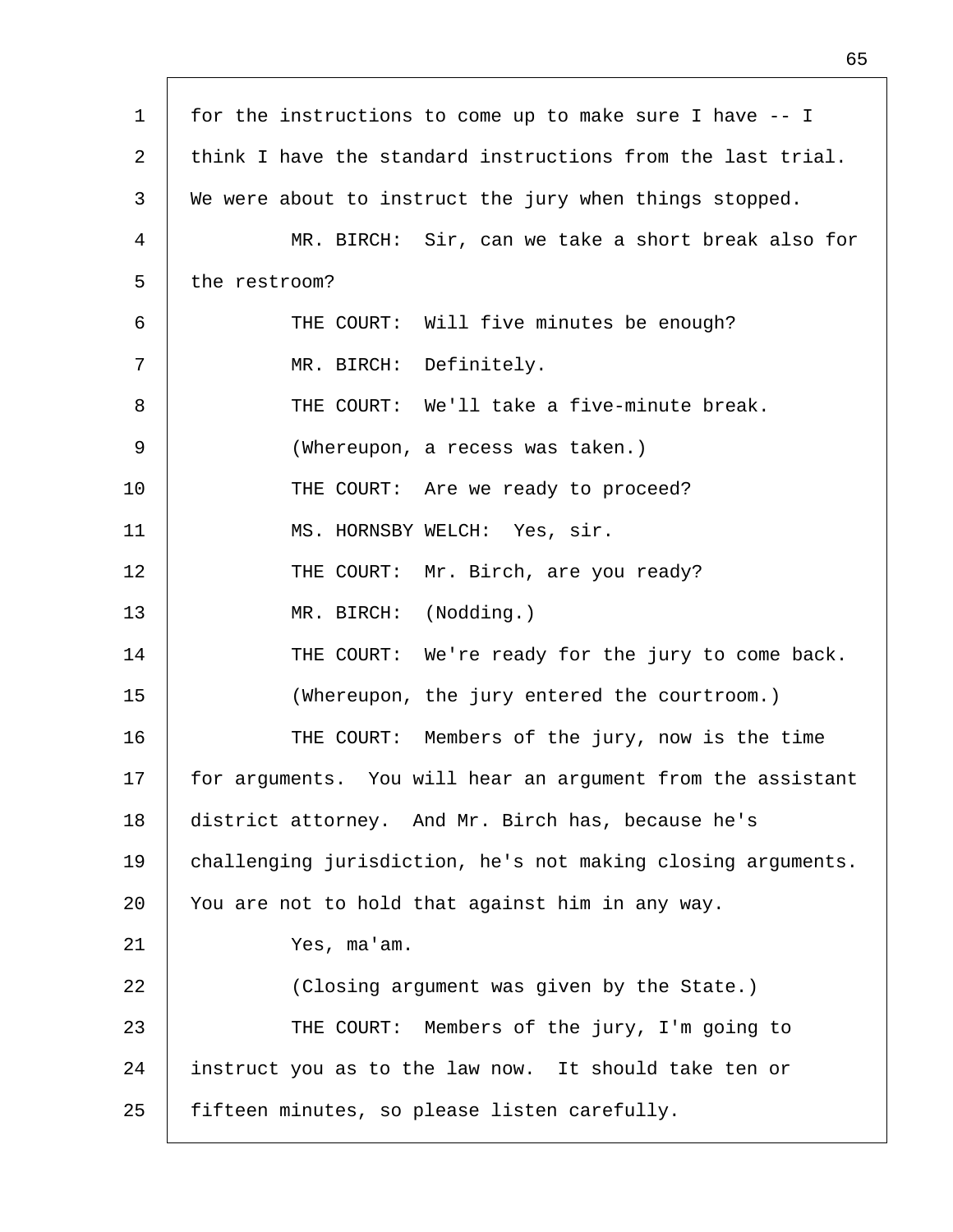1 2 3 4 5 6 7 8 9 10 11 12 13 14 15 Members of the jury, all the evidence has been presented. It is now your duty to decide from this evidence what the facts are. You must then apply the law which I'm about to give you to those facts. It is absolutely necessary that you understand and apply the law as I give it to you and not as you think it is or as you might like it to be. This is important because justice requires that everyone tried for the same crime be treated in the same way and have the same law applied to him or to her. The defendant has entered a plea of not guilty. The fact that the defendant has been charged is no evidence of guilt. Under our system of justice, when a defendant pleads not guilty, the defendant is not required to prove his innocence. The defendant is presumed to be innocent. The State must prove to you that the defendant is guilty

17 18 19 20 21 22 A reasonable doubt is a doubt based on reason and common sense arising out of some or all the evidence that has been presented or lack or insufficiency of the evidence as the case may be. Proof beyond a reasonable doubt is proof that fully satisfies or entirely convinces you of the defendant's guilt.

beyond a reasonable doubt.

16

23 24 25 You are the sole judges of the credibility, that is the believability, of each witness. You must decide for yourselves whether to believe the testimony of any witness.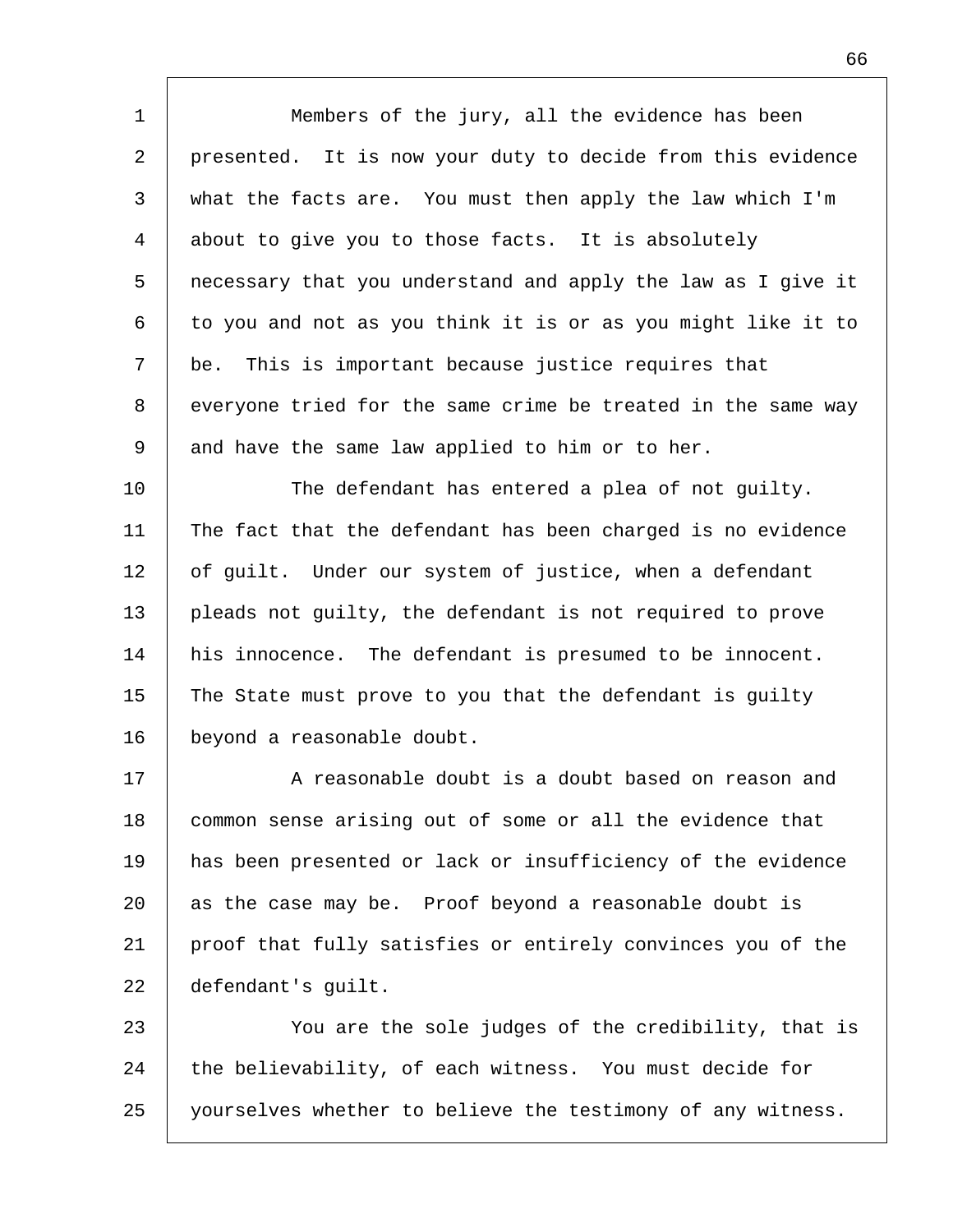| $\mathbf 1$    | You may believe all or any part or none of what a witness    |
|----------------|--------------------------------------------------------------|
| $\overline{2}$ | has said on the stand. In determining whether to believe     |
| 3              | any witness, you should apply the same test of truthfulness  |
| $\overline{4}$ | which you apply in your everyday affairs. These tests may    |
| 5              | include, among other things, the opportunity of the witness  |
| 6              | to see, hear, know or remember the facts or occurrences      |
| 7              | about which he or she testified, the manner and appearance   |
| 8              | of the witness, any interest, bias or prejudice the witness  |
| 9              | may have, the apparent understanding and fairness of the     |
| 10             | witness, whether the testimony is reasonable, and whether    |
| 11             | the testimony is consistent with other believable evidence   |
| 12             | in the case.                                                 |
| 13             | You are the sole judges of the weight to be given            |
| 14             | any evidence. By this I mean if you decide that certain      |
| 15             | evidence is believable, you must then determine the          |
| 16             | importance of that evidence in light of all other believable |
| 17             | evidence in the case.                                        |
| 18             | The defendant in this case has not testified.<br>The         |

19 20 21 22 23 law gives the defendant this privilege. This same law also assures the defendant that this decision not to testify creates no presumption against the defendant. Therefore, the silence of the defendant is not to influence your decision in any way.

24 25 The defendant has been charged with impaired driving. For you to find the defendant guilty of this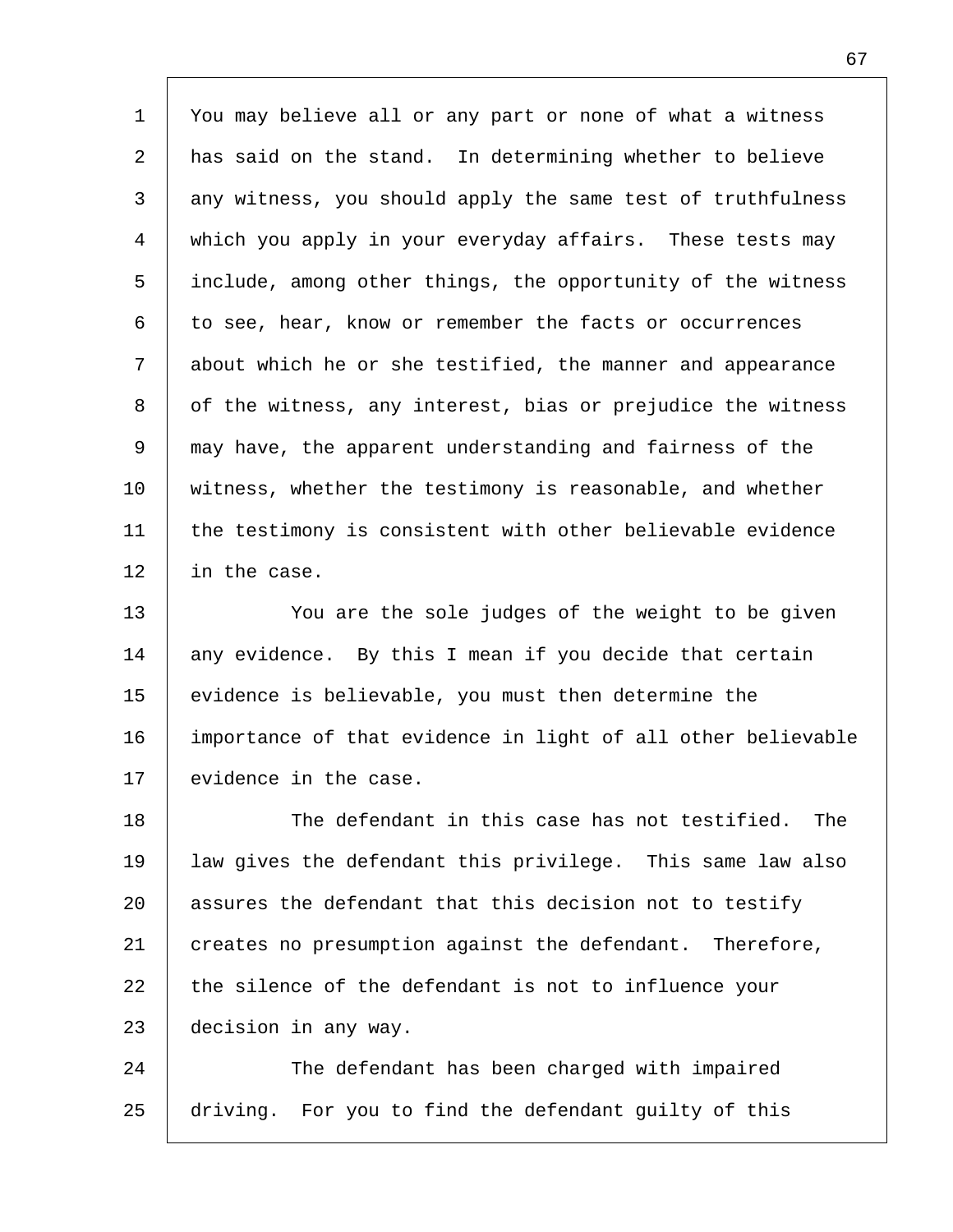| 1  | offense, the State must prove three things beyond a          |
|----|--------------------------------------------------------------|
| 2  | reasonable doubt. First, that the defendant was driving a    |
| 3  | vehicle. Second, that the defendant was driving that         |
| 4  | vehicle upon a highway or street within the State. And       |
| 5  | third, that at the time the defendant was driving that       |
| 6  | vehicle, the defendant was under the influence of an         |
| 7  | impairing substance. Alcohol is an impairing substance.      |
| 8  | The defendant is under the influence of an                   |
| 9  | impairing substance when the defendant has consumed a        |
| 10 | sufficient quantity of that impairing substance to cause the |
| 11 | defendant to lose the normal control of the defendant's      |
| 12 | bodily or mental faculties, or both, to such an extent that  |
| 13 | there is an appreciable impairment of either or both of      |
| 14 | these faculties.                                             |
| 15 | If the evidence tends to show that a chemical test           |
| 16 | known as an Intoxilyzer or Breathalyzer was offered to the   |
| 17 | defendant by law enforcement officers and that the defendant |
| 18 | refused to take the test, or that the defendant refused to   |
| 19 | perform a field sobriety test at the request of an officer,  |
| 20 | you may consider this evidence together with all other       |
| 21 | evidence in determining whether the defendant was under the  |
| 22 | influence of an impairing substance at the time the          |
| 23 | defendant allegedly drove a motor vehicle.                   |
| 24 | If you find from the evidence beyond a reasonable            |
| 25 | doubt that on or about the alleged date the defendant drove  |

 $\mathsf{I}$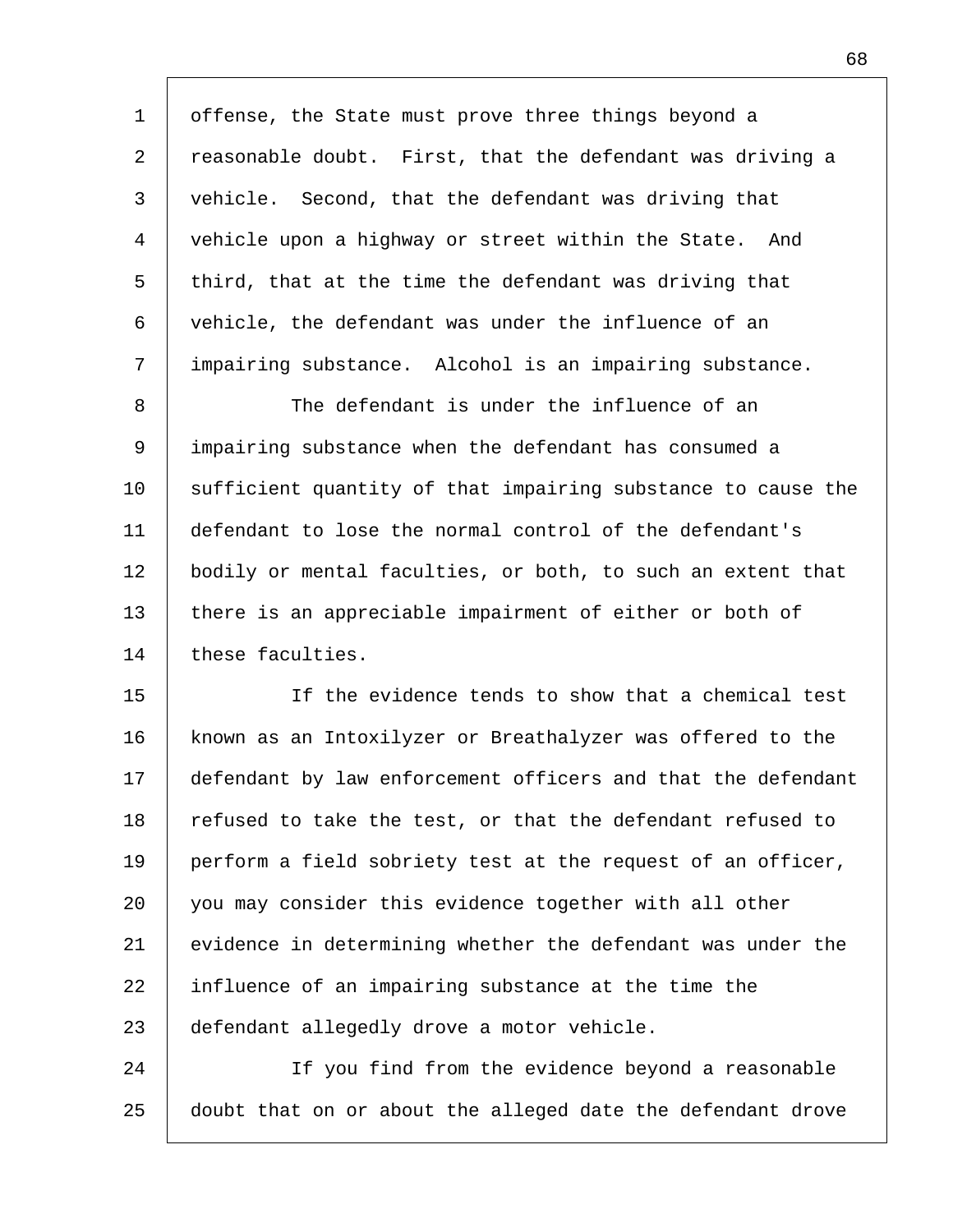1 2 3 4 5 6 a vehicle on a highway or street in this state, and that when doing so, the defendant was under the influence of an impairing substance, it would be your duty to return a verdict of guilty. If you do not so find or have a reasonable doubt as to one or more of these things, it would be your duty to return a verdict of not guilty.

7 8 9 10 11 12 13 14 Members of the jury, you have heard the evidence. If your recollection of the evidence differs from that what the district attorney argued to you in her argument, you are to rely solely on your recollection. Your duty is to recall the evidence whether called to your attention or not. You should consider all the evidence and any other contention that arises from the evidence, and using your common sense, you must determine the truth in this case.

15 16 17 18 19  $20^{\circ}$ 21 The law requires the presiding judge to be impartial. You should not assume from any statement I have made that any of the evidence is to be believed or disbelieved, that a fact has been proved or not or what your findings ought to be. Your decision doesn't make any difference to me. It is your duty to find the facts and to render a verdict reflecting the truth.

22 23 24 25 You must be unanimous in your decision. All 12 of you must agree. When you have agreed upon a unanimous verdict, your foreperson may so indicate on the verdict form. The verdict form is really simple. It's got the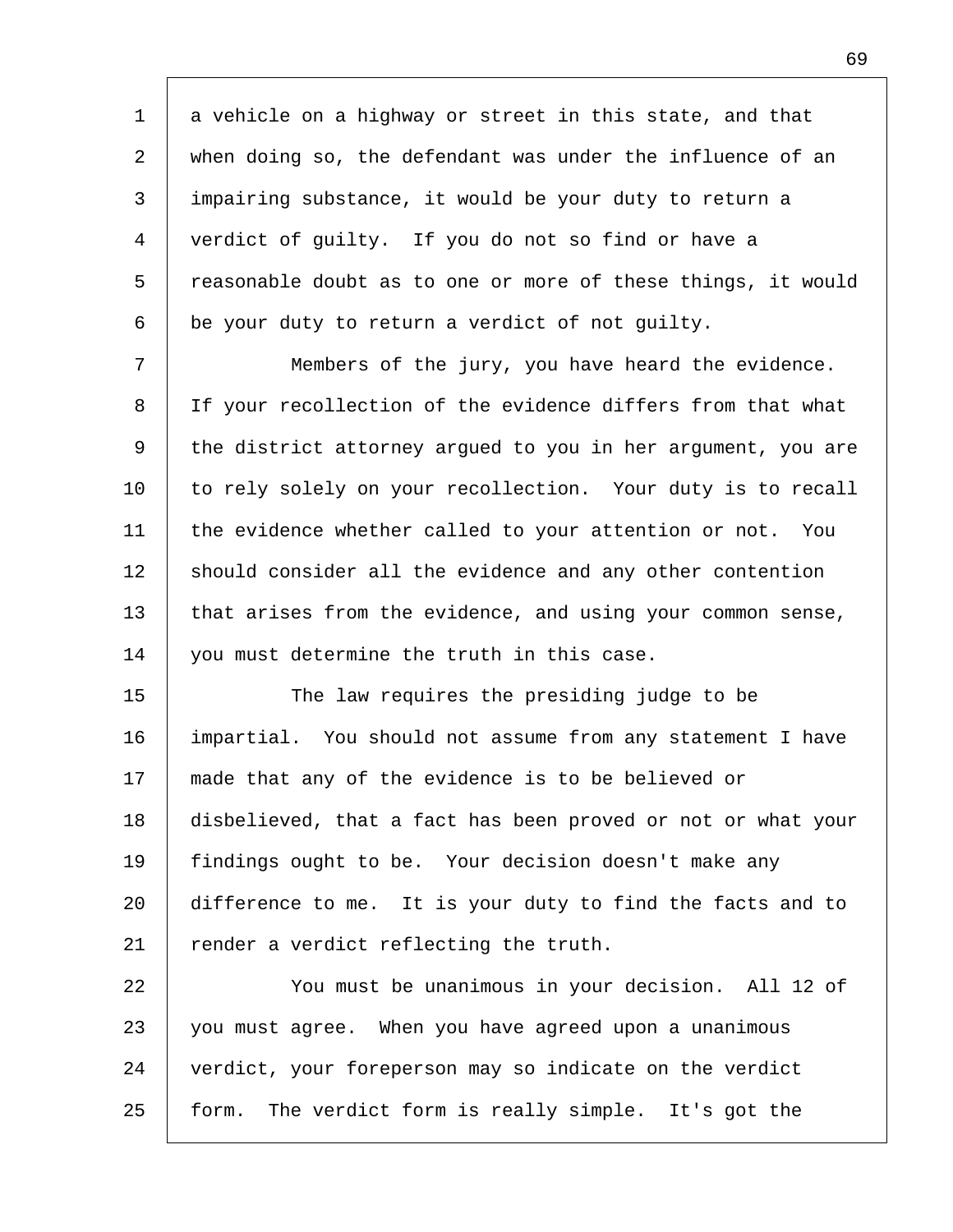1 2 3 4 5 6 7 heading. It says "We, the Jury, unanimously find the Defendant, Isaac Hutchison Birch, as follows," and if the State has proven all the elements beyond a reasonable doubt, then you can check "guilty of driving while impaired." If the State has not proven all the elements beyond a reasonable doubt, then you check "not guilty." Then your foreperson dates and signs it.

8 9 10 11 12 13 14 15 16 After I send you back to the jury room, your first order of business is to select your foreperson. You may begin your deliberations when the bailiff delivers this verdict form to you. Your foreperson should lead the deliberations. When you have unanimously agreed upon a verdict and are ready to announce it, your foreperson should record the verdict, sign and date the verdict form and knock on the jury room door, and you will be returned to the courtroom to announce your verdict.

17 18 You may now go to the jury room and select your foreperson.

19 20 21 (Whereupon, the jury exited the courtroom.) THE COURT: I'll now hear any objection to the jury instructions.

MS. HORNSBY WELCH: No, sir.

22

23 24 25 THE COURT: Do you wish to participate in that, sir? MR. BIRCH: The only thing I would comment on is I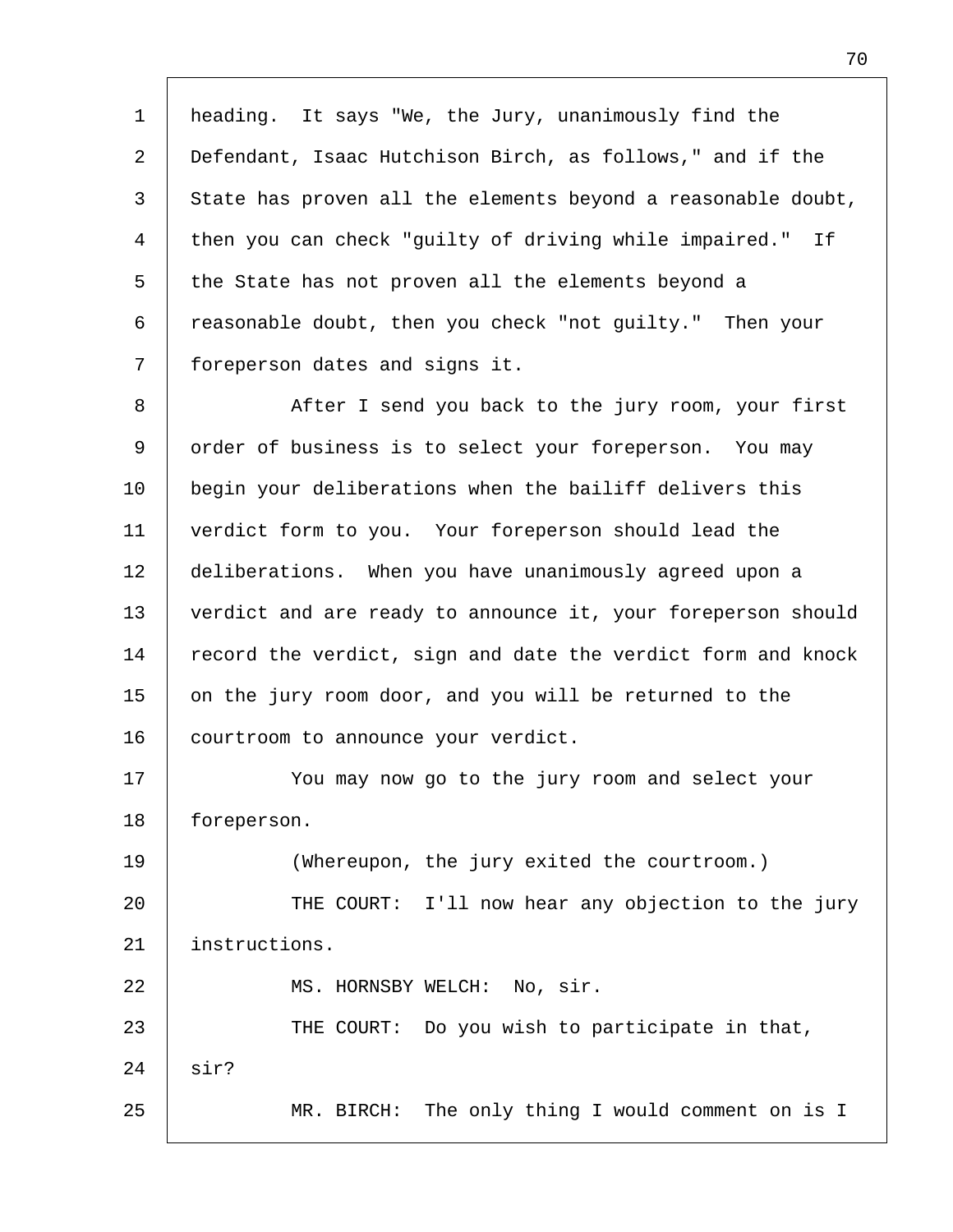| $\mathbf 1$ | would have been comfortable with you actually citing the    |
|-------------|-------------------------------------------------------------|
| 2           | Fifth Article of the Amendment of the Constitution of the   |
| 3           | United States of America.                                   |
| 4           | THE COURT: Yes, sir, I understand. Your objection           |
| 5           | is overruled.                                               |
| 6           | I'm going to hand the verdict sheet to our court            |
| 7           | officer, and it will be delivered to the jurors. And we can |
| 8           | be at ease until we hear back from the jurors.              |
| 9           | (Whereupon, a recess was taken.)                            |
| 10          |                                                             |
| 11          | THE COURT: Please bring the jury in.                        |
| 12          | Sir, you don't have to stand if you don't want to.          |
| 13          | (Whereupon, the jury entered the courtroom.)                |
| 14          | THE COURT: Will the foreperson of the jury please           |
| 15          | stand.                                                      |
| 16          | Ma'am, for the record, will you please state your           |
| 17          | name.                                                       |
| 18          | JUROR NO. 4: Kathryn Crane.                                 |
| 19          | THE COURT: Thank you.                                       |
| 20          | I'm not asking you what the jury decided, but I am          |
| 21          | asking you: Has the jury reached a unanimous verdict?       |
| 22          | JUROR NO. 4: Yes, they have.                                |
| 23          | THE COURT: Please hand that sheet to our court              |
| 24          | officer.                                                    |
| 25          | THE CLERK: Will you please stand.                           |
|             |                                                             |

- F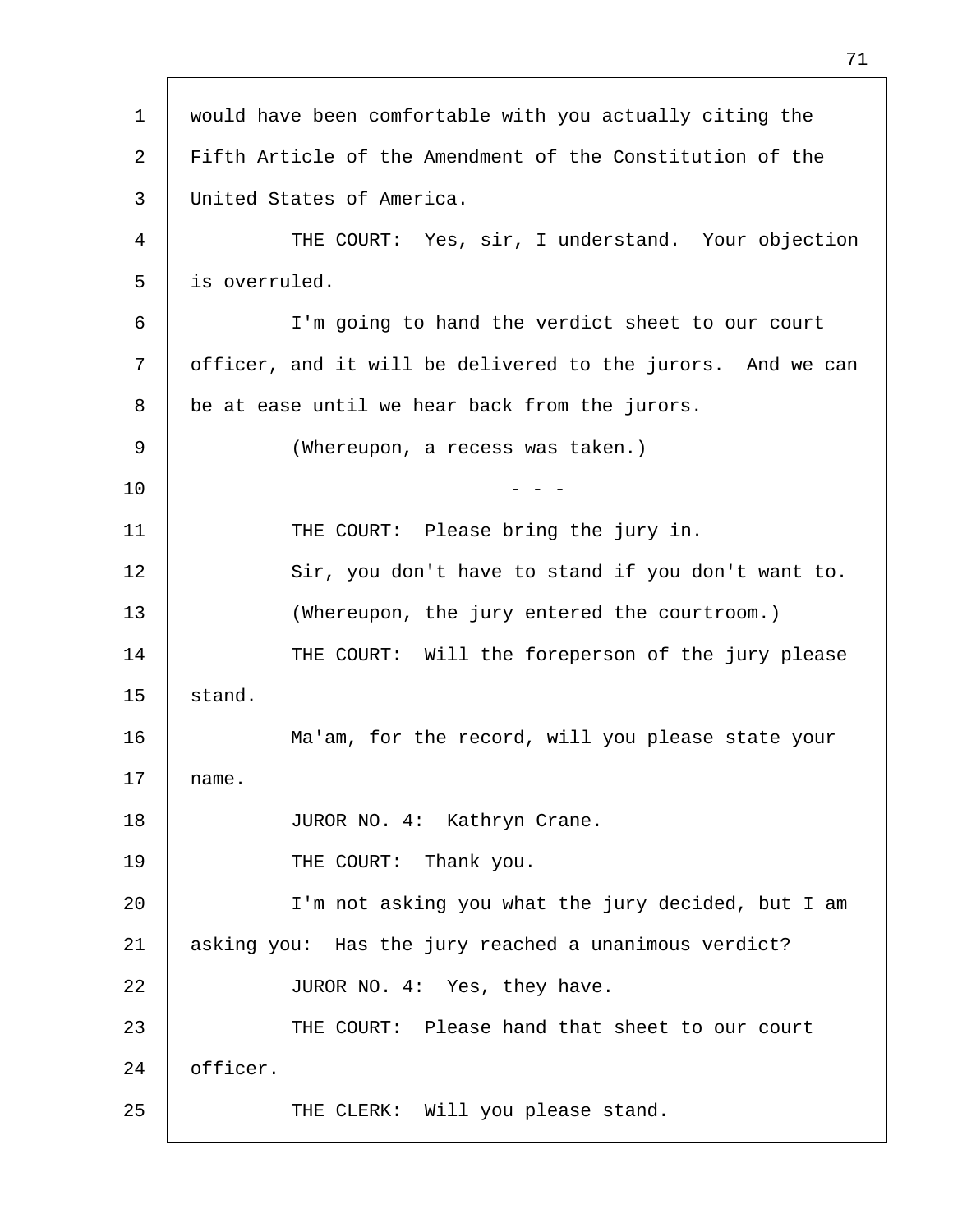| $\mathbf 1$ | Members of the jury, in the case of the State of             |  |
|-------------|--------------------------------------------------------------|--|
| 2           | North Carolina versus Isaac Hutchison Birch, case 10 CRS     |  |
| 3           | 50329, you have returned the following verdict:              |  |
| 4           | We, the Jury, unanimously find the Defendant guilty          |  |
| 5           | of driving while impaired.                                   |  |
| 6           | Is this your verdict, so say all of you?                     |  |
| 7           | THE COURT: Members of the jury, thank you for your           |  |
| 8           | service this week, and your service is now complete. I       |  |
| 9           | think you need to leave the jurors' tags here, and you are   |  |
| $10 \,$     | free to go. Thank you.                                       |  |
| 11          | (Whereupon, the jury exited the courtroom.)                  |  |
| 12          | THE COURT: Does the State have a driving record to           |  |
| 13          | present?                                                     |  |
| 14          | MS. HORNSBY WELCH: Yes, sir, if I may approach.              |  |
| 15          | There are no prior convictions for driving while             |  |
| 16          | impaired. It's just speeding tickets.                        |  |
| 17          | THE COURT: All right.                                        |  |
| 18          | Sir, I have a question, if you would.<br>MR. BIRCH:          |  |
| 19          | Yes.<br>THE COURT:                                           |  |
| 20          | I'm not a hundred percent, but under<br>MR. BIRCH:           |  |
| 21          | North Carolina General Statute 20-179, I believe there are   |  |
| 22          | mitigating factors in regard to the jury's decision and a    |  |
| 23          | special appearance to jurisdictional challenge and the Court |  |
| 24          | continuing to proceed without jurisdiction being established |  |
| 25          | on the record. So, to my understanding, the actual -- I      |  |

Г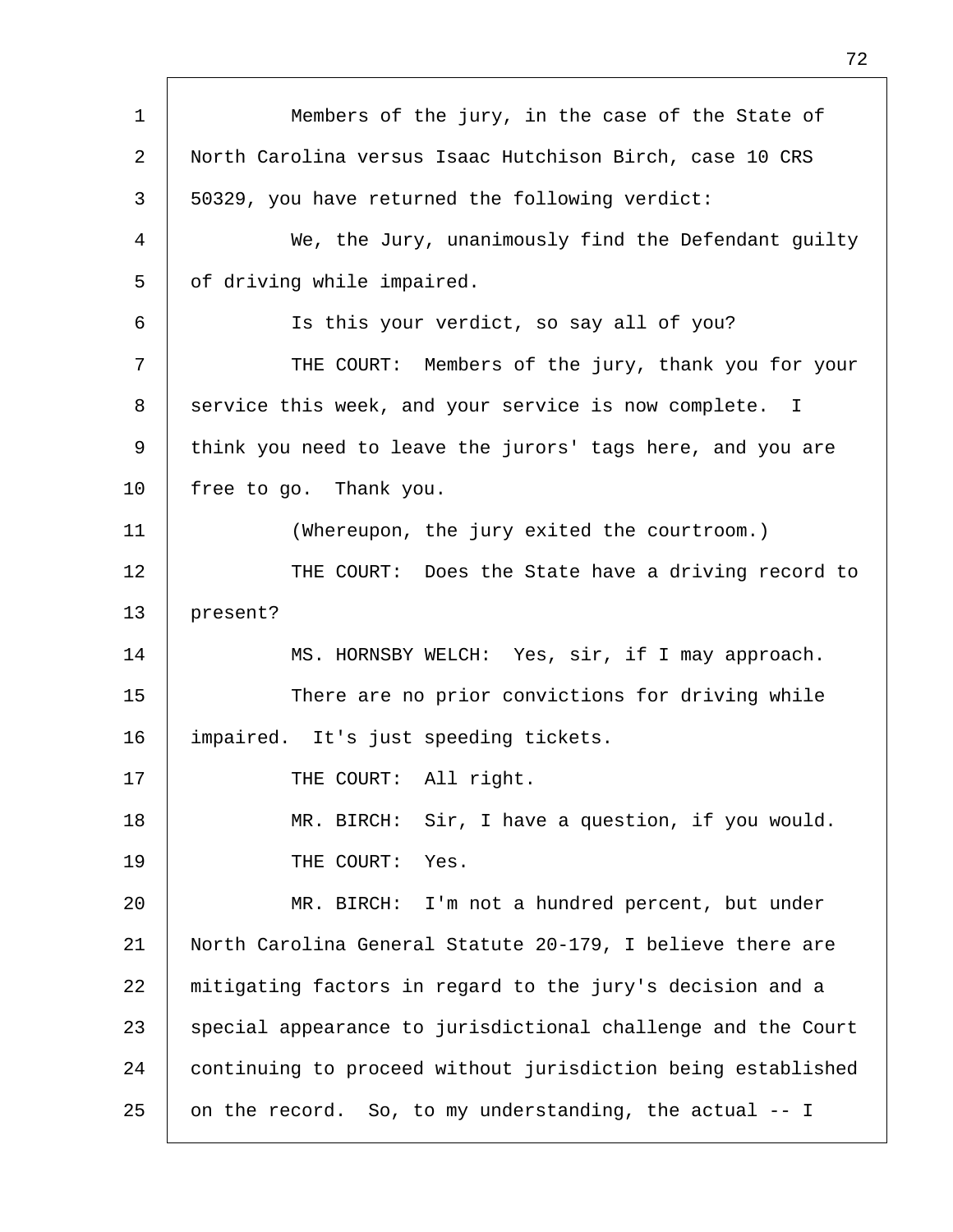| $\mathbf 1$ | guess the conviction hearing would be ten days out; is that |  |
|-------------|-------------------------------------------------------------|--|
| 2           | correct?                                                    |  |
| 3           | THE COURT: I'll go over some of that in a moment.           |  |
| 4           | First I want to look at your driving record.                |  |
| 5           | I don't see any -- I need to look at it carefully           |  |
| 6           | for a moment.                                               |  |
| 7           | I don't see any four-point offenses. It appears             |  |
| 8           | you have a safe driving record, which is a mitigating       |  |
| 9           | factor.                                                     |  |
| 10          | Would you wish to present any other mitigating              |  |
| 11          | factors on your behalf, or would you rather not participate |  |
| 12          | in that?                                                    |  |
| 13          | MR. BIRCH: I would say the mitigating factor is             |  |
| 14          | the State hasn't established jurisdiction on the record.    |  |
| 15          | THE COURT: All right. Is there anything else you            |  |
| 16          | wish to say before I enter a judgment?                      |  |
| 17          | MR. BIRCH: Well, I think I'm a little confused as           |  |
| 18          | far as the judgment and sentencing. Are these two separate  |  |
| 19          | things?                                                     |  |
| 20          | THE COURT: In this case they're about the same              |  |
| 21          | thing, yes.                                                 |  |
| 22          | MR. BIRCH: So isn't the actual judgment a                   |  |
| 23          | sentencing hearing that's supposed to be ten days out in    |  |
| 24          | regards to that?                                            |  |
| 25          | THE COURT: Sometimes they can be on different               |  |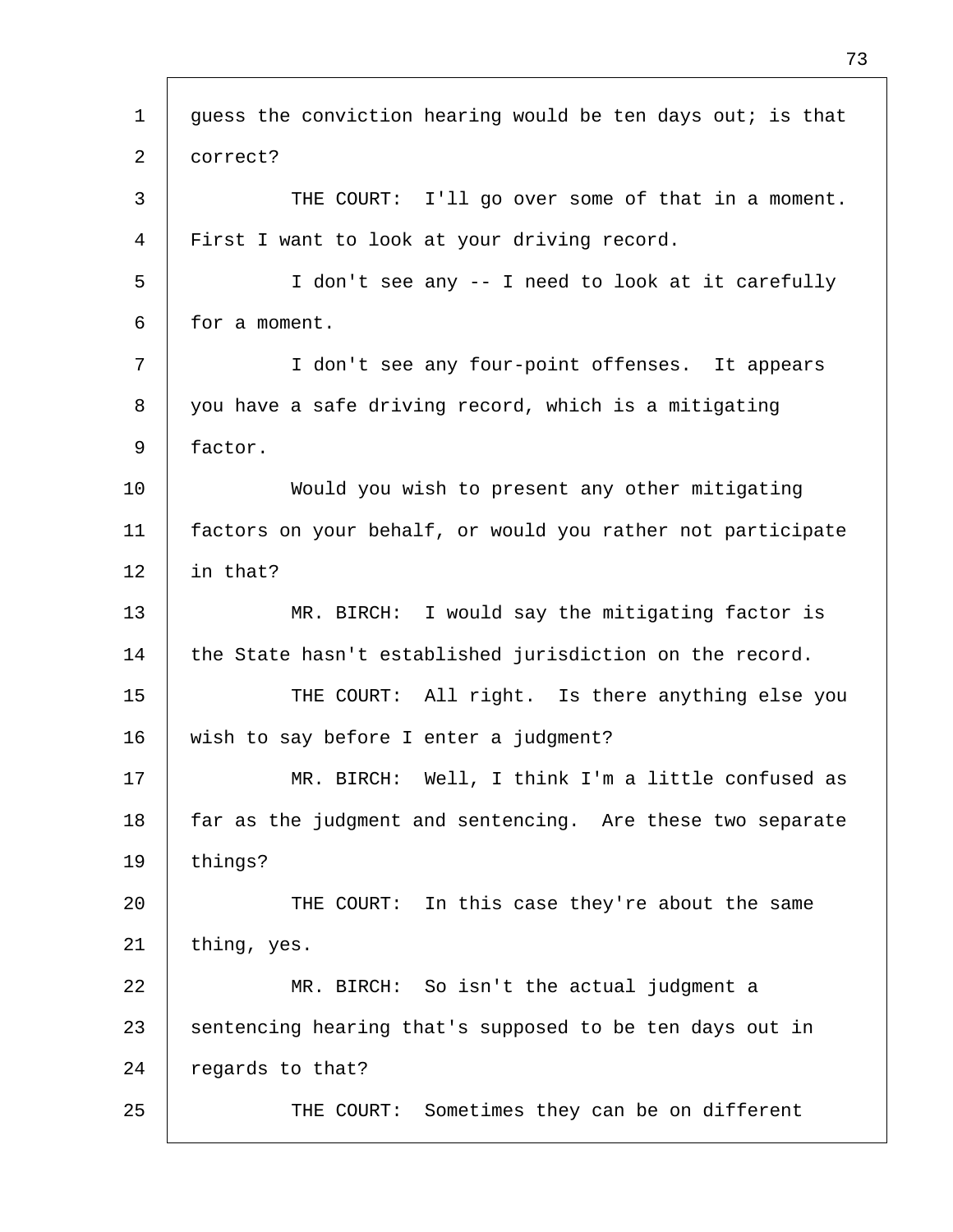| $\mathbf{1}$ | dates, sir, but, no, sentencing will be right now.            |  |
|--------------|---------------------------------------------------------------|--|
| 2            | MR. BIRCH: Oh, it can be?                                     |  |
| 3            | THE COURT: Yes.                                               |  |
| 4            | MR. BIRCH: I guess I misread what I read.                     |  |
| 5            | THE COURT: You may have been looking at a ten-day             |  |
| 6            | window to appeal in some matters, I don't know.               |  |
| 7            | MR. BIRCH: I understand the ten-day window to                 |  |
| 8            | appeal. What I'm speaking in reference to is 20-179 of the    |  |
| 9            | North Carolina General Statutes.                              |  |
| 10           | THE COURT: Sir, if you would like to read that                |  |
| 11           | statute, I'll hear from you.                                  |  |
| 12           | MR. BIRCH: Unfortunately, I don't have it with me,            |  |
| 13           | nor do I have a copy of the annotated code. Kind of           |  |
| 14           | expensive.                                                    |  |
| 15           | THE COURT: I understand.                                      |  |
| 16           | I find there are no grossly aggravating factors.              |  |
| 17           | There are no aggravating factors. I find as a mitigating      |  |
| 18           | factor that Mr. Birch does have a safe diving record.<br>That |  |
| 19           | would be No. 4 under the mitigating factors.                  |  |
| 20           | Under determination, this is a Level V offense.<br>It         |  |
| 21           | is a No. 4 under the determination. Sir, it's ordered that    |  |
| 22           | you be imprisoned for a minimum term of 60 days and a         |  |
| 23           | maximum term of 60 days in the custody of the Sheriff of      |  |
| 24           | Macon County. This sentence is suspended and you are placed   |  |
| 25           | on unsupervised probation for 12 months.                      |  |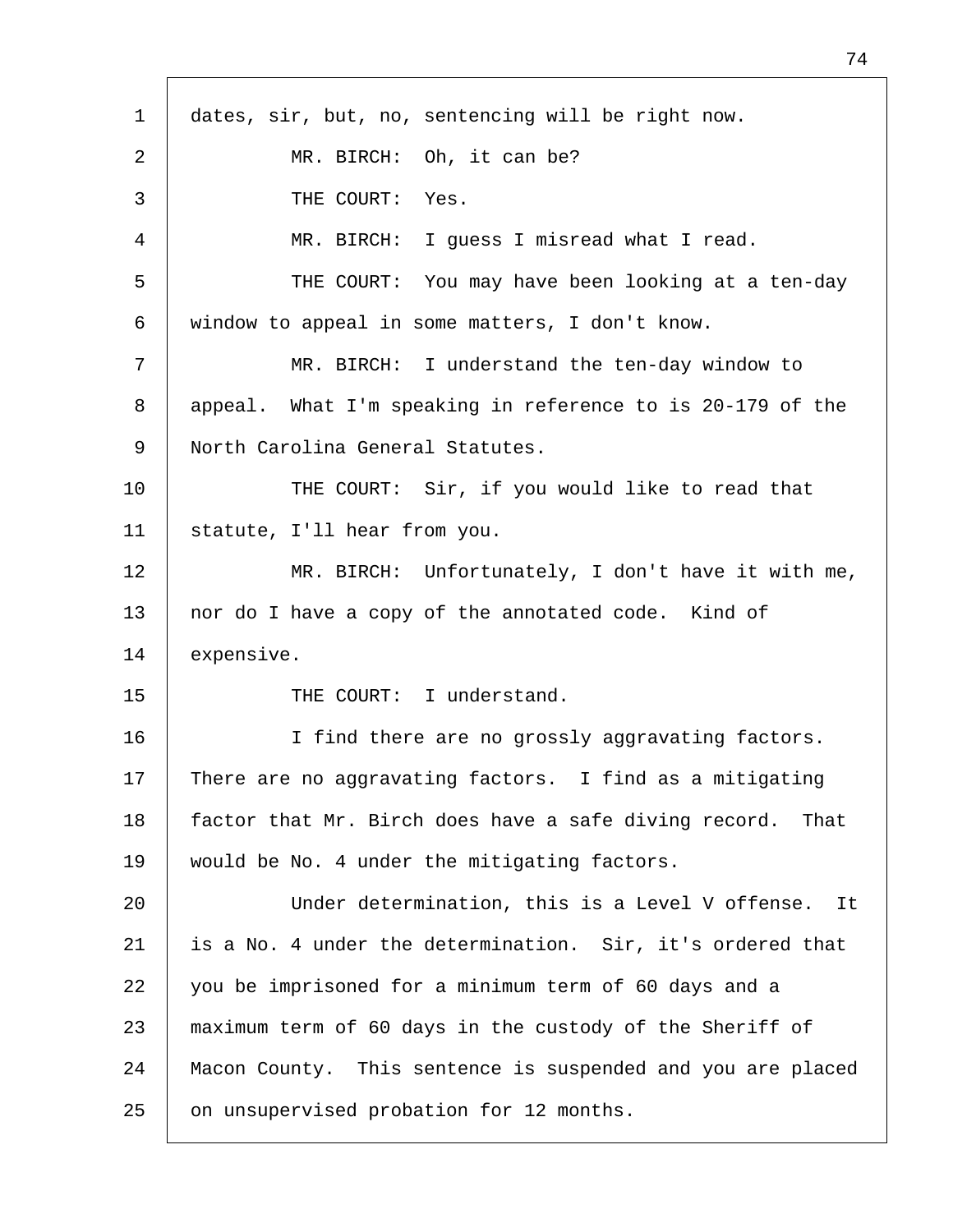1 2 3 4 5 6 7 8 9 10 11 12 13 14 15 16 17 18 19 20 21 22 23 24 25 You are to pay a fine of \$100 and the court costs and the community service fee. You are to obtain a substance abuse assessment and comply with all recommended education or treatment. Your privilege to drive is now revoked. You are to complete 24 hours of community service within 30 days. I think that's all. Have I missed anything, Madam Clerk? I don't do DWIs much anymore. THE CLERK: No, sir. THE COURT: All right. Anything else from the State? MS. HORNSBY WELCH: No, sir. THE COURT: Sir, do you wish to give notice of appeal? MR. BIRCH: Yes. THE COURT: All right. You can appeal. You can remain on the same bond that you're on now, but I need to go over one more thing, a couple of things. During your appeal, you have the right to be represented by an attorney. If you cannot afford to hire your own attorney, you can apply to have an appellate attorney appointed to represent you. I'm not asking you to sign anything right now, but I need to know your intentions. Things have to be done for the appeal. They aren't done by themselves. The Court of Appeals isn't going to call you up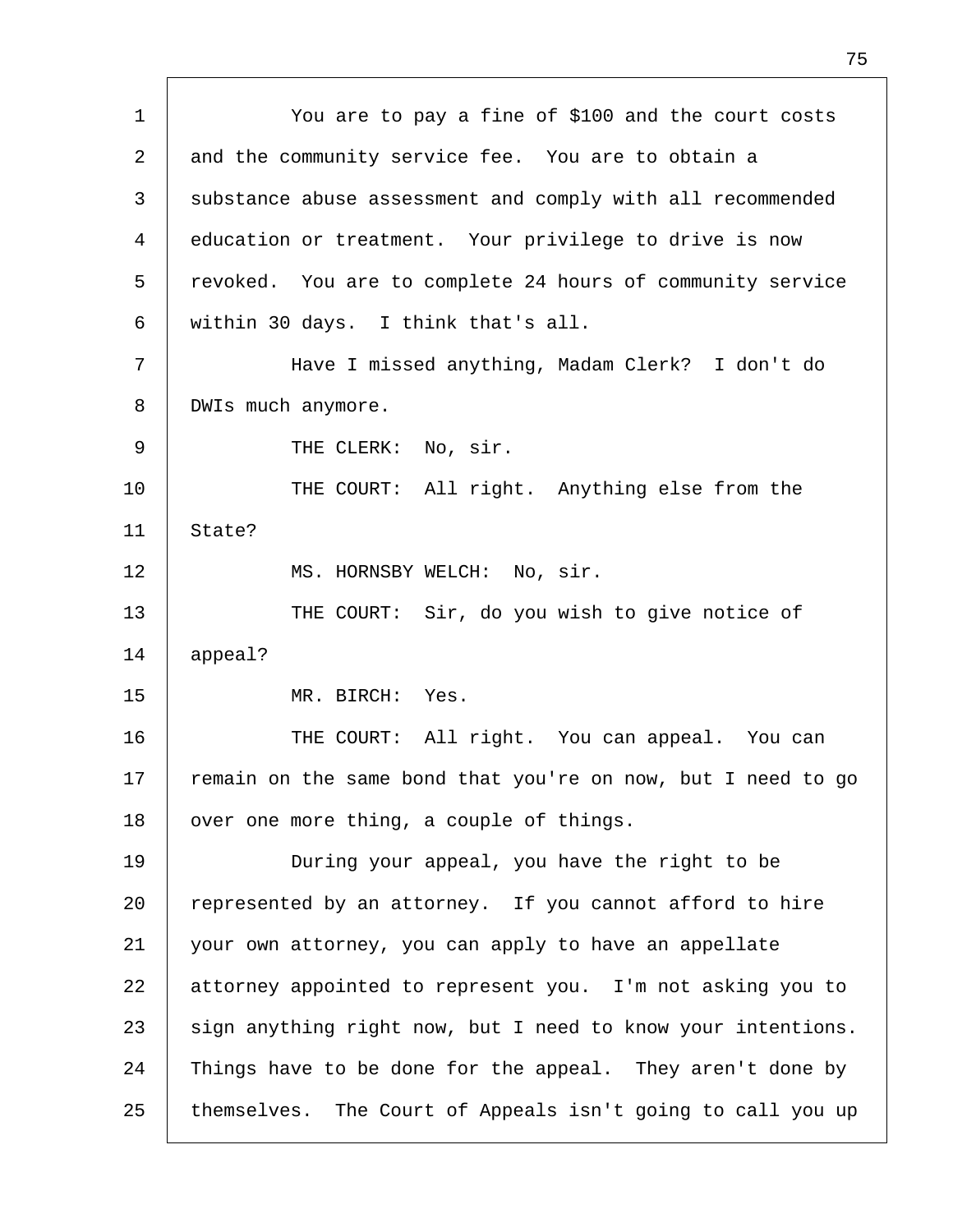| $\mathbf{1}$ | one day and say, "Come down here and argue." The transcript |  |
|--------------|-------------------------------------------------------------|--|
| 2            | has to be ordered and paid for. The record on appeal has to |  |
| 3            | be prepared.                                                |  |
| 4            | I never did do much appellate work, but I know this         |  |
| 5            | much about it. There may be briefs. There may not be        |  |
| 6            | briefs. There may be oral argument. There may not be oral   |  |
| 7            | argument. It's really complicated.                          |  |
| 8            | Do you plan to represent yourself, hire an attorney         |  |
| 9            | or apply for an appointed attorney?                         |  |
| 10           | MR. BIRCH: I'm sorry?                                       |  |
| 11           | THE COURT: Do you wish to represent yourself on             |  |
| 12           | the appeal?                                                 |  |
| 13           | MR. BIRCH: I'll deal with those issues later, sir.          |  |
| 14           | THE COURT: So you're not asking to be appointed an          |  |
| 15           | appellate attorney?                                         |  |
| 16           | MR. BIRCH: No, I am not.                                    |  |
| 17           | THE COURT: All right.                                       |  |
| 18           | Anything else from the State?                               |  |
| 19           | MS. HORNSBY WELCH: No, sir.                                 |  |
| 20           | THE COURT: Mr. Birch, anything else?                        |  |
| 21           | MR. BIRCH: Well, I would really like some further           |  |
| 22           | explanation in regard to the Court's decision to ignore due |  |
| 23           | process in regard to the jurisdictional challenge.          |  |
| 24           | THE COURT: Sir, I have overruled your objection I           |  |
| 25           | think at least three times, maybe four.                     |  |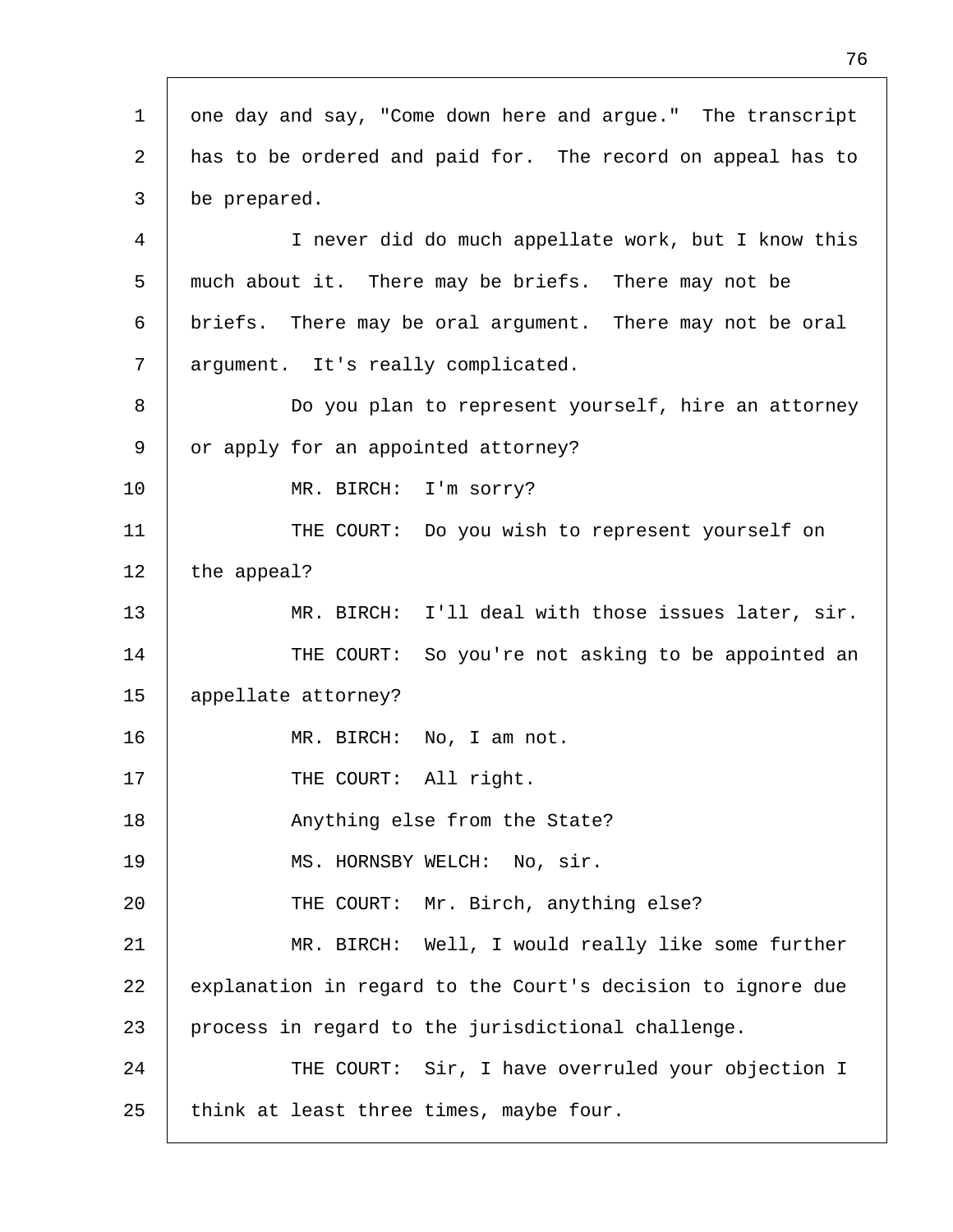| $\mathbf 1$    |                 | You can argue at the Court of Appeals.     |
|----------------|-----------------|--------------------------------------------|
| $\sqrt{2}$     |                 | (Whereupon, the proceedings were concluded |
| $\mathbf{3}$   | at $12:18 p.m.$ |                                            |
| $\overline{4}$ |                 |                                            |
| $\mathsf S$    |                 |                                            |
| $\epsilon$     |                 |                                            |
| $\sqrt{ }$     |                 |                                            |
| $\,8\,$        |                 |                                            |
| $\mathsf 9$    |                 |                                            |
| $10\,$         |                 |                                            |
| $11\,$         |                 |                                            |
| $1\,2$         |                 |                                            |
| $13\,$         |                 |                                            |
| $1\,4$         |                 |                                            |
| 15             |                 |                                            |
| 16             |                 |                                            |
| 17             |                 |                                            |
| $1\,8$         |                 |                                            |
| 19             |                 |                                            |
| $2\,0$         |                 |                                            |
| $2\sqrt{1}$    |                 |                                            |
| $2\sqrt{2}$    |                 |                                            |
| 23             |                 |                                            |
| $2\sqrt{4}$    |                 |                                            |
| 25             |                 |                                            |
|                |                 |                                            |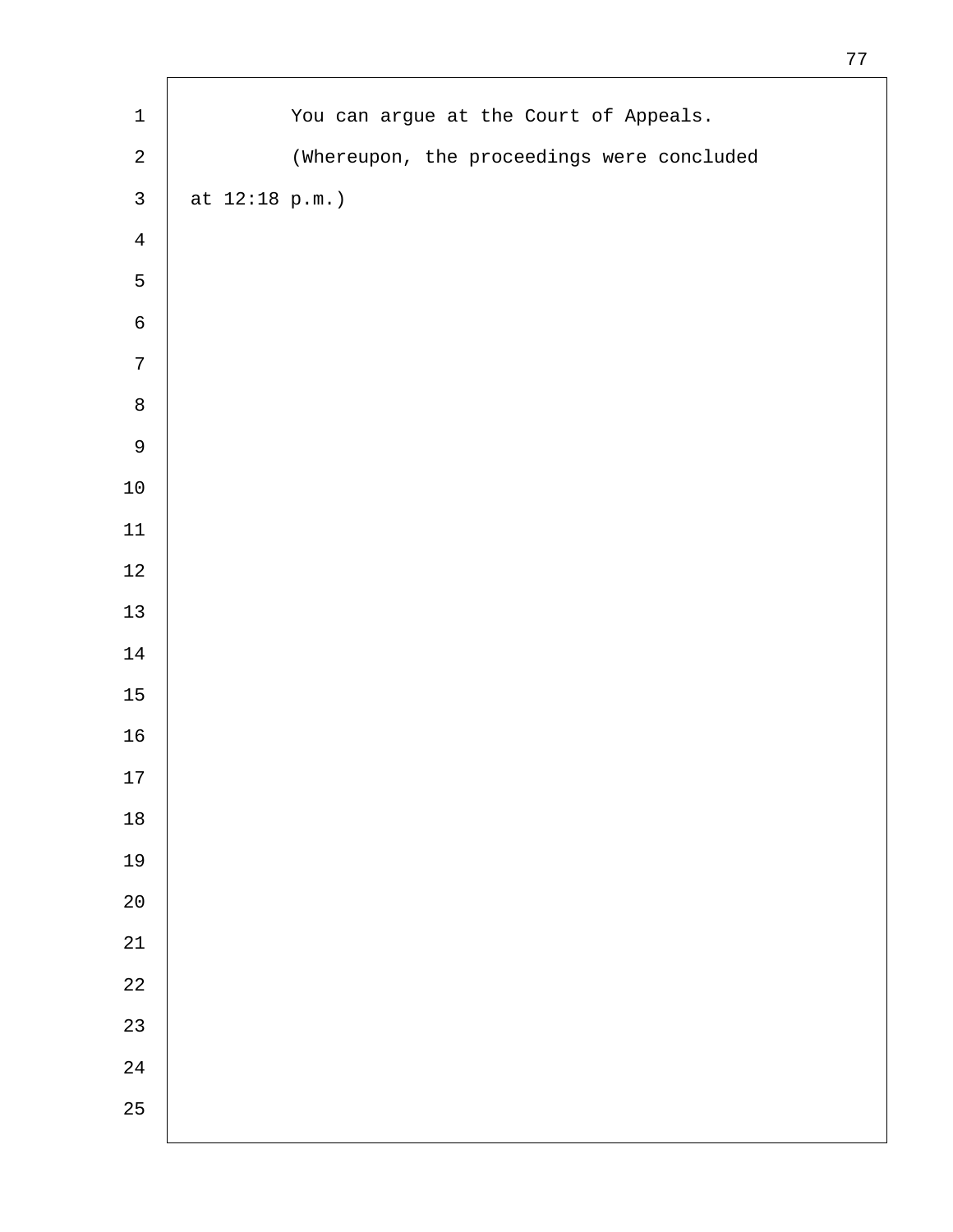| 1  | CERTIFICATE                                                  |
|----|--------------------------------------------------------------|
| 2  |                                                              |
|    |                                                              |
| 3  |                                                              |
| 4  | STATE OF NORTH CAROLINA<br>$\left( \right)$                  |
| 5  | COUNTY OF MACON<br>$\left( \right)$                          |
| 6  |                                                              |
| 7  | I, DIANE L. THOMMES, the officer before whom the             |
| 8  | foregoing proceeding was taken, do hereby certify that said  |
| 9  | proceeding, pages 26 through 77, inclusive, is a true and    |
| 10 | correct and verbatim transcript of said proceeding.          |
| 11 | I further certify that I am neither counsel for,             |
| 12 | related to, nor employed by any of the parties to the action |
| 13 | in which this proceeding was heard; and further, that I am   |
| 14 | not a relative or employee of any attorney or counsel        |
| 15 | employed by the parties thereto, and am not financially or   |
| 16 | otherwise interested in the outcome of the action.           |
| 17 |                                                              |
| 18 | ilane L. He                                                  |
| 19 | Diane L. Thommes, CSR, RPR                                   |
| 20 | Certified Realtime Reporter<br>Official Reporter             |
| 21 |                                                              |
| 22 |                                                              |
| 23 |                                                              |
| 24 |                                                              |
| 25 |                                                              |
|    |                                                              |